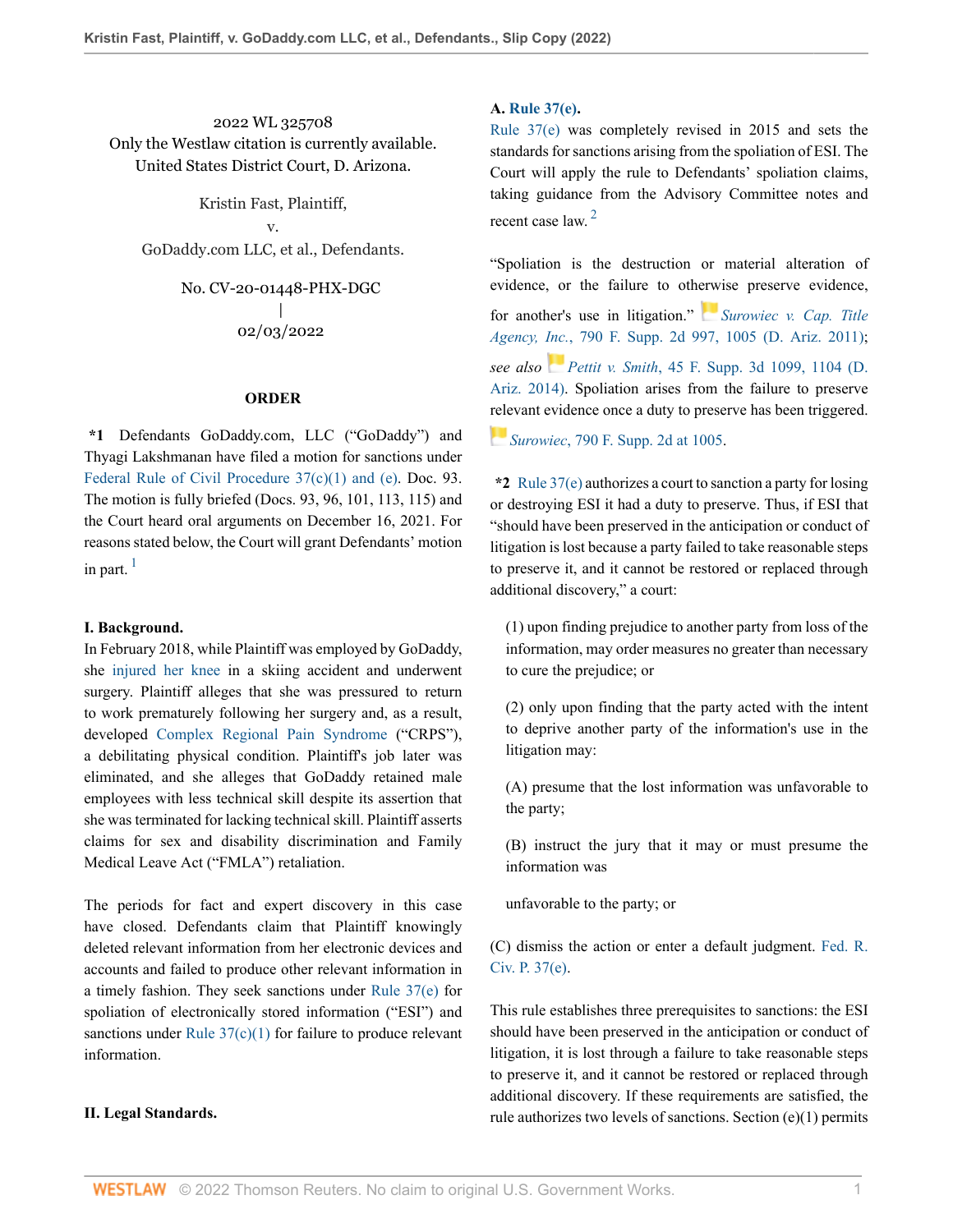<span id="page-1-0"></span>a court, upon finding prejudice to another party from the loss of ESI, to order measures no greater than necessary to cure the prejudice. Section  $(e)(2)$  permits a court to impose more severe sanctions such as adverse inference jury instructions or dismissal, but only if it finds that the spoliating party "acted with the intent to deprive another party of the information's use in the litigation."<sup>[3](#page-18-2)</sup> Fed. R. Civ. P.  $37(e)(2)$ . This rule provides the exclusive source of sanctions for the loss of ESI and forecloses reliance on inherent authority. *See* [Rule](http://www.westlaw.com/Link/Document/FullText?findType=L&pubNum=1000600&cite=USFRCPR37&originatingDoc=I3998e690855c11ecaa4ed5e57242bc05&refType=LQ&originationContext=document&vr=3.0&rs=cblt1.0&transitionType=DocumentItem&contextData=(sc.History*oc.UserEnteredCitation)) [37\(e\)](http://www.westlaw.com/Link/Document/FullText?findType=L&pubNum=1000600&cite=USFRCPR37&originatingDoc=I3998e690855c11ecaa4ed5e57242bc05&refType=LQ&originationContext=document&vr=3.0&rs=cblt1.0&transitionType=DocumentItem&contextData=(sc.History*oc.UserEnteredCitation)) advisory committee note to 2015 amendment [\(Rule](http://www.westlaw.com/Link/Document/FullText?findType=L&pubNum=1000600&cite=USFRCPR37&originatingDoc=I3998e690855c11ecaa4ed5e57242bc05&refType=LQ&originationContext=document&vr=3.0&rs=cblt1.0&transitionType=DocumentItem&contextData=(sc.History*oc.UserEnteredCitation)) [37\(e\)](http://www.westlaw.com/Link/Document/FullText?findType=L&pubNum=1000600&cite=USFRCPR37&originatingDoc=I3998e690855c11ecaa4ed5e57242bc05&refType=LQ&originationContext=document&vr=3.0&rs=cblt1.0&transitionType=DocumentItem&contextData=(sc.History*oc.UserEnteredCitation)) "forecloses reliance on inherent authority or state law to determine when certain measures should be used."); *[Mannion](http://www.westlaw.com/Link/Document/FullText?findType=Y&serNum=2050232401&pubNum=0000999&originatingDoc=I3998e690855c11ecaa4ed5e57242bc05&refType=RP&fi=co_pp_sp_999_5&originationContext=document&vr=3.0&rs=cblt1.0&transitionType=DocumentItem&contextData=(sc.History*oc.UserEnteredCitation)#co_pp_sp_999_5) [v. Ameri-Can Freight Sys. Inc.](http://www.westlaw.com/Link/Document/FullText?findType=Y&serNum=2050232401&pubNum=0000999&originatingDoc=I3998e690855c11ecaa4ed5e57242bc05&refType=RP&fi=co_pp_sp_999_5&originationContext=document&vr=3.0&rs=cblt1.0&transitionType=DocumentItem&contextData=(sc.History*oc.UserEnteredCitation)#co_pp_sp_999_5)*, No. CV-17-03262-PHX-[DWL, 2020 WL 417492, at \\*5 \(D. Ariz. Jan. 27, 2020\)](http://www.westlaw.com/Link/Document/FullText?findType=Y&serNum=2050232401&pubNum=0000999&originatingDoc=I3998e690855c11ecaa4ed5e57242bc05&refType=RP&fi=co_pp_sp_999_5&originationContext=document&vr=3.0&rs=cblt1.0&transitionType=DocumentItem&contextData=(sc.History*oc.UserEnteredCitation)#co_pp_sp_999_5).

## Finally, the relevant standard of proof for spoliation sanctions

is a preponderance of the evidence. *See [Burris v.](http://www.westlaw.com/Link/Document/FullText?findType=Y&serNum=2054662513&pubNum=0000999&originatingDoc=I3998e690855c11ecaa4ed5e57242bc05&refType=RP&fi=co_pp_sp_999_11&originationContext=document&vr=3.0&rs=cblt1.0&transitionType=DocumentItem&contextData=(sc.History*oc.UserEnteredCitation)#co_pp_sp_999_11) JPMorgan Chase & Co.*[, No. CV-18-03012-PHX-DWL,](http://www.westlaw.com/Link/Document/FullText?findType=Y&serNum=2054662513&pubNum=0000999&originatingDoc=I3998e690855c11ecaa4ed5e57242bc05&refType=RP&fi=co_pp_sp_999_11&originationContext=document&vr=3.0&rs=cblt1.0&transitionType=DocumentItem&contextData=(sc.History*oc.UserEnteredCitation)#co_pp_sp_999_11) [2021 WL 4627312, at \\*11 \(D. Ariz. Oct. 7, 2021\);](http://www.westlaw.com/Link/Document/FullText?findType=Y&serNum=2054662513&pubNum=0000999&originatingDoc=I3998e690855c11ecaa4ed5e57242bc05&refType=RP&fi=co_pp_sp_999_11&originationContext=document&vr=3.0&rs=cblt1.0&transitionType=DocumentItem&contextData=(sc.History*oc.UserEnteredCitation)#co_pp_sp_999_11) *[Compass](http://www.westlaw.com/Link/Document/FullText?findType=Y&serNum=2036253018&pubNum=0007903&originatingDoc=I3998e690855c11ecaa4ed5e57242bc05&refType=RP&fi=co_pp_sp_7903_1052&originationContext=document&vr=3.0&rs=cblt1.0&transitionType=DocumentItem&contextData=(sc.History*oc.UserEnteredCitation)#co_pp_sp_7903_1052) [Bank v. Morris Cerullo World Evangelism](http://www.westlaw.com/Link/Document/FullText?findType=Y&serNum=2036253018&pubNum=0007903&originatingDoc=I3998e690855c11ecaa4ed5e57242bc05&refType=RP&fi=co_pp_sp_7903_1052&originationContext=document&vr=3.0&rs=cblt1.0&transitionType=DocumentItem&contextData=(sc.History*oc.UserEnteredCitation)#co_pp_sp_7903_1052)*, 104 F. Supp. 3d [1040, 1052-53 \(S.D. Cal. 2015\)](http://www.westlaw.com/Link/Document/FullText?findType=Y&serNum=2036253018&pubNum=0007903&originatingDoc=I3998e690855c11ecaa4ed5e57242bc05&refType=RP&fi=co_pp_sp_7903_1052&originationContext=document&vr=3.0&rs=cblt1.0&transitionType=DocumentItem&contextData=(sc.History*oc.UserEnteredCitation)#co_pp_sp_7903_1052). The [Rule 37\(e\)](http://www.westlaw.com/Link/Document/FullText?findType=L&pubNum=1000600&cite=USFRCPR37&originatingDoc=I3998e690855c11ecaa4ed5e57242bc05&refType=LQ&originationContext=document&vr=3.0&rs=cblt1.0&transitionType=DocumentItem&contextData=(sc.History*oc.UserEnteredCitation)) discussion below will apply this standard.

## **B. [Rule 37\(c\)\(1\).](http://www.westlaw.com/Link/Document/FullText?findType=L&pubNum=1000600&cite=USFRCPR37&originatingDoc=I3998e690855c11ecaa4ed5e57242bc05&refType=LQ&originationContext=document&vr=3.0&rs=cblt1.0&transitionType=DocumentItem&contextData=(sc.History*oc.UserEnteredCitation))**

Rule  $37(c)(1)$  authorizes a court to sanction a party for failing to produce information required by Rule 26(a) or (e). Rule 26(a) requires a party to make initial disclosures of information it may use to support its claims or defenses, and it not at issue in this case. Rule 26(e) requires a party to supplement its Rule 26(a) disclosures *and* its responses to interrogatories, requests for production, or requests for admission. This supplementation must be made "in a timely manner if the party learns that in some material respect the disclosure or response is incomplete or incorrect, and if the additional corrective information has not otherwise been made known to the other parties during the discovery process or in writing[.]" [Fed. R. Civ. P. 26\(e\)](http://www.westlaw.com/Link/Document/FullText?findType=L&pubNum=1000600&cite=USFRCPR26&originatingDoc=I3998e690855c11ecaa4ed5e57242bc05&refType=LQ&originationContext=document&vr=3.0&rs=cblt1.0&transitionType=DocumentItem&contextData=(sc.History*oc.UserEnteredCitation)). This "duty to supplement is a continuing duty, and no additional interrogatories by the requesting party are required to obtain the supplemental information – rather the other party has an affirmative duty to amend a prior response if it is materially incomplete or incorrect." *[Inland Waters Pollution Control v.](http://www.westlaw.com/Link/Document/FullText?findType=Y&serNum=2042350429&pubNum=0000999&originatingDoc=I3998e690855c11ecaa4ed5e57242bc05&refType=RP&fi=co_pp_sp_999_18&originationContext=document&vr=3.0&rs=cblt1.0&transitionType=DocumentItem&contextData=(sc.History*oc.UserEnteredCitation)#co_pp_sp_999_18) Jigawon, Inc.*[, No. 2:05-CV-74785, 2008 WL 11357868, at](http://www.westlaw.com/Link/Document/FullText?findType=Y&serNum=2042350429&pubNum=0000999&originatingDoc=I3998e690855c11ecaa4ed5e57242bc05&refType=RP&fi=co_pp_sp_999_18&originationContext=document&vr=3.0&rs=cblt1.0&transitionType=DocumentItem&contextData=(sc.History*oc.UserEnteredCitation)#co_pp_sp_999_18) [\\*18 \(E.D. Mich. Apr. 8, 2008\)](http://www.westlaw.com/Link/Document/FullText?findType=Y&serNum=2042350429&pubNum=0000999&originatingDoc=I3998e690855c11ecaa4ed5e57242bc05&refType=RP&fi=co_pp_sp_999_18&originationContext=document&vr=3.0&rs=cblt1.0&transitionType=DocumentItem&contextData=(sc.History*oc.UserEnteredCitation)#co_pp_sp_999_18) (citing 6 James W. Moore et al., *Moore's Federal Practice* § 26.1313).

**\*3** In contrast to [Rule 37\(d\),](http://www.westlaw.com/Link/Document/FullText?findType=L&pubNum=1000600&cite=USFRCPR37&originatingDoc=I3998e690855c11ecaa4ed5e57242bc05&refType=LQ&originationContext=document&vr=3.0&rs=cblt1.0&transitionType=DocumentItem&contextData=(sc.History*oc.UserEnteredCitation)) which applies only when a party fails to respond to a discovery request altogether, *see [Fjelstad v. Am. Honda Motor Co., Inc.](http://www.westlaw.com/Link/Document/FullText?findType=Y&serNum=1985129511&pubNum=0000350&originatingDoc=I3998e690855c11ecaa4ed5e57242bc05&refType=RP&fi=co_pp_sp_350_1339&originationContext=document&vr=3.0&rs=cblt1.0&transitionType=DocumentItem&contextData=(sc.History*oc.UserEnteredCitation)#co_pp_sp_350_1339)*, 762 F.2d [1334, 1339 \(9th Cir. 1985\)](http://www.westlaw.com/Link/Document/FullText?findType=Y&serNum=1985129511&pubNum=0000350&originatingDoc=I3998e690855c11ecaa4ed5e57242bc05&refType=RP&fi=co_pp_sp_350_1339&originationContext=document&vr=3.0&rs=cblt1.0&transitionType=DocumentItem&contextData=(sc.History*oc.UserEnteredCitation)#co_pp_sp_350_1339), sanctions are available under Rule  $37(c)(1)$  – for violating Rule  $26(e)$  – when a party provides incomplete, misleading, or false discovery responses and [doe](https://1.next.westlaw.com/Link/RelatedInformation/Flag?documentGuid=I7a64cdc7f56c11d983e7e9deff98dc6f&transitionType=InlineKeyCiteFlags&originationContext=docHeaderFlag&Rank=0&ppcid=7844255315f244aca42bae920e3400ec&contextData=(sc.History*oc.UserEnteredCitation) )s not complete or correct them by supplement. *See,*

*e.g.*, *[Tisdale v. Fed. Express Corp.](http://www.westlaw.com/Link/Document/FullText?findType=Y&serNum=2006953107&pubNum=0000506&originatingDoc=I3998e690855c11ecaa4ed5e57242bc05&refType=RP&fi=co_pp_sp_506_525&originationContext=document&vr=3.0&rs=cblt1.0&transitionType=DocumentItem&contextData=(sc.History*oc.UserEnteredCitation)#co_pp_sp_506_525)*, 415 F.3d 516, 525-26 [\(6th Cir. 2005\)](http://www.westlaw.com/Link/Document/FullText?findType=Y&serNum=2006953107&pubNum=0000506&originatingDoc=I3998e690855c11ecaa4ed5e57242bc05&refType=RP&fi=co_pp_sp_506_525&originationContext=document&vr=3.0&rs=cblt1.0&transitionType=DocumentItem&contextData=(sc.History*oc.UserEnteredCitation)#co_pp_sp_506_525) (upholding  $37(c)(1)$  sanctions for failure to comply with [Rule 26\(e\)](http://www.westlaw.com/Link/Document/FullText?findType=L&pubNum=1000600&cite=USFRCPR26&originatingDoc=I3998e690855c11ecaa4ed5e57242bc05&refType=LQ&originationContext=document&vr=3.0&rs=cblt1.0&transitionType=DocumentItem&contextData=(sc.History*oc.UserEnteredCitation)) when plaintiff "provided false responses and omitted information from his responses" to discovery requests); *[Wallace v. Greystar Real Est. Partners](http://www.westlaw.com/Link/Document/FullText?findType=Y&serNum=2050839177&pubNum=0000999&originatingDoc=I3998e690855c11ecaa4ed5e57242bc05&refType=RP&fi=co_pp_sp_999_5&originationContext=document&vr=3.0&rs=cblt1.0&transitionType=DocumentItem&contextData=(sc.History*oc.UserEnteredCitation)#co_pp_sp_999_5)*, [No. 1:18CV501, 2020 WL 1975405, at \\*5 \(M.D.N.C. Apr. 24,](http://www.westlaw.com/Link/Document/FullText?findType=Y&serNum=2050839177&pubNum=0000999&originatingDoc=I3998e690855c11ecaa4ed5e57242bc05&refType=RP&fi=co_pp_sp_999_5&originationContext=document&vr=3.0&rs=cblt1.0&transitionType=DocumentItem&contextData=(sc.History*oc.UserEnteredCitation)#co_pp_sp_999_5) [2020\)](http://www.westlaw.com/Link/Document/FullText?findType=Y&serNum=2050839177&pubNum=0000999&originatingDoc=I3998e690855c11ecaa4ed5e57242bc05&refType=RP&fi=co_pp_sp_999_5&originationContext=document&vr=3.0&rs=cblt1.0&transitionType=DocumentItem&contextData=(sc.History*oc.UserEnteredCitation)#co_pp_sp_999_5) (holding that "[Rule 26\(e\)'](http://www.westlaw.com/Link/Document/FullText?findType=L&pubNum=1000600&cite=USFRCPR26&originatingDoc=I3998e690855c11ecaa4ed5e57242bc05&refType=LQ&originationContext=document&vr=3.0&rs=cblt1.0&transitionType=DocumentItem&contextData=(sc.History*oc.UserEnteredCitation))s supplementation mandate also imposed on Defendant GRSSE the responsibility to promptly correct its prior response to Interrogatory 1"); *[YYGM S.A. v. Hanger 221 Santa Monica Inc.](http://www.westlaw.com/Link/Document/FullText?findType=Y&serNum=2040071314&pubNum=0000999&originatingDoc=I3998e690855c11ecaa4ed5e57242bc05&refType=RP&fi=co_pp_sp_999_2&originationContext=document&vr=3.0&rs=cblt1.0&transitionType=DocumentItem&contextData=(sc.History*oc.UserEnteredCitation)#co_pp_sp_999_2)*, No. CV [14-4637-PA \(JPRx\), 2015 WL 12660401, at \\*2 \(C.D. Cal.](http://www.westlaw.com/Link/Document/FullText?findType=Y&serNum=2040071314&pubNum=0000999&originatingDoc=I3998e690855c11ecaa4ed5e57242bc05&refType=RP&fi=co_pp_sp_999_2&originationContext=document&vr=3.0&rs=cblt1.0&transitionType=DocumentItem&contextData=(sc.History*oc.UserEnteredCitation)#co_pp_sp_999_2) [July 24, 2015\)](http://www.westlaw.com/Link/Document/FullText?findType=Y&serNum=2040071314&pubNum=0000999&originatingDoc=I3998e690855c11ecaa4ed5e57242bc05&refType=RP&fi=co_pp_sp_999_2&originationContext=document&vr=3.0&rs=cblt1.0&transitionType=DocumentItem&contextData=(sc.History*oc.UserEnteredCitation)#co_pp_sp_999_2) (holding sanctions under Rule  $37(c)(1)$ were warranted because, under [Rule 26\(e\)](http://www.westlaw.com/Link/Document/FullText?findType=L&pubNum=1000600&cite=USFRCPR26&originatingDoc=I3998e690855c11ecaa4ed5e57242bc05&refType=LQ&originationContext=document&vr=3.0&rs=cblt1.0&transitionType=DocumentItem&contextData=(sc.History*oc.UserEnteredCitation)), defendants had "a continuing obligation to correct prior 'incomplete or incorrect' responses to discovery"); *[Cmty. Ass'n Underwriters](http://www.westlaw.com/Link/Document/FullText?findType=Y&serNum=2033791038&pubNum=0000999&originatingDoc=I3998e690855c11ecaa4ed5e57242bc05&refType=RP&fi=co_pp_sp_999_7&originationContext=document&vr=3.0&rs=cblt1.0&transitionType=DocumentItem&contextData=(sc.History*oc.UserEnteredCitation)#co_pp_sp_999_7) [of Am., Inc. v. Queensboro Flooring Corp.](http://www.westlaw.com/Link/Document/FullText?findType=Y&serNum=2033791038&pubNum=0000999&originatingDoc=I3998e690855c11ecaa4ed5e57242bc05&refType=RP&fi=co_pp_sp_999_7&originationContext=document&vr=3.0&rs=cblt1.0&transitionType=DocumentItem&contextData=(sc.History*oc.UserEnteredCitation)#co_pp_sp_999_7)*, No. 3:10- [CV-1559, 2014 WL 3055358, at \\*7 \(M.D. Pa. July 3,](http://www.westlaw.com/Link/Document/FullText?findType=Y&serNum=2033791038&pubNum=0000999&originatingDoc=I3998e690855c11ecaa4ed5e57242bc05&refType=RP&fi=co_pp_sp_999_7&originationContext=document&vr=3.0&rs=cblt1.0&transitionType=DocumentItem&contextData=(sc.History*oc.UserEnteredCitation)#co_pp_sp_999_7)  $2014$ ) (holding sanctions under  $37(c)(1)$  were warranted when defendants violated [Rule 26\(e\)](http://www.westlaw.com/Link/Document/FullText?findType=L&pubNum=1000600&cite=USFRCPR26&originatingDoc=I3998e690855c11ecaa4ed5e57242bc05&refType=LQ&originationContext=document&vr=3.0&rs=cblt1.0&transitionType=DocumentItem&contextData=(sc.History*oc.UserEnteredCitation)) by falsely stating in response to an interrogatory that no tape recording had been made).

Rule  $37(c)(1)$  provides that a party who violates Rule  $26(e)$ may not use the withheld information at trial unless the failure was substantially justified or harmless. This is "a 'selfexecuting, automatic sanction to provide a strong inducement for disclosure of material.' " *[West v. City of Mesa](http://www.westlaw.com/Link/Document/FullText?findType=Y&serNum=2037135170&pubNum=0007903&originatingDoc=I3998e690855c11ecaa4ed5e57242bc05&refType=RP&fi=co_pp_sp_7903_1247&originationContext=document&vr=3.0&rs=cblt1.0&transitionType=DocumentItem&contextData=(sc.History*oc.UserEnteredCitation)#co_pp_sp_7903_1247)*, 128 F. [Supp. 3d 1233, 1247 \(D. Ariz. 2015\)](http://www.westlaw.com/Link/Document/FullText?findType=Y&serNum=2037135170&pubNum=0007903&originatingDoc=I3998e690855c11ecaa4ed5e57242bc05&refType=RP&fi=co_pp_sp_7903_1247&originationContext=document&vr=3.0&rs=cblt1.0&transitionType=DocumentItem&contextData=(sc.History*oc.UserEnteredCitation)#co_pp_sp_7903_1247) (quoting *[Yeti by Molly](http://www.westlaw.com/Link/Document/FullText?findType=Y&serNum=2001680772&pubNum=0000506&originatingDoc=I3998e690855c11ecaa4ed5e57242bc05&refType=RP&fi=co_pp_sp_506_1106&originationContext=document&vr=3.0&rs=cblt1.0&transitionType=DocumentItem&contextData=(sc.History*oc.UserEnteredCitation)#co_pp_sp_506_1106) Ltd. v. Deckers Outdoor Corp.*[, 259 F.3d 1101, 1106 \(9th Cir.](http://www.westlaw.com/Link/Document/FullText?findType=Y&serNum=2001680772&pubNum=0000506&originatingDoc=I3998e690855c11ecaa4ed5e57242bc05&refType=RP&fi=co_pp_sp_506_1106&originationContext=document&vr=3.0&rs=cblt1.0&transitionType=DocumentItem&contextData=(sc.History*oc.UserEnteredCitation)#co_pp_sp_506_1106) [2001\)](http://www.westlaw.com/Link/Document/FullText?findType=Y&serNum=2001680772&pubNum=0000506&originatingDoc=I3998e690855c11ecaa4ed5e57242bc05&refType=RP&fi=co_pp_sp_506_1106&originationContext=document&vr=3.0&rs=cblt1.0&transitionType=DocumentItem&contextData=(sc.History*oc.UserEnteredCitation)#co_pp_sp_506_1106)). Blocking the use of information trial is, of course, no penalty when the withheld information is unfavorable to the party that failed to disclose it. But Rule  $37(c)(1)$  also permits a court to order the payment of reasonable expenses caused by the failure, to inform the jury of the party's failure, or to impose "other appropriate sanctions," including a variety of sanctions listed in [Rule 37\(b\)\(2\)\(A\)\(i\)-\(vi\).](http://www.westlaw.com/Link/Document/FullText?findType=L&pubNum=1000600&cite=USFRCPR37&originatingDoc=I3998e690855c11ecaa4ed5e57242bc05&refType=LQ&originationContext=document&vr=3.0&rs=cblt1.0&transitionType=DocumentItem&contextData=(sc.History*oc.UserEnteredCitation)) *See* [Fed. R. Civ.](http://www.westlaw.com/Link/Document/FullText?findType=L&pubNum=1000600&cite=USFRCPR37&originatingDoc=I3998e690855c11ecaa4ed5e57242bc05&refType=LQ&originationContext=document&vr=3.0&rs=cblt1.0&transitionType=DocumentItem&contextData=(sc.History*oc.UserEnteredCitation))

The Ninth Circuit has not addressed the standard of proof required for Rule  $37(c)(1)$  sanctions, but "exceptions to the preponderance standard are uncommon" in civil litigation. *WeRide Corp. v. Kun Huang*, 5:18-cv-07233-EJD, [2020 WL](http://www.westlaw.com/Link/Document/FullText?findType=Y&serNum=2050834040&pubNum=0000999&originatingDoc=I3998e690855c11ecaa4ed5e57242bc05&refType=RP&fi=co_pp_sp_999_9&originationContext=document&vr=3.0&rs=cblt1.0&transitionType=DocumentItem&contextData=(sc.History*oc.UserEnteredCitation)#co_pp_sp_999_9) [1967209, at \\*9 \(N.D. Cal. Apr. 24, 2020\)](http://www.westlaw.com/Link/Document/FullText?findType=Y&serNum=2050834040&pubNum=0000999&originatingDoc=I3998e690855c11ecaa4ed5e57242bc05&refType=RP&fi=co_pp_sp_999_9&originationContext=document&vr=3.0&rs=cblt1.0&transitionType=DocumentItem&contextData=(sc.History*oc.UserEnteredCitation)#co_pp_sp_999_9) (considering burden of proof under [Rule 37\(b\)\)](http://www.westlaw.com/Link/Document/FullText?findType=L&pubNum=1000600&cite=USFRCPR37&originatingDoc=I3998e690855c11ecaa4ed5e57242bc05&refType=LQ&originationContext=document&vr=3.0&rs=cblt1.0&transitionType=DocumentItem&contextData=(sc.History*oc.UserEnteredCitation)). The Seventh Circuit, in deciding

P.  $37(c)(1)(A)-(C)$ .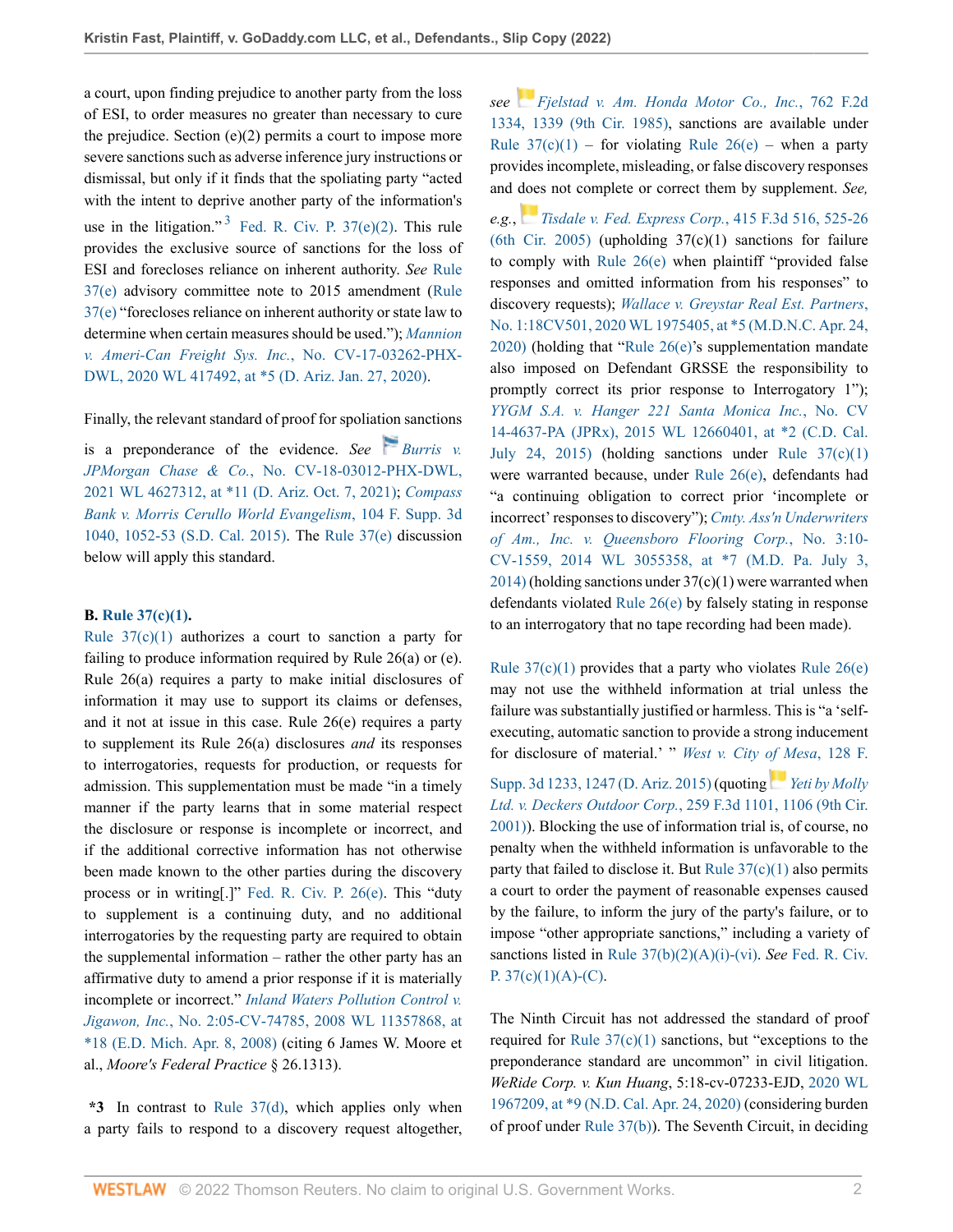whether to apply the preponderance standard to sanctions under [Rule 37\(b\),](http://www.westlaw.com/Link/Document/FullText?findType=L&pubNum=1000600&cite=USFRCPR37&originatingDoc=I3998e690855c11ecaa4ed5e57242bc05&refType=LQ&originationContext=document&vr=3.0&rs=cblt1.0&transitionType=DocumentItem&contextData=(sc.History*oc.UserEnteredCitation)) reviewed several Supreme Court cases [dec](https://1.next.westlaw.com/Link/RelatedInformation/Flag?documentGuid=Ieb233130cf0f11e6960ceb4fdef01e17&transitionType=InlineKeyCiteFlags&originationContext=docHeaderFlag&Rank=0&ppcid=7844255315f244aca42bae920e3400ec&contextData=(sc.History*oc.UserEnteredCitation) )lining to apply a higher standard of proof in civil cases. *See*

*[Ramirez v. T&H Lemont, Inc.](http://www.westlaw.com/Link/Document/FullText?findType=Y&serNum=2040649194&pubNum=0000506&originatingDoc=I3998e690855c11ecaa4ed5e57242bc05&refType=RP&fi=co_pp_sp_506_776&originationContext=document&vr=3.0&rs=cblt1.0&transitionType=DocumentItem&contextData=(sc.History*oc.UserEnteredCitation)#co_pp_sp_506_776)*, 845 F.3d 772, 776-81 (7th [Cir. 2016\).](http://www.westlaw.com/Link/Document/FullText?findType=Y&serNum=2040649194&pubNum=0000506&originatingDoc=I3998e690855c11ecaa4ed5e57242bc05&refType=RP&fi=co_pp_sp_506_776&originationContext=document&vr=3.0&rs=cblt1.0&transitionType=DocumentItem&contextData=(sc.History*oc.UserEnteredCitation)#co_pp_sp_506_776) The court emphasized the absence of heightened interests at stake in the underlying suit, which alleged Title VII employment discrimination, concluding that "the case remains a civil suit between private litigants, and what is at stake for [the plaintiff] is the loss of the oppor[tuni](https://1.next.westlaw.com/Link/RelatedInformation/Flag?documentGuid=Ieb233130cf0f11e6960ceb4fdef01e17&transitionType=InlineKeyCiteFlags&originationContext=docHeaderFlag&Rank=0&ppcid=7844255315f244aca42bae920e3400ec&contextData=(sc.History*oc.UserEnteredCitation) )ty to win money damages from his former employer." *Id.* [at](http://www.westlaw.com/Link/Document/FullText?findType=Y&serNum=2040649194&pubNum=0000506&originatingDoc=I3998e690855c11ecaa4ed5e57242bc05&refType=RP&fi=co_pp_sp_506_781&originationContext=document&vr=3.0&rs=cblt1.0&transitionType=DocumentItem&contextData=(sc.History*oc.UserEnteredCitation)#co_pp_sp_506_781) [781](http://www.westlaw.com/Link/Document/FullText?findType=Y&serNum=2040649194&pubNum=0000506&originatingDoc=I3998e690855c11ecaa4ed5e57242bc05&refType=RP&fi=co_pp_sp_506_781&originationContext=document&vr=3.0&rs=cblt1.0&transitionType=DocumentItem&contextData=(sc.History*oc.UserEnteredCitation)#co_pp_sp_506_781). The court reasoned that "[t]he preponderance standard appropriately reflects the mutuality of the parties' [discovery] obligations; the clear-and-convincing standard, by contrast, would refl[ect](https://1.next.westlaw.com/Link/RelatedInformation/Flag?documentGuid=Ieb233130cf0f11e6960ceb4fdef01e17&transitionType=InlineKeyCiteFlags&originationContext=docHeaderFlag&Rank=0&ppcid=7844255315f244aca42bae920e3400ec&contextData=(sc.History*oc.UserEnteredCitation) ) an unwarranted preference for one party over the other." *Id.* [at 779](http://www.westlaw.com/Link/Document/FullText?findType=Y&serNum=2040649194&pubNum=0000506&originatingDoc=I3998e690855c11ecaa4ed5e57242bc05&refType=RP&fi=co_pp_sp_506_779&originationContext=document&vr=3.0&rs=cblt1.0&transitionType=DocumentItem&contextData=(sc.History*oc.UserEnteredCitation)#co_pp_sp_506_779). District courts in the Seventh Circuit

have applied *Ramirez* to [Rule 37\(c\)\(1\)](http://www.westlaw.com/Link/Document/FullText?findType=L&pubNum=1000600&cite=USFRCPR37&originatingDoc=I3998e690855c11ecaa4ed5e57242bc05&refType=LQ&originationContext=document&vr=3.0&rs=cblt1.0&transitionType=DocumentItem&contextData=(sc.History*oc.UserEnteredCitation)) sanctions. *See*, *e.g.*, *Sapia v. Bd. of Educ. of Chi.*[, No. 14-CV-07946, 2020 WL](http://www.westlaw.com/Link/Document/FullText?findType=Y&serNum=2054761217&pubNum=0000999&originatingDoc=I3998e690855c11ecaa4ed5e57242bc05&refType=RP&fi=co_pp_sp_999_2&originationContext=document&vr=3.0&rs=cblt1.0&transitionType=DocumentItem&contextData=(sc.History*oc.UserEnteredCitation)#co_pp_sp_999_2) [12139021, at \\*2 \(N.D. Ill. Nov. 30, 2020\)](http://www.westlaw.com/Link/Document/FullText?findType=Y&serNum=2054761217&pubNum=0000999&originatingDoc=I3998e690855c11ecaa4ed5e57242bc05&refType=RP&fi=co_pp_sp_999_2&originationContext=document&vr=3.0&rs=cblt1.0&transitionType=DocumentItem&contextData=(sc.History*oc.UserEnteredCitation)#co_pp_sp_999_2).

The Court finds *Ramirez* helpful. This too is an employment discrimination case, and the ultimate decision for Plaintiff or for Defendants will be made by a preponderance of the evidence standard. The Court will apply that standard to its Rule  $37(c)(1)$  sanctions analysis. The parties have not argued for a higher standard.

## **III. Defendants' Motion for Sanctions Under [Rule 37\(e\).](http://www.westlaw.com/Link/Document/FullText?findType=L&pubNum=1000600&cite=USFRCPR37&originatingDoc=I3998e690855c11ecaa4ed5e57242bc05&refType=LQ&originationContext=document&vr=3.0&rs=cblt1.0&transitionType=DocumentItem&contextData=(sc.History*oc.UserEnteredCitation))**

### **A. Plaintiff's Duty to Preserve ESI Arose in May 2018.**

**\*4** [Rule 37\(e\)](http://www.westlaw.com/Link/Document/FullText?findType=L&pubNum=1000600&cite=USFRCPR37&originatingDoc=I3998e690855c11ecaa4ed5e57242bc05&refType=LQ&originationContext=document&vr=3.0&rs=cblt1.0&transitionType=DocumentItem&contextData=(sc.History*oc.UserEnteredCitation)) applies only if Plaintiff had a duty to preserve the ESI at issue – only if the ESI "should have been preserved in the anticipation or conduct of litigation." [Fed. R. Civ. P.](http://www.westlaw.com/Link/Document/FullText?findType=L&pubNum=1000600&cite=USFRCPR37&originatingDoc=I3998e690855c11ecaa4ed5e57242bc05&refType=LQ&originationContext=document&vr=3.0&rs=cblt1.0&transitionType=DocumentItem&contextData=(sc.History*oc.UserEnteredCitation)) Rule  $37(e)$ . Rule  $37(e)(1)$  does not identify a starting date for this duty, but instead looks to the common law. *See id*., advisory committee's note to 2015 amendment ("[Rule 37\(e\)](http://www.westlaw.com/Link/Document/FullText?findType=L&pubNum=1000600&cite=USFRCPR37&originatingDoc=I3998e690855c11ecaa4ed5e57242bc05&refType=LQ&originationContext=document&vr=3.0&rs=cblt1.0&transitionType=DocumentItem&contextData=(sc.History*oc.UserEnteredCitation)) is based on this common-law duty; it does not attempt to create a new duty to preserve."). Under the common law, a duty to preserve arises " 'when a party knows or should know that c[ertai](https://1.next.westlaw.com/Link/RelatedInformation/Flag?documentGuid=I37361822771711e0b63e897ab6fa6920&transitionType=InlineKeyCiteFlags&originationContext=docHeaderFlag&Rank=0&ppcid=7844255315f244aca42bae920e3400ec&contextData=(sc.History*oc.UserEnteredCitation) )n evidence is relevant to pending or future [litig](https://1.next.westlaw.com/Link/RelatedInformation/Flag?documentGuid=I698c9a3f461311e0b931b80af77abaf1&transitionType=InlineKeyCiteFlags&originationContext=docHeaderFlag&Rank=0&ppcid=7844255315f244aca42bae920e3400ec&contextData=(sc.History*oc.UserEnteredCitation) )ation.'

" *Surowiec*[, 790 F. Supp. 2d at 1005](http://www.westlaw.com/Link/Document/FullText?findType=Y&serNum=2025228079&pubNum=0004637&originatingDoc=I3998e690855c11ecaa4ed5e57242bc05&refType=RP&fi=co_pp_sp_4637_1005&originationContext=document&vr=3.0&rs=cblt1.0&transitionType=DocumentItem&contextData=(sc.History*oc.UserEnteredCitation)#co_pp_sp_4637_1005) (quoting *[Ashton](http://www.westlaw.com/Link/Document/FullText?findType=Y&serNum=2024711849&pubNum=0004637&originatingDoc=I3998e690855c11ecaa4ed5e57242bc05&refType=RP&fi=co_pp_sp_4637_800&originationContext=document&vr=3.0&rs=cblt1.0&transitionType=DocumentItem&contextData=(sc.History*oc.UserEnteredCitation)#co_pp_sp_4637_800) v. Knight Transp., Inc.*[, 772 F. Supp. 2d 772, 800 \(N.D. Tex.](http://www.westlaw.com/Link/Document/FullText?findType=Y&serNum=2024711849&pubNum=0004637&originatingDoc=I3998e690855c11ecaa4ed5e57242bc05&refType=RP&fi=co_pp_sp_4637_800&originationContext=document&vr=3.0&rs=cblt1.0&transitionType=DocumentItem&contextData=(sc.History*oc.UserEnteredCitation)#co_pp_sp_4637_800) [2011\)\)](http://www.westlaw.com/Link/Document/FullText?findType=Y&serNum=2024711849&pubNum=0004637&originatingDoc=I3998e690855c11ecaa4ed5e57242bc05&refType=RP&fi=co_pp_sp_4637_800&originationContext=document&vr=3.0&rs=cblt1.0&transitionType=DocumentItem&contextData=(sc.History*oc.UserEnteredCitation)#co_pp_sp_4637_800). Defendants argue that Plaintiff's duty arose in May 2018 when she began gathering evidence to use in a potential lawsuit against GoDaddy. The Court agrees.

As early as May 2, 2018, while still employed at GoDaddy, [4](#page-18-3) Plaintiff started coordinating with co-worker Lee Mudro to gather instant messages from her work Slack account for use in potential litigation. Doc. 93-2 at 92 (May 2, 2018, message from Mudro:

"So if GoDaddy deletes ours on slack between what u have saved and I have u will be good to sue"). By May 2, Plaintiff had also put together a document detailing evidence she would use in her case. *Id.* at 87-90. By May 4, Plaintiff hired her current lawyer and sent a letter to GoDaddy complaining of discrimination and wrongful termination. *Id.* at 80 (May 4, 2018: "I retained my attorney today"); *id.* at 39 (May 9, 2018: "His name is Chris Houk"); *id.* at 75-76 (Facebook message to Mudro with text of letter, asking Mudro "You saw my threat last night right?"); *id*. at 87-90, 92; Doc. 101-1 at 6.

Plaintiff confirmed her intent to sue in communications with Mudro on May 7. Doc. 93-2 at 70 (May 7, 2018, message in which Mudro says, "Yep and then sue while on disability," and Plaintiff responds, "Exactly"). By early June, Plaintiff not only anticipated lawsuits against GoDaddy, but also understood that evidence gathering was underway on both sides. *See* Doc. 93-1 at 80 (June 6, 2018: "So I actually have two lawsuits")); *id.* at 72-73 (June 11, 2018, messages from Plaintiff to Mudro stating, "I learned from Chris, the attorney, to be VERY CAREFUL with GoDaddy" and "everything I type I have to consider that they are reading it"); *id.* at 83 (June 6, 2018, message from Mudro: "I want to post here for u as I am sure once Godaddy knows u r suing them, they will start looking for evidence online by reading your Facebook etc. since I may be your witness I do not want them to know we talk.").

Plaintiff argues that she originally retained attorney Houk only to assist with her severance agreement from GoDaddy and that her duty to preserve did not arise until she retained him to file this lawsuit in July 2020. Doc. 96 at 9. But a duty to preserve ESI can arise far in advance of the formal retention of a lawyer or the filing of a lawsuit. As noted above, the duty arises when litigation is reasonably foreseeable and the party knows or should know the ESI may be relevant to pending or

<span id="page-2-0"></span>future litigation. *See [S](https://1.next.westlaw.com/Link/RelatedInformation/Flag?documentGuid=I37361822771711e0b63e897ab6fa6920&transitionType=InlineKeyCiteFlags&originationContext=docHeaderFlag&Rank=0&ppcid=7844255315f244aca42bae920e3400ec&contextData=(sc.History*oc.UserEnteredCitation) )urowiec*[, 790 F. Supp. 2d at 1005](http://www.westlaw.com/Link/Document/FullText?findType=Y&serNum=2025228079&pubNum=0004637&originatingDoc=I3998e690855c11ecaa4ed5e57242bc05&refType=RP&fi=co_pp_sp_4637_1005&originationContext=document&vr=3.0&rs=cblt1.0&transitionType=DocumentItem&contextData=(sc.History*oc.UserEnteredCitation)#co_pp_sp_4637_1005); *[Champions World, LLC v. U.S. Soccer Fed'n](http://www.westlaw.com/Link/Document/FullText?findType=Y&serNum=2025903608&pubNum=0000344&originatingDoc=I3998e690855c11ecaa4ed5e57242bc05&refType=RP&fi=co_pp_sp_344_582&originationContext=document&vr=3.0&rs=cblt1.0&transitionType=DocumentItem&contextData=(sc.History*oc.UserEnteredCitation)#co_pp_sp_344_582)*, 276 F.R.D. [577, 582 \(N.D. Ill. 2011\)](http://www.westlaw.com/Link/Document/FullText?findType=Y&serNum=2025903608&pubNum=0000344&originatingDoc=I3998e690855c11ecaa4ed5e57242bc05&refType=RP&fi=co_pp_sp_344_582&originationContext=document&vr=3.0&rs=cblt1.0&transitionType=DocumentItem&contextData=(sc.History*oc.UserEnteredCitation)#co_pp_sp_344_582) (plaintiff's duty to preserve arose approximately two years before filing suit, when the plaintiff investigated possible claims against the defendant); *[Barsoum](http://www.westlaw.com/Link/Document/FullText?findType=Y&serNum=2001289093&pubNum=0000344&originatingDoc=I3998e690855c11ecaa4ed5e57242bc05&refType=RP&fi=co_pp_sp_344_400&originationContext=document&vr=3.0&rs=cblt1.0&transitionType=DocumentItem&contextData=(sc.History*oc.UserEnteredCitation)#co_pp_sp_344_400) v. N.Y.C. Hous. Auth.*[, 202 F.R.D. 396, 400 \(S.D.N.Y. 2001\)](http://www.westlaw.com/Link/Document/FullText?findType=Y&serNum=2001289093&pubNum=0000344&originatingDoc=I3998e690855c11ecaa4ed5e57242bc05&refType=RP&fi=co_pp_sp_344_400&originationContext=document&vr=3.0&rs=cblt1.0&transitionType=DocumentItem&contextData=(sc.History*oc.UserEnteredCitation)#co_pp_sp_344_400) (duty arose 16 months before litigation when plaintiff was receiving assistance of counsel and it was foreseeable that ESI would be relevant to future litigation). These conditions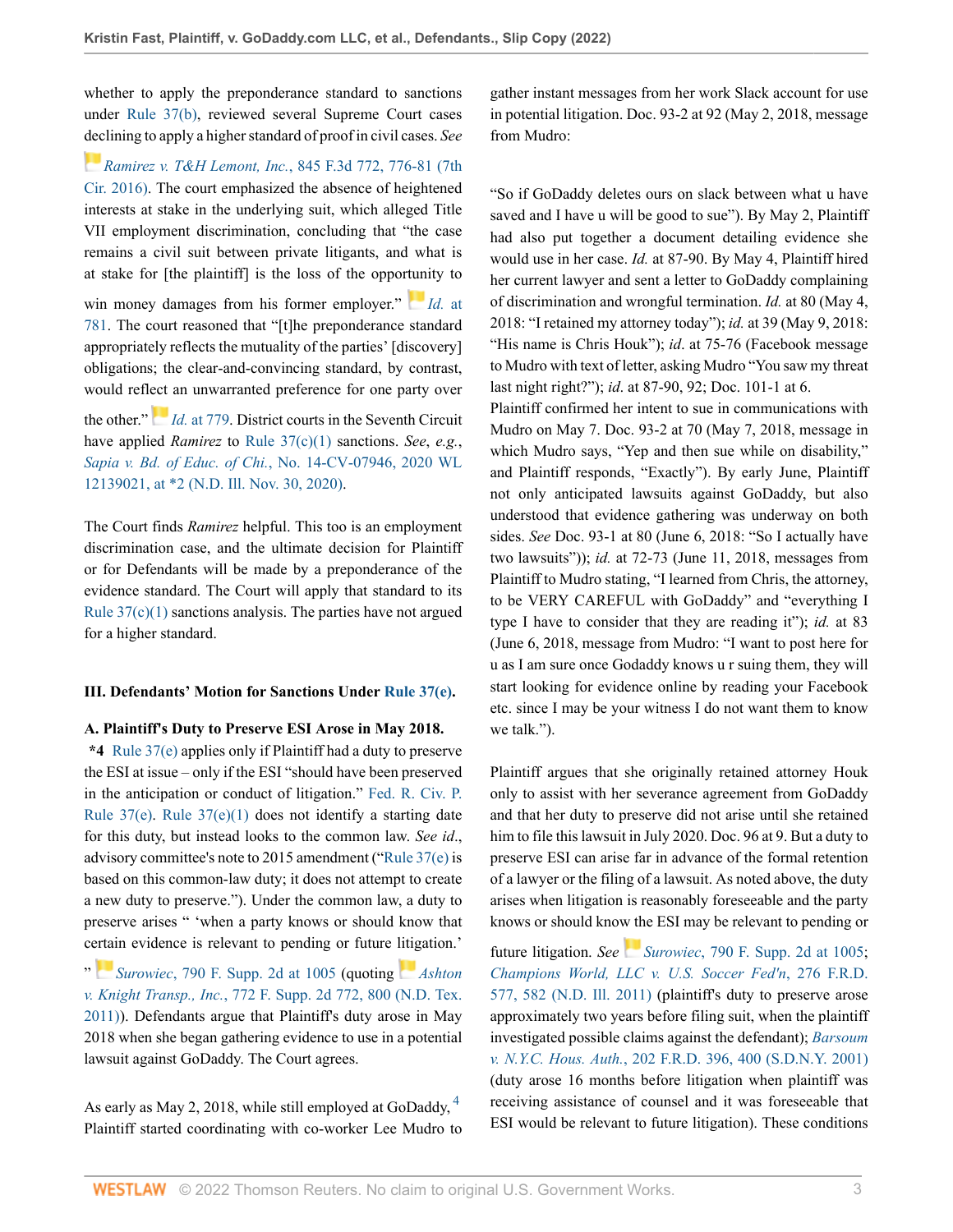existed for Plaintiff in early May 2018 when she formed the intent to sue GoDaddy and started collecting evidence for that purpose. She therefore had a duty to preserve relevant ESI.

## **B. Plaintiff's Alleged Spoliation.**

**\*5** Defendants allege that Plaintiff failed to take reasonable steps to preserve (1) an undetermined number of Facebook posts, (2) 109 Facebook Messenger messages to and from Ms. Mudro, (3) the contents of her iPhone, (4) the contents of her @cox.net email account, and (5) Telegram Messenger messages between her and Ms. Mudro. The Court will address each category separately.

### **1. Deleted Facebook Posts.**

Defendants argue that Plaintiff failed to take reasonable steps to preserve "an undetermined number of Facebook posts relating to her alleged treatment by, and termination from, GoDaddy," as well as related likes and comments. Doc. 93 at 16-17. Defendants assert that these posts were deleted "sometime between 2018 and 2021." *Id.* at 5. Defendants learned of the posts during Plaintiff's August 5, 2021 deposition when she admitted deleting a Facebook post dated April 11, 2018 that she had previously produced to Defendants and which stated that she had been fired by GoDaddy for not being "technical enough." *Id.* at 4. Plaintiff testified that she deleted the post, along with others like it, but could not recall if she had done so in 2018 or more recently. *Id.* (citing Doc. 93-3 at 27). Plaintiff testified that she was unsure how many posts she had deleted. Doc. 93-3 at 28 ("Q: Okay. How many Facebook posts do you think you've deleted since you left GoDaddy? A: I have no idea. Q: Five? A: No idea. Q: Ten? A: No idea. Q: 100? A: I have no idea.").

Plaintiff now concedes that she either "archived" or "deleted"

posts from three of her Facebook accounts. Doc. 96 at 9-10.<sup>[5](#page-18-4)</sup> Plaintiff asserts that she "unarchived" and produced all posts that had been archived, but does not dispute that her deleted posts are no longer accessible and have not been produced. *Id.* at 10. Plaintiff argues that she did not delete anything she considered relevant to this lawsuit and that deletions were not intended to deprive Defendants of the posts. *Id.* Plaintiff asserts that she deleted posts from her public foundation's Facebook page "upon finding out that the posted information was not scientifically correct," and "a handful of posts" from her foundation's business account that she "believed were too dark and negative [because she was] afraid that they would drive future employers away." *Id.*

Plaintiff had a duty to preserve Facebook posts relevant to this suit starting in May 2018. The Court finds that the deleted posts likely were relevant to this lawsuit. Plaintiff admitted during her deposition that she was unsure whether she had gone through her social media accounts and turned over everything that might be relevant to her attorney. Doc. 93-3 at 29-30. She testified that she was aware of relevant social media information that she may not have turned over to her attorney. *Id.* And she testified that she had deleted the April 11, 2018 post – a post with obvious relevance to this lawsuit – along with "anything out there" that was "like that." *Id.* at 27.

Plaintiff argued at the December 16, 2021 hearing that a fair reading of her deposition shows that the deleted posts were not relevant to this lawsuit, but the above-cited portions of Plaintiff's deposition belie this characterization. Moreover, in response to being asked, "So when you looked for relevant things, did you look for documents and communications that would relate to your emotional condition and give those to your lawyer?" Plaintiff responded: "That's what I mean by I didn't know that they were relatable, so, no, I probably did not think to do that because I don't think like that." Doc. 93-3 at 30. When asked, "What about documents that relate to your medical conditions? Did you go through social media to find all of those and give those over to your lawyer?" Plaintiff replied, "I would not think to do that either." *Id.* When asked, "What about documents that relate to your job at GoDaddy and your termination? Did you look for those on social media and give those to your lawyer?" she replied, "I don't think I've done that yet." *Id.*

<span id="page-3-0"></span>**\*6** Plaintiff's arguments that she deleted the posts because they contained incorrect information and she feared they would make it hard for her to get another job are unpersuasive. If Plaintiff was concerned about incorrect information, she could have archived the inaccurate posts. Doing so would have removed them from public view while preserving them for production in this lawsuit. Plaintiff clearly understood Facebook's archive feature – she used it. By choosing instead to delete posts, Plaintiff consciously chose to make them permanently unavailable.

Nor is it plausible that Plaintiff deleted posts because she was concerned about their possible effect on prospective employers. As Defendants note, Plaintiff found a higherpaying job just a few weeks after leaving GoDaddy and she has been continuously employed ever since. Doc. 93 at 4 n.3. Plaintiff also could have addressed any prospective-employer concerns by archiving the posts.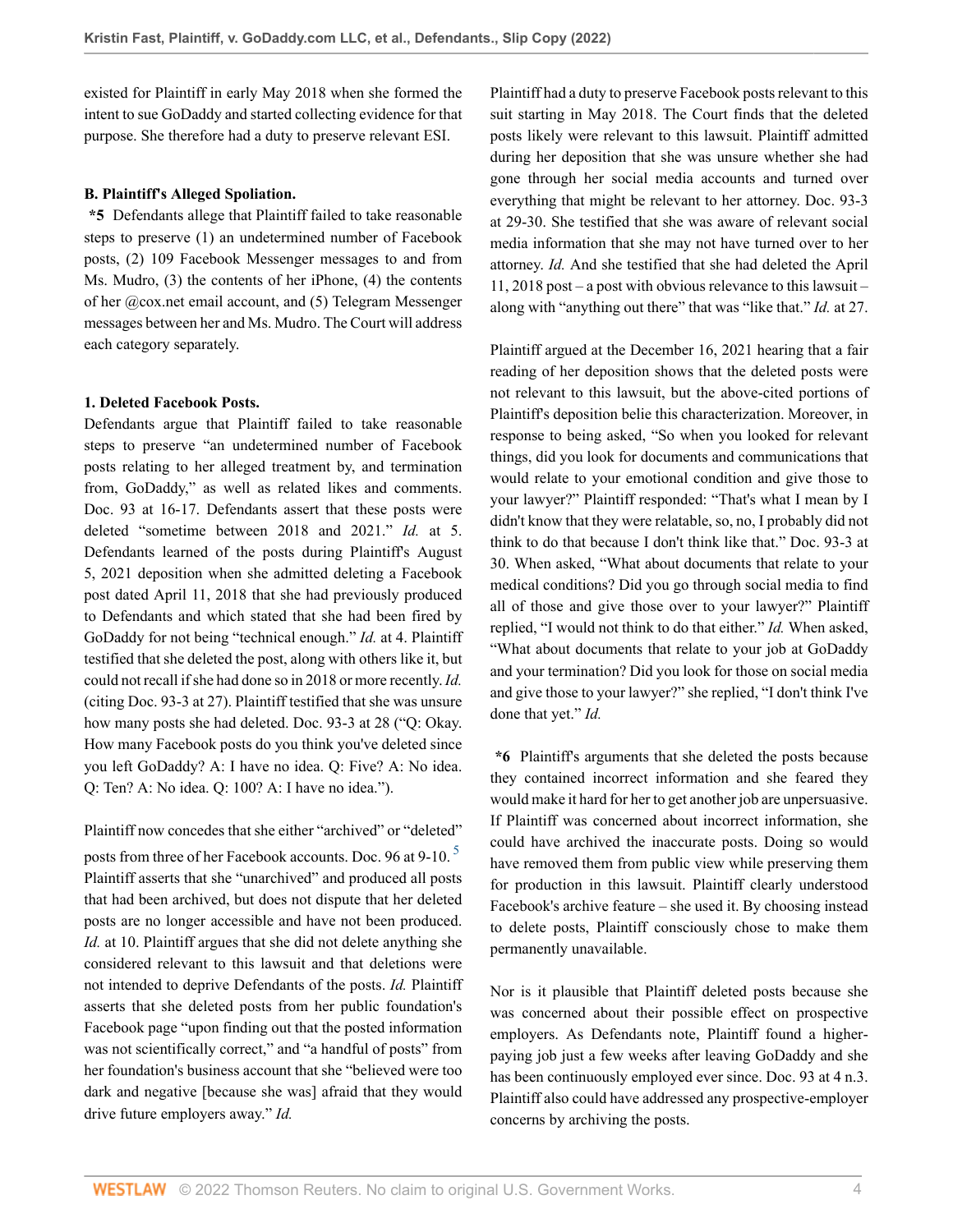The Court finds by a preponderance of the evidence that the prerequisites to sanctions under [Rule 37\(e\)](http://www.westlaw.com/Link/Document/FullText?findType=L&pubNum=1000600&cite=USFRCPR37&originatingDoc=I3998e690855c11ecaa4ed5e57242bc05&refType=LQ&originationContext=document&vr=3.0&rs=cblt1.0&transitionType=DocumentItem&contextData=(sc.History*oc.UserEnteredCitation)) are satisfied for the deleted Facebook posts. Plaintiff had a duty to preserve the posts after May 2018, she did not take reasonable steps to preserve them, and they cannot be restored or replaced through additional discovery. *See* [Fed. R. Civ. P. 37\(e\)](http://www.westlaw.com/Link/Document/FullText?findType=L&pubNum=1000600&cite=USFRCPR37&originatingDoc=I3998e690855c11ecaa4ed5e57242bc05&refType=LQ&originationContext=document&vr=3.0&rs=cblt1.0&transitionType=DocumentItem&contextData=(sc.History*oc.UserEnteredCitation)). With the prerequisites satisfied, the Court must now determine whether the additional requirements for sanctions under [Rule](http://www.westlaw.com/Link/Document/FullText?findType=L&pubNum=1000600&cite=USFRCPR37&originatingDoc=I3998e690855c11ecaa4ed5e57242bc05&refType=LQ&originationContext=document&vr=3.0&rs=cblt1.0&transitionType=DocumentItem&contextData=(sc.History*oc.UserEnteredCitation))  $37(e)(1)$  and  $(e)(2)$  are satisfied.

## **a. [Rule 37\(e\)\(1\)](http://www.westlaw.com/Link/Document/FullText?findType=L&pubNum=1000600&cite=USFRCPR37&originatingDoc=I3998e690855c11ecaa4ed5e57242bc05&refType=LQ&originationContext=document&vr=3.0&rs=cblt1.0&transitionType=DocumentItem&contextData=(sc.History*oc.UserEnteredCitation)) Prejudice.**

Rule  $37(e)(1)$  sanctions are available if Defendants were prejudiced by Plaintiff's deletion of the Facebook posts. "Prejudice exists when spoliation prohibits a party from [pres](https://1.next.westlaw.com/Link/RelatedInformation/Flag?documentGuid=I8ddcfdf03fbd11e987fd8441446aa305&transitionType=InlineKeyCiteFlags&originationContext=docHeaderFlag&Rank=0&ppcid=7844255315f244aca42bae920e3400ec&contextData=(sc.History*oc.UserEnteredCitation) )enting evidence that is relevant to its underlying case."

*[Paisley Park Enters., Inc. v. Boxill](http://www.westlaw.com/Link/Document/FullText?findType=Y&serNum=2047689013&pubNum=0000344&originatingDoc=I3998e690855c11ecaa4ed5e57242bc05&refType=RP&fi=co_pp_sp_344_236&originationContext=document&vr=3.0&rs=cblt1.0&transitionType=DocumentItem&contextData=(sc.History*oc.UserEnteredCitation)#co_pp_sp_344_236)*, 330 F.R.D. 226, 236 [\(D. Minn. 2019\)](http://www.westlaw.com/Link/Document/FullText?findType=Y&serNum=2047689013&pubNum=0000344&originatingDoc=I3998e690855c11ecaa4ed5e57242bc05&refType=RP&fi=co_pp_sp_344_236&originationContext=document&vr=3.0&rs=cblt1.0&transitionType=DocumentItem&contextData=(sc.History*oc.UserEnteredCitation)#co_pp_sp_344_236). Proving that lost evidence is relevant can be a difficult task, however, because the evidence no longer exists. "To show prejudice resulting from the spoliation," therefore, courts have held that "a party must only come forward with plausible, concrete suggestions as to what [the destroyed] evidence might have been." *[TLS Mgmt. &](http://www.westlaw.com/Link/Document/FullText?findType=Y&serNum=2041325950&pubNum=0000999&originatingDoc=I3998e690855c11ecaa4ed5e57242bc05&refType=RP&fi=co_pp_sp_999_1&originationContext=document&vr=3.0&rs=cblt1.0&transitionType=DocumentItem&contextData=(sc.History*oc.UserEnteredCitation)#co_pp_sp_999_1) [Mktg. Servs. LLC v. Rodriguez-Toledo](http://www.westlaw.com/Link/Document/FullText?findType=Y&serNum=2041325950&pubNum=0000999&originatingDoc=I3998e690855c11ecaa4ed5e57242bc05&refType=RP&fi=co_pp_sp_999_1&originationContext=document&vr=3.0&rs=cblt1.0&transitionType=DocumentItem&contextData=(sc.History*oc.UserEnteredCitation)#co_pp_sp_999_1)*, 2017 WL 1155743, [\\*1 \(D.P.R. 2017\)](http://www.westlaw.com/Link/Document/FullText?findType=Y&serNum=2041325950&pubNum=0000999&originatingDoc=I3998e690855c11ecaa4ed5e57242bc05&refType=RP&fi=co_pp_sp_999_1&originationContext=document&vr=3.0&rs=cblt1.0&transitionType=DocumentItem&contextData=(sc.History*oc.UserEnteredCitation)#co_pp_sp_999_1) (internal quotations omitted); *see also [Paisley Park Enters.](http://www.westlaw.com/Link/Document/FullText?findType=Y&serNum=2047689013&pubNum=0000344&originatingDoc=I3998e690855c11ecaa4ed5e57242bc05&refType=RP&fi=co_pp_sp_344_236&originationContext=document&vr=3.0&rs=cblt1.0&transitionType=DocumentItem&contextData=(sc.History*oc.UserEnteredCitation)#co_pp_sp_344_236)*, 330 F.R.D. at 236 (finding prejudice where "Plaintiffs are left with an incomplete record of the

<span id="page-4-0"></span>communications that Defendants had with both each other and third parties."). [6](#page-18-5)

The evidence shows that Plaintiff's intentional deletion of the Facebook posts deprived Defendants of relevant information. Plaintiff testified that she deleted an April 11, 2018 post with obvious relevance to this lawsuit, along with "anything out there" that was "like that." Doc. 93-3 at 2[7](#page-19-0).  $\frac{7}{1}$  She also testified that she did not preserve posts relating to her emotional condition, her medical condition, and her job and termination from GoDaddy, all of which likely would have been relevant in this case. *Id.* at 30. The Court finds that Defendants have been prejudiced by Plaintiff's deletion of her Facebook posts. Sanctions under [Rule 37\(e\)\(1\)](http://www.westlaw.com/Link/Document/FullText?findType=L&pubNum=1000600&cite=USFRCPR37&originatingDoc=I3998e690855c11ecaa4ed5e57242bc05&refType=LQ&originationContext=document&vr=3.0&rs=cblt1.0&transitionType=DocumentItem&contextData=(sc.History*oc.UserEnteredCitation)) are therefore authorized.

## **b. [Rule 37\(e\)\(2\)](http://www.westlaw.com/Link/Document/FullText?findType=L&pubNum=1000600&cite=USFRCPR37&originatingDoc=I3998e690855c11ecaa4ed5e57242bc05&refType=LQ&originationContext=document&vr=3.0&rs=cblt1.0&transitionType=DocumentItem&contextData=(sc.History*oc.UserEnteredCitation)) Intent.**

**\*7** [Rule 37\(e\)\(2\)](http://www.westlaw.com/Link/Document/FullText?findType=L&pubNum=1000600&cite=USFRCPR37&originatingDoc=I3998e690855c11ecaa4ed5e57242bc05&refType=LQ&originationContext=document&vr=3.0&rs=cblt1.0&transitionType=DocumentItem&contextData=(sc.History*oc.UserEnteredCitation)) requires a finding that Plaintiff deleted the Facebook posts with "the intent to deprive" Defendants of their use in this litigation. [Fed. R. Civ. P. 37\(e\)\(2\).](http://www.westlaw.com/Link/Document/FullText?findType=L&pubNum=1000600&cite=USFRCPR37&originatingDoc=I3998e690855c11ecaa4ed5e57242bc05&refType=LQ&originationContext=document&vr=3.0&rs=cblt1.0&transitionType=DocumentItem&contextData=(sc.History*oc.UserEnteredCitation)) Although direct evidence of such intent is always preferred, a court can find such intent from circumstantial evidence. *See [Auer](http://www.westlaw.com/Link/Document/FullText?findType=Y&serNum=2045058722&pubNum=0000506&originatingDoc=I3998e690855c11ecaa4ed5e57242bc05&refType=RP&fi=co_pp_sp_506_858&originationContext=document&vr=3.0&rs=cblt1.0&transitionType=DocumentItem&contextData=(sc.History*oc.UserEnteredCitation)#co_pp_sp_506_858) v. City of Minot*[, 896 F.3d 854, 858 \(8th Cir. 2018\)](http://www.westlaw.com/Link/Document/FullText?findType=Y&serNum=2045058722&pubNum=0000506&originatingDoc=I3998e690855c11ecaa4ed5e57242bc05&refType=RP&fi=co_pp_sp_506_858&originationContext=document&vr=3.0&rs=cblt1.0&transitionType=DocumentItem&contextData=(sc.History*oc.UserEnteredCitation)#co_pp_sp_506_858) (intent required by [Rule 37\(e\)\(2\)](http://www.westlaw.com/Link/Document/FullText?findType=L&pubNum=1000600&cite=USFRCPR37&originatingDoc=I3998e690855c11ecaa4ed5e57242bc05&refType=LQ&originationContext=document&vr=3.0&rs=cblt1.0&transitionType=DocumentItem&contextData=(sc.History*oc.UserEnteredCitation)) "can be proved indirectly"); *[Laub](http://www.westlaw.com/Link/Document/FullText?findType=Y&serNum=2053367267&pubNum=0000999&originatingDoc=I3998e690855c11ecaa4ed5e57242bc05&refType=RP&fi=co_pp_sp_999_6&originationContext=document&vr=3.0&rs=cblt1.0&transitionType=DocumentItem&contextData=(sc.History*oc.UserEnteredCitation)#co_pp_sp_999_6) v. Horbaczewski*[, No. CV 17-6210-JAK \(KS\), 2020 WL](http://www.westlaw.com/Link/Document/FullText?findType=Y&serNum=2053367267&pubNum=0000999&originatingDoc=I3998e690855c11ecaa4ed5e57242bc05&refType=RP&fi=co_pp_sp_999_6&originationContext=document&vr=3.0&rs=cblt1.0&transitionType=DocumentItem&contextData=(sc.History*oc.UserEnteredCitation)#co_pp_sp_999_6) [9066078, at \\*6 \(C.D. Cal. July 22, 2020\)](http://www.westlaw.com/Link/Document/FullText?findType=Y&serNum=2053367267&pubNum=0000999&originatingDoc=I3998e690855c11ecaa4ed5e57242bc05&refType=RP&fi=co_pp_sp_999_6&originationContext=document&vr=3.0&rs=cblt1.0&transitionType=DocumentItem&contextData=(sc.History*oc.UserEnteredCitation)#co_pp_sp_999_6) ("Because courts are unable to ascertain precisely what was in a person's head at the time spoliation occurred, the[y m](https://1.next.westlaw.com/Link/RelatedInformation/Flag?documentGuid=I8ddcfdf03fbd11e987fd8441446aa305&transitionType=InlineKeyCiteFlags&originationContext=docHeaderFlag&Rank=0&ppcid=7844255315f244aca42bae920e3400ec&contextData=(sc.History*oc.UserEnteredCitation) )ust look to circumstantial

evidence to determine intent."); *[Paisley Park Enters.](http://www.westlaw.com/Link/Document/FullText?findType=Y&serNum=2047689013&pubNum=0000344&originatingDoc=I3998e690855c11ecaa4ed5e57242bc05&refType=RP&fi=co_pp_sp_344_236&originationContext=document&vr=3.0&rs=cblt1.0&transitionType=DocumentItem&contextData=(sc.History*oc.UserEnteredCitation)#co_pp_sp_344_236)*, 330 [F.R.D. at 236](http://www.westlaw.com/Link/Document/FullText?findType=Y&serNum=2047689013&pubNum=0000344&originatingDoc=I3998e690855c11ecaa4ed5e57242bc05&refType=RP&fi=co_pp_sp_344_236&originationContext=document&vr=3.0&rs=cblt1.0&transitionType=DocumentItem&contextData=(sc.History*oc.UserEnteredCitation)#co_pp_sp_344_236) (circu[mstan](https://1.next.westlaw.com/Link/RelatedInformation/Flag?documentGuid=I3b62c9809f1c11e7ae06bb6d796f727f&transitionType=InlineKeyCiteFlags&originationContext=docHeaderFlag&Rank=0&ppcid=7844255315f244aca42bae920e3400ec&contextData=(sc.History*oc.UserEnteredCitation) )tial evidence can be used to prove

[Rule 37\(e\)\(2\)](http://www.westlaw.com/Link/Document/FullText?findType=L&pubNum=1000600&cite=USFRCPR37&originatingDoc=I3998e690855c11ecaa4ed5e57242bc05&refType=LQ&originationContext=document&vr=3.0&rs=cblt1.0&transitionType=DocumentItem&contextData=(sc.History*oc.UserEnteredCitation)) intent); *[Moody v. CSX Transportation, Inc.](http://www.westlaw.com/Link/Document/FullText?findType=Y&serNum=2042666527&pubNum=0007903&originatingDoc=I3998e690855c11ecaa4ed5e57242bc05&refType=RP&fi=co_pp_sp_7903_431&originationContext=document&vr=3.0&rs=cblt1.0&transitionType=DocumentItem&contextData=(sc.History*oc.UserEnteredCitation)#co_pp_sp_7903_431)*, [271 F. Supp. 3d 410, 431 \(W.D.N.Y. 2017\)](http://www.westlaw.com/Link/Document/FullText?findType=Y&serNum=2042666527&pubNum=0007903&originatingDoc=I3998e690855c11ecaa4ed5e57242bc05&refType=RP&fi=co_pp_sp_7903_431&originationContext=document&vr=3.0&rs=cblt1.0&transitionType=DocumentItem&contextData=(sc.History*oc.UserEnteredCitation)#co_pp_sp_7903_431) ("[T]he Court may infer an [inte](https://1.next.westlaw.com/Link/RelatedInformation/Flag?documentGuid=Ia1cdc720bab611e5b10893af99153f48&transitionType=InlineKeyCiteFlags&originationContext=docHeaderFlag&Rank=0&ppcid=7844255315f244aca42bae920e3400ec&contextData=(sc.History*oc.UserEnteredCitation) )nt to deprive from defendants' actions in

this matter."); *[CAT3, LLC v. Black Lineage, Inc.](http://www.westlaw.com/Link/Document/FullText?findType=Y&serNum=2037990922&pubNum=0007903&originatingDoc=I3998e690855c11ecaa4ed5e57242bc05&refType=RP&fi=co_pp_sp_7903_500&originationContext=document&vr=3.0&rs=cblt1.0&transitionType=DocumentItem&contextData=(sc.History*oc.UserEnteredCitation)#co_pp_sp_7903_500)*, 164 F. [Supp. 3d 488, 500 \(S.D.N.Y. 2016\)](http://www.westlaw.com/Link/Document/FullText?findType=Y&serNum=2037990922&pubNum=0007903&originatingDoc=I3998e690855c11ecaa4ed5e57242bc05&refType=RP&fi=co_pp_sp_7903_500&originationContext=document&vr=3.0&rs=cblt1.0&transitionType=DocumentItem&contextData=(sc.History*oc.UserEnteredCitation)#co_pp_sp_7903_500) (in addressing [Rule 37\(e\)](http://www.westlaw.com/Link/Document/FullText?findType=L&pubNum=1000600&cite=USFRCPR37&originatingDoc=I3998e690855c11ecaa4ed5e57242bc05&refType=LQ&originationContext=document&vr=3.0&rs=cblt1.0&transitionType=DocumentItem&contextData=(sc.History*oc.UserEnteredCitation)) [\(2\)](http://www.westlaw.com/Link/Document/FullText?findType=L&pubNum=1000600&cite=USFRCPR37&originatingDoc=I3998e690855c11ecaa4ed5e57242bc05&refType=LQ&originationContext=document&vr=3.0&rs=cblt1.0&transitionType=DocumentItem&contextData=(sc.History*oc.UserEnteredCitation)) intent, "circumstantial evidence may be accorded equal weight with direct evidence"); S. Gensler & L. Mulligan, Federal Rules of Civil Procedure, Rules and Commentary (2021) at 1164 ("while direct evidence certainly can show a party's intent to deprive, it is not needed. Rather, a court can find intent to deprive based on circumstantial evidence.").

The Court finds by a preponderance of the evidence that Plaintiff deleted the Facebook posts with an intent to deprive Defendants of their use in this litigation. This evidence includes (1) the relevancy of the Facebook posts as described above; (2) Plaintiff's clear consciousness that her posts could be useful to Defendants in this case (*see* Doc. 93-1 at 72-73 (June 11, 2018, messages from Plaintiff to Mudro stating, "I learned from Chris, the attorney, to be VERY CAREFUL with GoDaddy" and "everything I type I have to consider that they are reading it"), *id*. at 83 (June 6, 2018, message from Mudro: "I want to post here for u as I am sure once Godaddy knows u r suing them, they will start looking for evidence online by reading your Facebook etc. since I may be your witness I do not want them to know we talk."); (3) Plaintiff's deliberate choice to permanently delete the posts rather than archiving them, as she knew how to do; and (4) the implausibility of her explanation for why she deleted the posts (that they contained incorrect information or could adversely influence prospective employers).

<span id="page-4-1"></span>Other courts have found Rule  $37(e)(2)$  intent based on similar

evidence. *See [Ala. Aircraft Indus., Inc. v. Boeing Co.](http://www.westlaw.com/Link/Document/FullText?findType=Y&serNum=2041191632&pubNum=0000344&originatingDoc=I3998e690855c11ecaa4ed5e57242bc05&refType=RP&originationContext=document&vr=3.0&rs=cblt1.0&transitionType=DocumentItem&contextData=(sc.History*oc.UserEnteredCitation))*, 319 [F.R.D. 730 \(N.D. Ala. 2017\)](http://www.westlaw.com/Link/Document/FullText?findType=Y&serNum=2041191632&pubNum=0000344&originatingDoc=I3998e690855c11ecaa4ed5e57242bc05&refType=RP&originationContext=document&vr=3.0&rs=cblt1.0&transitionType=DocumentItem&contextData=(sc.History*oc.UserEnteredCitation)) (party may be found to have acted with an intent to deprive within the meaning of [Rule](http://www.westlaw.com/Link/Document/FullText?findType=L&pubNum=1000600&cite=USFRCPR37&originatingDoc=I3998e690855c11ecaa4ed5e57242bc05&refType=LQ&originationContext=document&vr=3.0&rs=cblt1.0&transitionType=DocumentItem&contextData=(sc.History*oc.UserEnteredCitation))  $37(e)(2)$  where "(1) evidence once existed that could fairly be supposed to have been material to the proof or defense of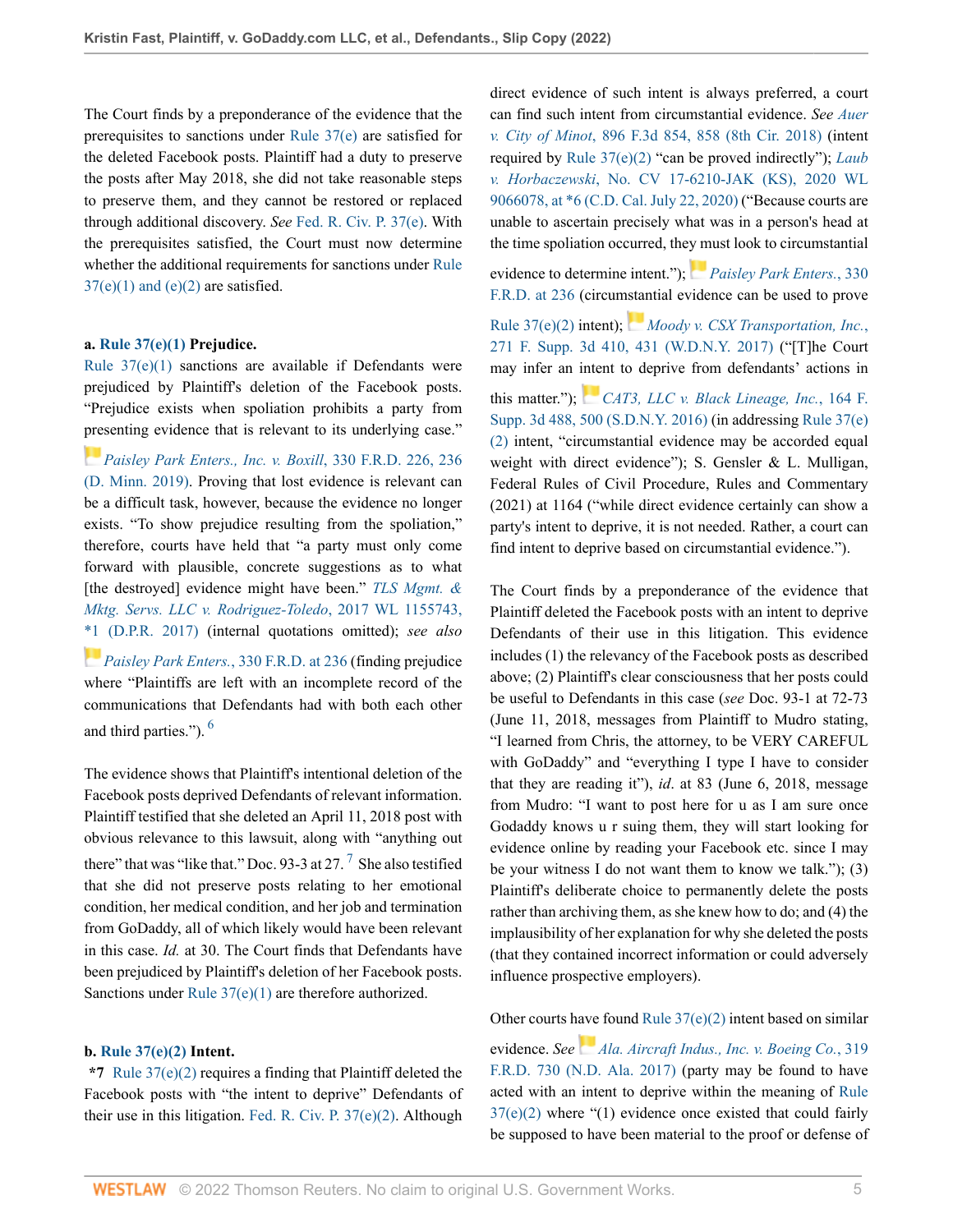a claim at issue in the case; (2) the spoliating party engaged in an affirmative act causing the evidence to be lost; (3) the spoliating party did so while it knew or should have known of its duty to preserve the evidence; and (4) the affirmative act causing the loss cannot be credibly explained as not involving bad faith by the reason proffered by the spoliator."); *[Edwards](http://www.westlaw.com/Link/Document/FullText?findType=Y&serNum=2053504595&pubNum=0000999&originatingDoc=I3998e690855c11ecaa4ed5e57242bc05&refType=RP&fi=co_pp_sp_999_8&originationContext=document&vr=3.0&rs=cblt1.0&transitionType=DocumentItem&contextData=(sc.History*oc.UserEnteredCitation)#co_pp_sp_999_8) v. Junior State of Am. Found.*[, Civil No. 4:19-CV-140-SDJ,](http://www.westlaw.com/Link/Document/FullText?findType=Y&serNum=2053504595&pubNum=0000999&originatingDoc=I3998e690855c11ecaa4ed5e57242bc05&refType=RP&fi=co_pp_sp_999_8&originationContext=document&vr=3.0&rs=cblt1.0&transitionType=DocumentItem&contextData=(sc.History*oc.UserEnteredCitation)#co_pp_sp_999_8) [2021 WL 1600282, \\*8 \(E.D. Tex. Apr. 23, 2021\)](http://www.westlaw.com/Link/Document/FullText?findType=Y&serNum=2053504595&pubNum=0000999&originatingDoc=I3998e690855c11ecaa4ed5e57242bc05&refType=RP&fi=co_pp_sp_999_8&originationContext=document&vr=3.0&rs=cblt1.0&transitionType=DocumentItem&contextData=(sc.History*oc.UserEnteredCitation)#co_pp_sp_999_8) (finding "brazen failure to take reasonable steps to preserve" ESI where plaintiff opted to permanently delete Facebook account rather than temporarily deactivating it, which would have preserved ESI).

The Court finds that sanctions under Rule  $37(e)(2)$  are authorized for Plaintiff's deletion of the Facebook posts.

## **2. 109 "Unsent" Facebook Messages.**

Defendants argue that Plaintiff failed to take reasonable steps to preserve 109 Facebook Messenger messages that she "unsent" to Mudro between September 12 and 23, 2021. Doc. 93 at 8, 16. Defendants assert that Plaintiff should have produced all of the messages with Mudro in response to a discovery request in April 2021. Instead, she disclosed some of the messages only on September 12, 2021, three days before Mudro's deposition. *Id.* at 18-19. After the deposition, when Mudro produced a copy of the same messages in response to a subpoena, Mudro's copy included 487 messages that Plaintiff had omitted from her production (discussed in more detail below) and 109 instances where Plaintiff "unsent" messages to Mudro, making it impossible for Mudro to produce them. *Id.* at 17. The unsent messages were visible in Mudro's copy because their time stamps remained but the text was replaced with "this message has been unsent." *Id.* at 8.

**\*8** Plaintiff argues that sanctions are not appropriate under [Rule 37\(e\)](http://www.westlaw.com/Link/Document/FullText?findType=L&pubNum=1000600&cite=USFRCPR37&originatingDoc=I3998e690855c11ecaa4ed5e57242bc05&refType=LQ&originationContext=document&vr=3.0&rs=cblt1.0&transitionType=DocumentItem&contextData=(sc.History*oc.UserEnteredCitation)) for two reasons. First, she has produced a full copy of her messages with Mudro, including the "unsent" messages, although they were not produced until her response to Defendants' motion for sanctions. *See* Docs. 96 at 4, 96-1 at 69-260. Second, Plaintiff claims she thought a temporal limitation that applied to other discovery requests also applied to the subpoena served on Mudro, so she unsent messages that were outside of that temporal limitation. Doc. 96 at 7-8. But Plaintiff's Facebook production shows that she clearly collaborated with Mudro in preparation for and during this case, and Plaintiff does not explain why she did not simply suggest to Mudro that she produce only messages within the relevant time period.

Although Plaintiff asserted in her response brief that the Mudro messages have been produced, at least one important unsent message has not. *See* Doc. 96-1 at 225. On June 14, 2019, Mudro and Plaintiff were discussing Mudro's upcoming testimony before the EEOC on Plaintiff's charge of discrimination against GoDaddy. *Id.* Mudro asked Plaintiff to "[s]end me the evidence we gathered so I can read tonight and ask u specific questions." *Id.* Plaintiff's response, sent at 11:57 AM and subsequently unsent by Plaintiff, has never been produced (referred to hereafter as the "11:57 message"). Four minutes after the 11:57 message, Plaintiff sent a followup message which reads: "I added you. Start with the #0 Claims as a guide to walk through the case. But your area is heaviest at 14-16 I think but you are speckled in throughout I just can't remember and I'm on way to doctor[.]" *Id.* at 224; Doc. 93-3 at 144 (time stamp of 12:01 PM). It thus appears that the 11:57 message contained a summary of the evidence in this case.

Following oral arguments, the Court requested supplemental briefing from the parties on when and why the 11:57 message was unsent. While Plaintiff swore in an affidavit attached to her initial response brief that she unsent the message "years ago in 2019" (Doc. 96-2 at 9), her affidavit attached to the supplemental brief now admits that she unsent the message on September 10, 2021, five days before Mudro's deposition in this case. Doc. 113-1 at 1.

Plaintiff's supplemental brief argues that the 11:57 message did not deal with evidence in this case, but instead was a personal message meant for her husband that was erroneously sent to Mudro. Plaintiff asserts that she did not want Mudro to have the message because it included "deeply personal, family, and spiritual" information. Doc. 113 at 2. But she admits that she cannot corroborate her assertion that the message was intended for her husband with any record of communications with her husband at about the same time. *Id.* at 1. And her argument is inconsistent in other respects. Her brief asserts that "[b]ecause the message intended for [her husband] was of a personal nature, [Plaintiff] believed she unsent the message to Mudro immediately upon sending it." Doc. 113 at 2; *see also* Doc. 113-1 at 1. And yet her attached declaration admits that she did not unsend the message until September 10, 2021, shortly before Mudro's deposition. *Id.* Plaintiff does not explain why, if she realized that she had erroneously sent a highly personal message to Mudro "minutes" after it was sent, she waited two years to unsend it. For these and other reasons explained below, the Court finds Plaintiff's explanation of the 11:57 message implausible.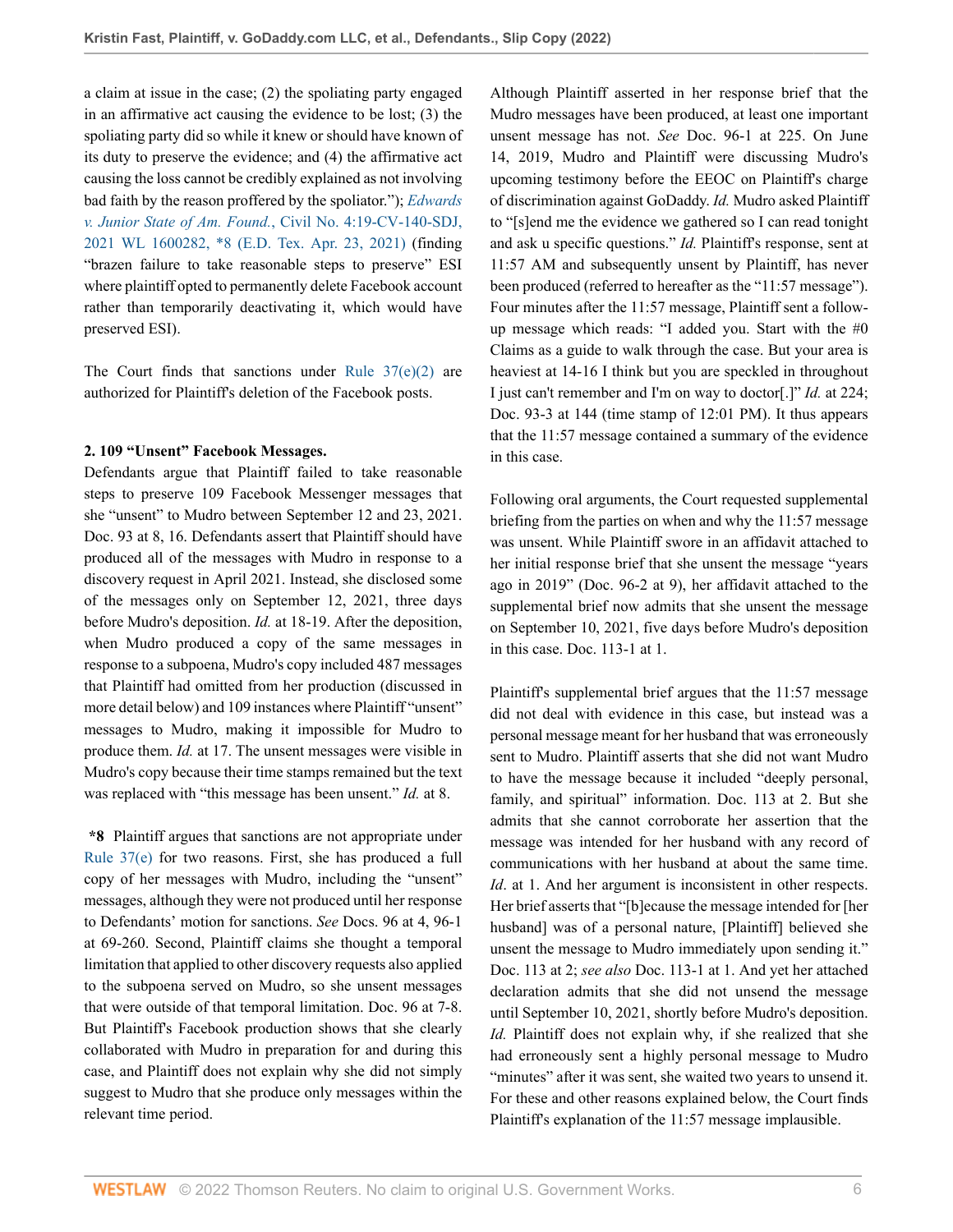The [Rule 37\(e\)](http://www.westlaw.com/Link/Document/FullText?findType=L&pubNum=1000600&cite=USFRCPR37&originatingDoc=I3998e690855c11ecaa4ed5e57242bc05&refType=LQ&originationContext=document&vr=3.0&rs=cblt1.0&transitionType=DocumentItem&contextData=(sc.History*oc.UserEnteredCitation)) prerequisites are satisfied with regard to the 11:57 message. Plaintiff was under a duty to preserve it for this litigation on September 10, 2021. By purposefully unsending the message that day, Plaintiff failed to take reasonable steps to preserve it, and it cannot now be restored or replaced through discovery.

**\*9** The prerequisites have not been satisfied for the other 108 unsent messages. Those messages have now been produced – albeit in a highly untimely fashion – and Rule  $37(e)$  applies only when lost ESI "cannot be restored or replaced through additional discovery[.]" [Fed. R. Civ. P. 37\(e\)](http://www.westlaw.com/Link/Document/FullText?findType=L&pubNum=1000600&cite=USFRCPR37&originatingDoc=I3998e690855c11ecaa4ed5e57242bc05&refType=LQ&originationContext=document&vr=3.0&rs=cblt1.0&transitionType=DocumentItem&contextData=(sc.History*oc.UserEnteredCitation)). Sanctions under [Rule 37\(e\)](http://www.westlaw.com/Link/Document/FullText?findType=L&pubNum=1000600&cite=USFRCPR37&originatingDoc=I3998e690855c11ecaa4ed5e57242bc05&refType=LQ&originationContext=document&vr=3.0&rs=cblt1.0&transitionType=DocumentItem&contextData=(sc.History*oc.UserEnteredCitation)) therefore are not available for the 108 messages, but their untimely production is relevant to other sanctions that may be warranted under Rule  $37(c)(1)$ , as discussed below.

### **a. [Rule 37\(e\)\(1\)](http://www.westlaw.com/Link/Document/FullText?findType=L&pubNum=1000600&cite=USFRCPR37&originatingDoc=I3998e690855c11ecaa4ed5e57242bc05&refType=LQ&originationContext=document&vr=3.0&rs=cblt1.0&transitionType=DocumentItem&contextData=(sc.History*oc.UserEnteredCitation)) Prejudice.**

Plaintiff's supplemental brief argues that Plaintiff did not withhold any substantive evidence from Defendants when she unsent the 11:57 message. Doc. 113 at 2. In addition to claiming that the message was actually intended for her husband, Plaintiff claims that she did not send any evidence to Mudro until the evening of June 14, 2019. She produces an email from her to Mudro at 6:09 PM that day (referred to hereafter as the "6:09 email") in which she shared a Google Drive folder with Mudro. Doc. 113-2 at 246.  $8$  Plaintiff claims that the document sent at 6:09 PM was what she and Mudro discussed throughout the Facebook messenger conversation on June 14, 2019. Doc. 113 at 2-3. She further argues that the document was a timeline she sent to the EEOC and which has been produced to Defendants in this case. *Id.* She supports this by matching citations in her Facebook messages to Mudro with sections of the EEOC timeline. *Id.* at 2-3. Plaintiff thus asserts that the "evidence" discussed by her and Mudro has been disclosed to Defendants, eliminating any prejudice caused by her unsending of the 11:57 message. *Id.* at 3.

Defendants note in response that they obtained a copy of the EEOC timeline by subpoena to the EEOC, not from Plaintiff's production. Doc. 115 at 9 n.5. They also question whether the document discussed by Plaintiff in the 6:09 email was in fact the same document they obtained through their EEOC subpoena because Plaintiff says in the email that the document is 250 pages (Doc. 113-2 at 246), but the EEOC timeline is only 190 pages. Doc. 115 at 9.

Plaintiff's arguments about the contents of the 11:57 message are not persuasive. As an initial matter, it is apparent that the Google Doc shared by Plaintiff in the 6:09 email is likely a version – but not the same version – of the EEOC timeline Defendants obtained by subpoena. Plaintiff's citations to portions of the EEOC timeline do match parts of the discussion with Mudro over Facebook messenger, but the Google Doc shared at 6:09 PM had 250 pages (*see* Doc. 113-2 at 246) and the EEOC timeline has only 190 pages (Doc. 113-2 at 3-193). It is entirely possible that the same document evolved into a shorter version later shared with the EEOC, given that Google Docs is a highly "fluid workspace where authorized users can add to, delete, [and] alter the contents [of a document] at will." Doc. 115-1 at 10. The longer document has not been produced in this case.

**\*10** Even more importantly, the context of the Facebook message conversation on June 14, 2019 strongly suggests that Plaintiff shared evidence with Mudro at 11:57 AM:

## **Lee Mudro**

Send me the evidence we gathered so I can read tonight and ask u specific questions

*Jun 14, 2019, 10:55 AM*

#### <span id="page-6-0"></span>**Kristin Fast**

*This message was unsent*.

### *Jun. 14, 2019, 11:57 AM*

## **Kristin Fast**

I added you. Start with the #0 Claims as a guide to walk through the case. But your area is heaviest at 14-16 I think but you are speckled in throughout I just can't remember and I'm on way to doctor

<span id="page-6-1"></span>[*Jun. 14, 2019, 12:01 PM*] [9](#page-19-2)

### **Lee Mudro**

U do not show anything from me to u that I can see so I don't think they will listen to me. If u find where our texts r let me know. U have Dave and Arvin's but none from me.

*Jun. 14, 2019, 5:47 PM*

### **Lee Mudro**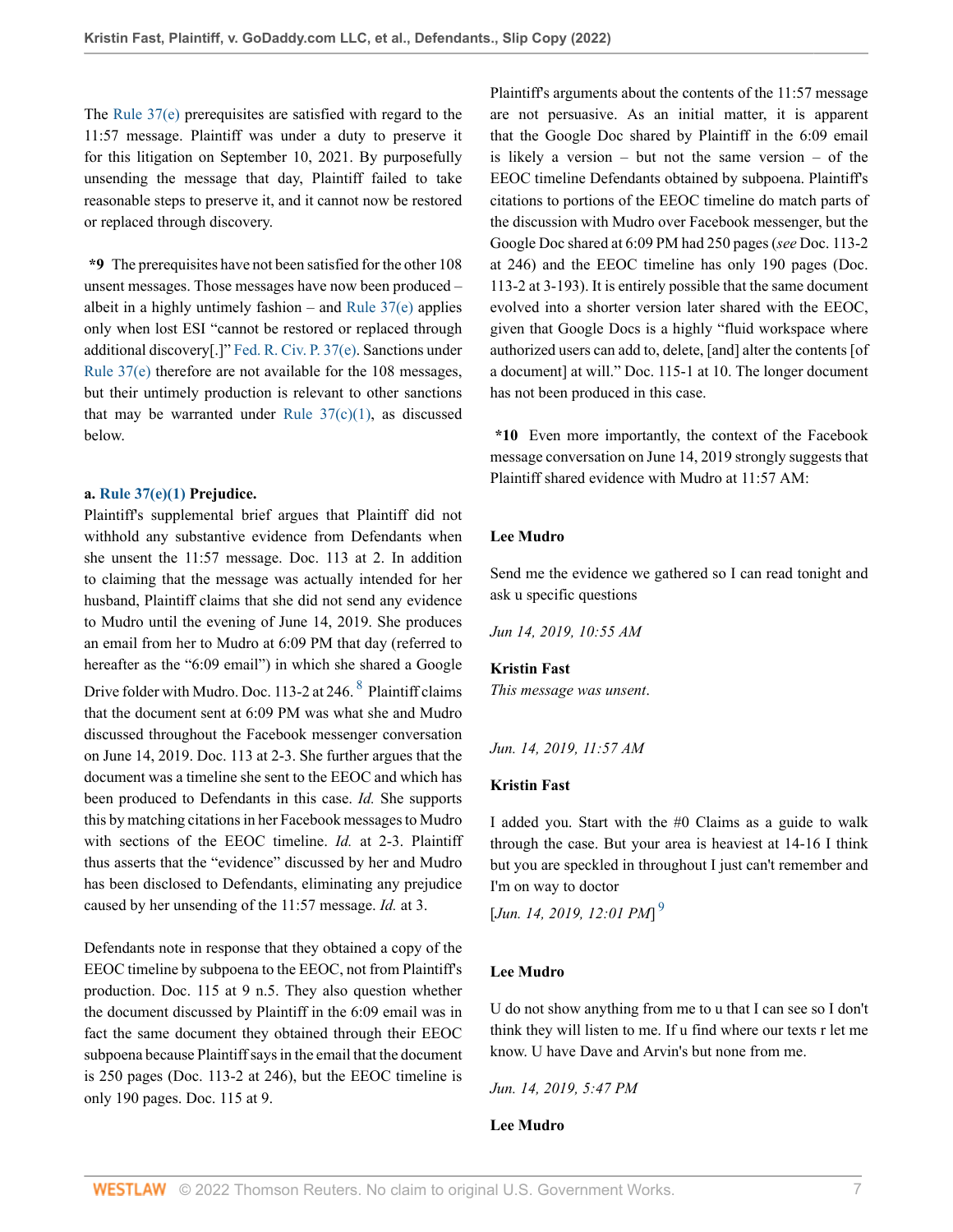I thought there were texts from when u first went to get leave as I remember telling not to trust them by being off radar with DMSA *Jun. 14, 2019, 5:47 PM*

**Lee Mudro**

Fmla

*Jun. 14, 2019, 5:47 PM*

## **Lee Mudro**

I don't have any of them anymore as my texts were deleted when my phone went bad a few months again

*Jun. 14, 2019, 5:47 PM*

## **Kristin Fast**

I have them all

*June 14, 2019, 5:48*

**Kristin Fast**

It is in  $#16$ 

*Jun. 14, 2019, 6:23 PM* Doc. 96-1 at 224-25.

This exchange shows that the 11:57 message occurred shortly after Mudro asked for the evidence and four minutes before Plaintiff told where to look in the evidence for relevant information, clearly suggesting that Plaintiff sent Mudro the evidence at 11:57 AM. Later that day, at 5:47 PM, Mudro responded that she could not find messages between her and Plaintiff, suggesting she had reviewed the material Plaintiff sent at 11:57 AM. Plaintiff immediately responded that "I have them all" and, nine minutes later, sent the 6:09 email with this explanation: "T[h]is the larger file that has EVERYTHING in it." Doc. 113-2 at 246. Plaintiff then resumed her Facebook messages telling Mudro where to look in the evidence. Doc. 96-1 at 225. This exchange clearly suggests that Plaintiff shared evidence at 11:57 AM, Mudro reviewed it and could not find some relevant communications, and Plaintiff replied at 6:09 PM by sending a "larger" file of 250 pages that included "EVERYTHING."

Given this context, the Court finds by a preponderance of the evidence that the 11:57 message contained evidence relevant to this case – evidence Plaintiff wanted Mudro to review before her deposition on Plaintiff's EEOC claim against GoDaddy. Defendants were prejudiced by Plaintiff's destruction of this evidence as required by [Rule 37\(e\)\(1\).](http://www.westlaw.com/Link/Document/FullText?findType=L&pubNum=1000600&cite=USFRCPR37&originatingDoc=I3998e690855c11ecaa4ed5e57242bc05&refType=LQ&originationContext=document&vr=3.0&rs=cblt1.0&transitionType=DocumentItem&contextData=(sc.History*oc.UserEnteredCitation))

## **b. [Rule 37\(e\)\(2\)](http://www.westlaw.com/Link/Document/FullText?findType=L&pubNum=1000600&cite=USFRCPR37&originatingDoc=I3998e690855c11ecaa4ed5e57242bc05&refType=LQ&originationContext=document&vr=3.0&rs=cblt1.0&transitionType=DocumentItem&contextData=(sc.History*oc.UserEnteredCitation)) Intent.**

Plaintiff asserts that she "did not intend to hide the content of the unsent message from GoDaddy; rather the content had nothing to do with GoDaddy and was of a personal nature meant for her husband's eyes only." Doc. 113 at 3 (citing Doc. 113-1 ¶ 3). She also asserts that, when she unsent it, she "never meant to destroy the message altogether, only to unsend it to Mudro." *Id.* at 3-4 (citing Doc. 113-1 ¶ 7-8). In Plaintiff's most recent declaration, she asserts that while unsending the message she could have taken some additional step using an option called "Remove" to permanently remove the message from Facebook, but refrained from doing so "because [she] had no intention to destroy the message completely." Doc. 113-1 ¶ 7. Plaintiff nonetheless states that the 11:57 message is inexplicably permanently gone, unlike the other unsent messages that she states were "retrievable." *Id.* at ¶ 8-9.

**\*11** Defendants contend that Plaintiff's representations about the "Remove" button and how she was able to retrieve other unsent messages are attempts to mislead the Court. Doc. 115 at 7 n.3. Defendant's forensic expert avows that "[u]nsending a message within Facebook Messenger renders the content of the message irrevocably lost[,]" and "[u]nsent messages cannot be 'retrieved' from Facebook." Doc. 115-1 at 10 (citing Facebook, *How Do I Remove or Unsend a Message that I've Sent on Facebook Messenger?*, https://www. facebook.com/help/messengerapp/194400311449172) (last visited Jan. 31, 2022)). It appears Plaintiff was able to produce the other 108 unsent messages because she tendered a copy of the messages that was generated on September 10, 2021, likely before they were unsent. Doc. 115 at 7 n.3.

The Court is not persuaded by Plaintiff's argument that she did not unsend the message with the intent to deprive Defendants of it. As an initial matter, her assertions about the "Remove" button and that other unsent messages were retrievable is not credible given the operation of Facebook Messenger as discussed above. And significantly, Plaintiff now admits that she unsent the message on September 10, 2021, while she was reviewing her Facebook Messenger messages in preparation for their disclosure to Defendants. Doc. 113-1 at 6. It is not clear why Plaintiff, more than two years after sending the message and on the eve of her production to Defendants, would no longer want Mudro (with whom she discussed many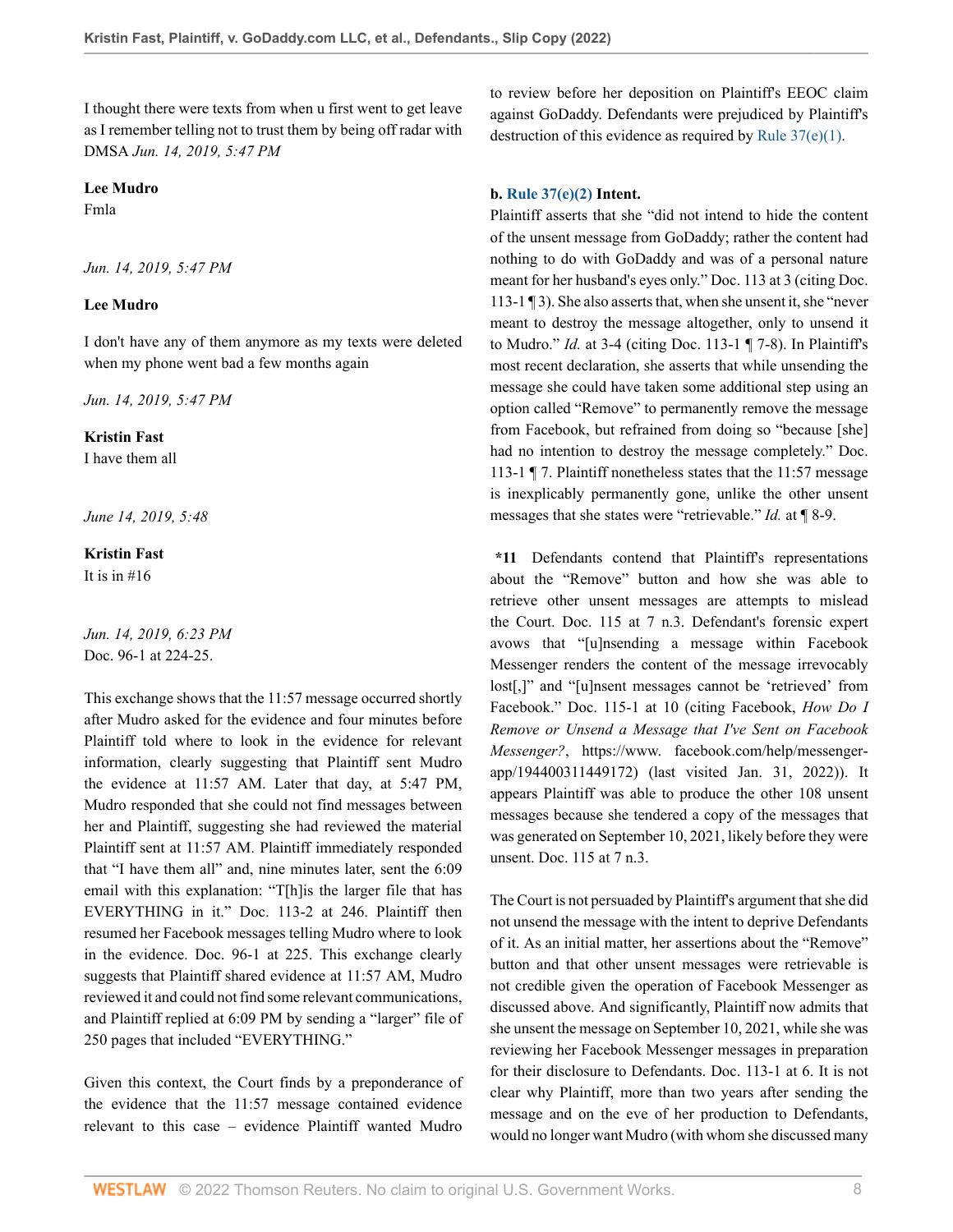highly personal matters) to have access to the message. The more plausible reason for Plaintiff to unsend the message at this time was that she did not want Defendants to receive it in discovery.

The Court finds by a preponderance of the evidence that Plaintiff unsent the message with the intent to deprive Defendants of its use as required for [Rule 37\(e\)\(2\)](http://www.westlaw.com/Link/Document/FullText?findType=L&pubNum=1000600&cite=USFRCPR37&originatingDoc=I3998e690855c11ecaa4ed5e57242bc05&refType=LQ&originationContext=document&vr=3.0&rs=cblt1.0&transitionType=DocumentItem&contextData=(sc.History*oc.UserEnteredCitation)) sanctions. *See*, *e.g.*, *Laub*[, 2020 WL 9066078, at \\*6](http://www.westlaw.com/Link/Document/FullText?findType=Y&serNum=2053367267&pubNum=0000999&originatingDoc=I3998e690855c11ecaa4ed5e57242bc05&refType=RP&fi=co_pp_sp_999_6&originationContext=document&vr=3.0&rs=cblt1.0&transitionType=DocumentItem&contextData=(sc.History*oc.UserEnteredCitation)#co_pp_sp_999_6) (when inferring intent, "[r]elevant factors can include, *inter alia*, the timing of the destruction, the method of deletion (e.g., automatic deletion vs. affirmative steps of erasure), [and] selective preservation"). Sanctions under [Rule 37\(e\)\(2\)](http://www.westlaw.com/Link/Document/FullText?findType=L&pubNum=1000600&cite=USFRCPR37&originatingDoc=I3998e690855c11ecaa4ed5e57242bc05&refType=LQ&originationContext=document&vr=3.0&rs=cblt1.0&transitionType=DocumentItem&contextData=(sc.History*oc.UserEnteredCitation)) are authorized.

## **3. Stolen iPhone.**

Defendants move for sanctions for loss of data on Plaintiff's iPhone 12 Pro, which Plaintiff claims was stolen in September 2021. Doc. 93 at 16. Defendants argue that Plaintiff failed to take reasonable steps to preserve the contents of the phone by not backing it up to iCloud. *Id.* at 12-13.

Plaintiff argues that she did not need to preserve the ESI contained on her iPhone because she preserved communications on the phone for "nearly two years and had produced everything she considered relevant to the lawsuit in discovery before the phone was stolen." Doc. 96 at 11. Defendant responds that Plaintiff was under an ongoing duty to preserve the evidence until the end of litigation. Doc. 101 at 8 (citing *[Donald J. Trump for President, Inc. v. Boockvar](http://www.westlaw.com/Link/Document/FullText?findType=Y&serNum=2051810539&pubNum=0000999&originatingDoc=I3998e690855c11ecaa4ed5e57242bc05&refType=RP&fi=co_pp_sp_999_9&originationContext=document&vr=3.0&rs=cblt1.0&transitionType=DocumentItem&contextData=(sc.History*oc.UserEnteredCitation)#co_pp_sp_999_9)*, [No. 2:20-CV-966, 2020 WL 5407748, at \\*9 \(W.D. Pa. Sept.](http://www.westlaw.com/Link/Document/FullText?findType=Y&serNum=2051810539&pubNum=0000999&originatingDoc=I3998e690855c11ecaa4ed5e57242bc05&refType=RP&fi=co_pp_sp_999_9&originationContext=document&vr=3.0&rs=cblt1.0&transitionType=DocumentItem&contextData=(sc.History*oc.UserEnteredCitation)#co_pp_sp_999_9) [8, 2020\)](http://www.westlaw.com/Link/Document/FullText?findType=Y&serNum=2051810539&pubNum=0000999&originatingDoc=I3998e690855c11ecaa4ed5e57242bc05&refType=RP&fi=co_pp_sp_999_9&originationContext=document&vr=3.0&rs=cblt1.0&transitionType=DocumentItem&contextData=(sc.History*oc.UserEnteredCitation)#co_pp_sp_999_9)).

As explained below, the Court finds that Plaintiff had not produced all relevant information from her iPhone before it was stolen. Thus, at the time of the theft, Plaintiff had an ongoing duty to preserve all relevant ESI on the phone, and the Court must determine whether she failed to take reasonable steps to do so.

The advisory committee note to the 2015 amendment of [Rule 37\(e\)](http://www.westlaw.com/Link/Document/FullText?findType=L&pubNum=1000600&cite=USFRCPR37&originatingDoc=I3998e690855c11ecaa4ed5e57242bc05&refType=LQ&originationContext=document&vr=3.0&rs=cblt1.0&transitionType=DocumentItem&contextData=(sc.History*oc.UserEnteredCitation)) provides that the Court should consider a party's sophistication in determining whether the party took reasonable steps to preserve ESI. *See* [Rule 37\(e\)](http://www.westlaw.com/Link/Document/FullText?findType=L&pubNum=1000600&cite=USFRCPR37&originatingDoc=I3998e690855c11ecaa4ed5e57242bc05&refType=LQ&originationContext=document&vr=3.0&rs=cblt1.0&transitionType=DocumentItem&contextData=(sc.History*oc.UserEnteredCitation)) advisory committee note to 2015 amendment. Plaintiff argues that she lacks sophistication and "did the best she could." Doc. 96 at 1, 19. But in other contexts, Plaintiff claims to be very techsavvy. *See, e.g.,* Doc. 93-1 at 52 (Plaintiff commenting on her new job: "I run the entire Dev team. I am going to build up the whole department how I want which is awesome. They are a trash company converting to a tech company and it's perfect for me. They trust whatever I say and I'm the smartest person technically in the room."); Doc. 101-1 at 13 (Plaintiff email to Dr. Rhodes: "I had run 64 home pages globally, and have a very, very unique talent that is extremely marketable. I can pretty much get a job ANYWHERE in the world making as much as a doctor who went to school for a decade."); *id*. at 22 (Plaintiff email to Auguste Goldman: "I am an expert at Jira/Confluence. I built pricing, cart, creative and many others Jira projects so we didn't get bottlenecked waiting! I'm an expert program manager AND product manager."). Given these statements by Plaintiff herself, the Court cannot conclude that she lacked the sophistication to back up her phone.

**\*12** What is more, it appears that Plaintiff did back up her phone at some point during or leading up to this litigation. She claims that when she activated her replacement phone she "discovered that she had three recordings...that she had forgotten about years before." Doc. 96 at 13. Plaintiff does not explain why the recordings would have been backed up but not the other contents.

By failing to back up her iPhone, Plaintiff failed to take reasonable steps to preserve the ESI contained on the phone. *See*, *e.g.*, *Youngevity Int'l v. Smith*[, No. 3:16-cv-704-BTM-](http://www.westlaw.com/Link/Document/FullText?findType=Y&serNum=2052480959&pubNum=0000999&originatingDoc=I3998e690855c11ecaa4ed5e57242bc05&refType=RP&fi=co_pp_sp_999_2&originationContext=document&vr=3.0&rs=cblt1.0&transitionType=DocumentItem&contextData=(sc.History*oc.UserEnteredCitation)#co_pp_sp_999_2)[JLB, 2020 WL 7048687, at \\*2 \(S.D. Cal. July 28, 2020\)](http://www.westlaw.com/Link/Document/FullText?findType=Y&serNum=2052480959&pubNum=0000999&originatingDoc=I3998e690855c11ecaa4ed5e57242bc05&refType=RP&fi=co_pp_sp_999_2&originationContext=document&vr=3.0&rs=cblt1.0&transitionType=DocumentItem&contextData=(sc.History*oc.UserEnteredCitation)#co_pp_sp_999_2) ("The Relevant Defendants' failure to prevent destruction by backing up their phones' contents or disabling automatic deletion functions was not reasonable because they had control over their text messages and should have taken affirmative steps to prevent their destruction when they became aware of their potential relevance."); *Laub*[, 2020](http://www.westlaw.com/Link/Document/FullText?findType=Y&serNum=2053367267&pubNum=0000999&originatingDoc=I3998e690855c11ecaa4ed5e57242bc05&refType=RP&fi=co_pp_sp_999_4&originationContext=document&vr=3.0&rs=cblt1.0&transitionType=DocumentItem&contextData=(sc.History*oc.UserEnteredCitation)#co_pp_sp_999_4) WL 9066078, at  $*4$  (plaintiff failed to take reasonable steps when he "chose not to [bac](https://1.next.westlaw.com/Link/RelatedInformation/Flag?documentGuid=I8ddcfdf03fbd11e987fd8441446aa305&transitionType=InlineKeyCiteFlags&originationContext=docHeaderFlag&Rank=0&ppcid=7844255315f244aca42bae920e3400ec&contextData=(sc.History*oc.UserEnteredCitation) )kup his text messages that were stored on his iPhone"); *[Paisley Park Enters.](http://www.westlaw.com/Link/Document/FullText?findType=Y&serNum=2047689013&pubNum=0000344&originatingDoc=I3998e690855c11ecaa4ed5e57242bc05&refType=RP&fi=co_pp_sp_344_233&originationContext=document&vr=3.0&rs=cblt1.0&transitionType=DocumentItem&contextData=(sc.History*oc.UserEnteredCitation)#co_pp_sp_344_233)*, 330 F.R.D. [at 233](http://www.westlaw.com/Link/Document/FullText?findType=Y&serNum=2047689013&pubNum=0000344&originatingDoc=I3998e690855c11ecaa4ed5e57242bc05&refType=RP&fi=co_pp_sp_344_233&originationContext=document&vr=3.0&rs=cblt1.0&transitionType=DocumentItem&contextData=(sc.History*oc.UserEnteredCitation)#co_pp_sp_344_233) (parties failed to take reasonable steps when they did not use the "relatively simple options to ensure that their text messages were backed up to cloud storage"); *[Brewer](http://www.westlaw.com/Link/Document/FullText?findType=Y&serNum=2047424075&pubNum=0000999&originatingDoc=I3998e690855c11ecaa4ed5e57242bc05&refType=RP&fi=co_pp_sp_999_10&originationContext=document&vr=3.0&rs=cblt1.0&transitionType=DocumentItem&contextData=(sc.History*oc.UserEnteredCitation)#co_pp_sp_999_10) v. Leprino Foods Co., Inc.*[, No. CV-1:16-1091-SMM, 2019](http://www.westlaw.com/Link/Document/FullText?findType=Y&serNum=2047424075&pubNum=0000999&originatingDoc=I3998e690855c11ecaa4ed5e57242bc05&refType=RP&fi=co_pp_sp_999_10&originationContext=document&vr=3.0&rs=cblt1.0&transitionType=DocumentItem&contextData=(sc.History*oc.UserEnteredCitation)#co_pp_sp_999_10) [WL 356657, at \\*10 \(E.D. Cal. Jan. 29, 2019\)](http://www.westlaw.com/Link/Document/FullText?findType=Y&serNum=2047424075&pubNum=0000999&originatingDoc=I3998e690855c11ecaa4ed5e57242bc05&refType=RP&fi=co_pp_sp_999_10&originationContext=document&vr=3.0&rs=cblt1.0&transitionType=DocumentItem&contextData=(sc.History*oc.UserEnteredCitation)#co_pp_sp_999_10) (party failed to take reasonable steps where the was "no effort to back-up or preserve the Galaxy S3 prior to its loss"); *[Gaina v. Northridge](http://www.westlaw.com/Link/Document/FullText?findType=Y&serNum=2046145085&pubNum=0000999&originatingDoc=I3998e690855c11ecaa4ed5e57242bc05&refType=RP&fi=co_pp_sp_999_5&originationContext=document&vr=3.0&rs=cblt1.0&transitionType=DocumentItem&contextData=(sc.History*oc.UserEnteredCitation)#co_pp_sp_999_5) Hosp. Med. Ctr.*[, No. CV 18-00177-DMG \(RAOx\), 2018 WL](http://www.westlaw.com/Link/Document/FullText?findType=Y&serNum=2046145085&pubNum=0000999&originatingDoc=I3998e690855c11ecaa4ed5e57242bc05&refType=RP&fi=co_pp_sp_999_5&originationContext=document&vr=3.0&rs=cblt1.0&transitionType=DocumentItem&contextData=(sc.History*oc.UserEnteredCitation)#co_pp_sp_999_5) [6258895, at \\*5 \(C.D. Cal. Nov. 21, 2018\)](http://www.westlaw.com/Link/Document/FullText?findType=Y&serNum=2046145085&pubNum=0000999&originatingDoc=I3998e690855c11ecaa4ed5e57242bc05&refType=RP&fi=co_pp_sp_999_5&originationContext=document&vr=3.0&rs=cblt1.0&transitionType=DocumentItem&contextData=(sc.History*oc.UserEnteredCitation)#co_pp_sp_999_5) (similar).

The Court finds that the prerequisites of [Rule 37\(e\)](http://www.westlaw.com/Link/Document/FullText?findType=L&pubNum=1000600&cite=USFRCPR37&originatingDoc=I3998e690855c11ecaa4ed5e57242bc05&refType=LQ&originationContext=document&vr=3.0&rs=cblt1.0&transitionType=DocumentItem&contextData=(sc.History*oc.UserEnteredCitation)) are satisfied with respect to the loss of Plaintiff's iPhone. She was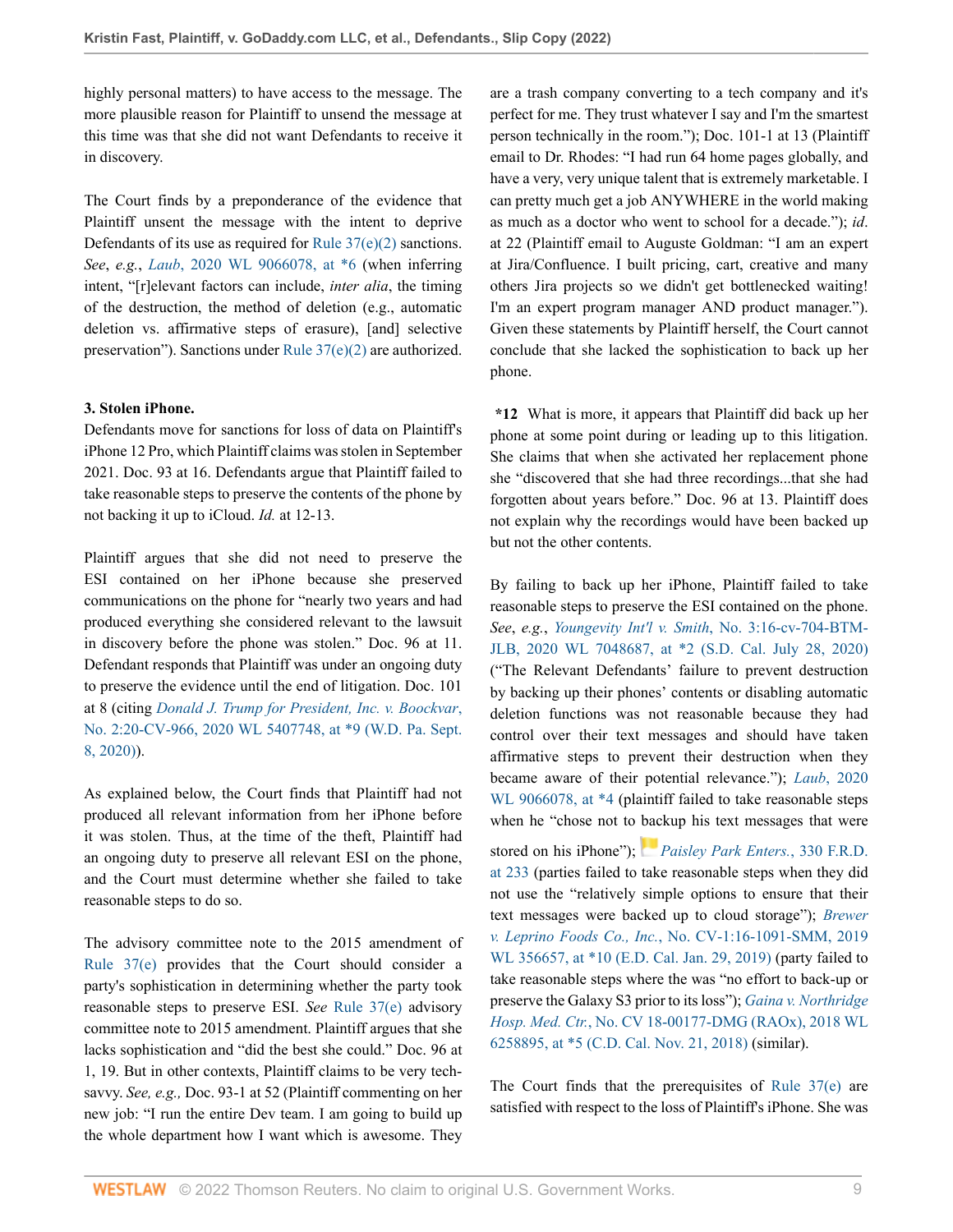under a duty to preserve its contents, failed to do so, and the contents are now lost.

## **a. [Rule 37\(e\)\(1\)](http://www.westlaw.com/Link/Document/FullText?findType=L&pubNum=1000600&cite=USFRCPR37&originatingDoc=I3998e690855c11ecaa4ed5e57242bc05&refType=LQ&originationContext=document&vr=3.0&rs=cblt1.0&transitionType=DocumentItem&contextData=(sc.History*oc.UserEnteredCitation)) Prejudice.**

Plaintiff argues that Defendants are not prejudiced by the loss of the ESI contained on her stolen phone because she already produced all the information contained on it that she considered relevant. But Plaintiff "is not the one who determines what is relevant." *[Doe v. Purdue Univ.](http://www.westlaw.com/Link/Document/FullText?findType=Y&serNum=2053941669&pubNum=0000999&originatingDoc=I3998e690855c11ecaa4ed5e57242bc05&refType=RP&originationContext=document&vr=3.0&rs=cblt1.0&transitionType=DocumentItem&contextData=(sc.History*oc.UserEnteredCitation))*, No. [2:17-CV-33-JPK, 2021 WL 2767405,](http://www.westlaw.com/Link/Document/FullText?findType=Y&serNum=2053941669&pubNum=0000999&originatingDoc=I3998e690855c11ecaa4ed5e57242bc05&refType=RP&originationContext=document&vr=3.0&rs=cblt1.0&transitionType=DocumentItem&contextData=(sc.History*oc.UserEnteredCitation)) at\*8 (N.D. Ind. July 2, 2021) (citing *[Jones v. Bremen High Sch. Dist. 228](http://www.westlaw.com/Link/Document/FullText?findType=Y&serNum=2022159807&pubNum=0000999&originatingDoc=I3998e690855c11ecaa4ed5e57242bc05&refType=RP&fi=co_pp_sp_999_8&originationContext=document&vr=3.0&rs=cblt1.0&transitionType=DocumentItem&contextData=(sc.History*oc.UserEnteredCitation)#co_pp_sp_999_8)*, [No. 08 C 3548, 2010 WL 2106640, at \\*8 \(N.D. Ill. May](http://www.westlaw.com/Link/Document/FullText?findType=Y&serNum=2022159807&pubNum=0000999&originatingDoc=I3998e690855c11ecaa4ed5e57242bc05&refType=RP&fi=co_pp_sp_999_8&originationContext=document&vr=3.0&rs=cblt1.0&transitionType=DocumentItem&contextData=(sc.History*oc.UserEnteredCitation)#co_pp_sp_999_8) [25, 2010\)](http://www.westlaw.com/Link/Document/FullText?findType=Y&serNum=2022159807&pubNum=0000999&originatingDoc=I3998e690855c11ecaa4ed5e57242bc05&refType=RP&fi=co_pp_sp_999_8&originationContext=document&vr=3.0&rs=cblt1.0&transitionType=DocumentItem&contextData=(sc.History*oc.UserEnteredCitation)#co_pp_sp_999_8) ("As a non-lawyer and as an interested party, Jurgens is not qualified to judge whether documents are relevant to the suit.")). As discussed elsewhere in this order, Plaintiff repeatedly omitted relevant information from her discovery responses. Further, upon activating her new phone, Plaintiff found clearly relevant ESI – audio recordings of critical meetings in this case – that she had not produced to Defendants. The Court finds that Plaintiff's failure to take reasonable steps to preserve the contents of her stolen phone prejudiced Defendants. Sanctions under [Rule 37\(e\)\(1\)](http://www.westlaw.com/Link/Document/FullText?findType=L&pubNum=1000600&cite=USFRCPR37&originatingDoc=I3998e690855c11ecaa4ed5e57242bc05&refType=LQ&originationContext=document&vr=3.0&rs=cblt1.0&transitionType=DocumentItem&contextData=(sc.History*oc.UserEnteredCitation)) are authorized.

#### **b. [Rule 37\(e\)\(2\)](http://www.westlaw.com/Link/Document/FullText?findType=L&pubNum=1000600&cite=USFRCPR37&originatingDoc=I3998e690855c11ecaa4ed5e57242bc05&refType=LQ&originationContext=document&vr=3.0&rs=cblt1.0&transitionType=DocumentItem&contextData=(sc.History*oc.UserEnteredCitation)) Intent.**

The Court cannot conclude that Plaintiff failed to back up her phone with an intent to deprive Defendant of its contents in this litigation. Although Defendants initially questioned whether the phone was actually stolen, Plaintiff produced documentation of her insurance claim for loss of the phone and the Court has seen no other evidence suggesting the phone was not stolen. *See* Docs. 93 at 13, 96-3 at 1-17. Assuming the phone was stolen, that act could not have been foreseen or intended by Plaintiff, and neither could its corresponding loss of ESI. The Court therefore cannot find Plaintiff acted with an intent to deprive as required by Rule  $37(e)(2)$ .

## **4. Deactivated Cox.net Email Account.**

**\*13** Defendants claim that Plaintiff failed to take reasonable steps to preserve the contents of her @cox.net email account. Doc. 93 at 16. They argue that it was unreasonable for Plaintiff not to back up the account when she anticipated losing access to it in August 2020. *Id.* at 17. Defendants also note that, contrary to Plaintiff's statements that she lost access to the email account in August 2020 when she disconnected her Cox Communications internet service, Cox's terms of service provide that she retained access to the account for 90 days –

until February 2021 – and could have moved the contents to another email provider during that time. *Id.* at 12. Defendants further argue that Plaintiff's claim to have lost all access to the account is false, as demonstrated by an email she produced in this litigation which was forwarded from the  $@$ cox.net email address on May 25, 2021. *Id.*; Doc. 93-3 at 227.

Plaintiff claims she disconnected her Cox internet service in August 2020 when she moved to an area in Florida that Cox did not service. Doc. 96 at 11-12. She attempts to explain the May 25, 2021 email by asserting that a "glitch" in her Apple mail app allowed her to retain access to the  $@{\text{cox.net}}$  email account after February 2021, but that the "glitch" inexplicably resolved itself after a routine software update in summer 2021, eliminating all access to the @cox.net emails. *Id.* at 12. As a result, she no longer has access to the @cox.net account.  $Id$ <sup>[10](#page-19-3)</sup>

<span id="page-9-0"></span>Plaintiff claims she did not realize she would continue to have access to the email account and could transfer the contents to another email provider for 90 days after her Cox service was disconnected, but she describes no efforts she made to investigate that fact – as her duty to preserve required – before the disconnection. *Id.* Nor does she describe any effort she made to download or copy the contents of the @cox.net email account before she had it disconnected.

Plaintiff asserts that she did not realize she would lose access to her @cox.net email address after her Cox service was disconnected. Doc. 96-2 at 7. Defendants respond by pointing to Cox's terms of service, which state that emails are sent to @cox.net users, before the disconnection of an email address, reminding them to save their emails and providing instructions on how to do so. Doc. 101 at 8.

Whether Plaintiff in fact lost access to her  $@cos$ .net email account in November 2020 when she disconnected her Cox service, in February 2021 after the 90-day grace period Cox provides in its terms of service, or in the summer of 2021 after a claimed Apple "glitch" was removed by an update, it is clear Plaintiff lost access to the email account after her duty to preserve arose in May 2018. Plaintiff had a duty to take reasonable steps to preserve the contents of the account and breached that duty when she knowingly ended her account without taking steps to preserve the ESI it contained. Plaintiff agrees the emails cannot now be restored or replaced.

Courts long have recognized that when the deletion of ESI is set to occur, parties have an affirmative duty to step in and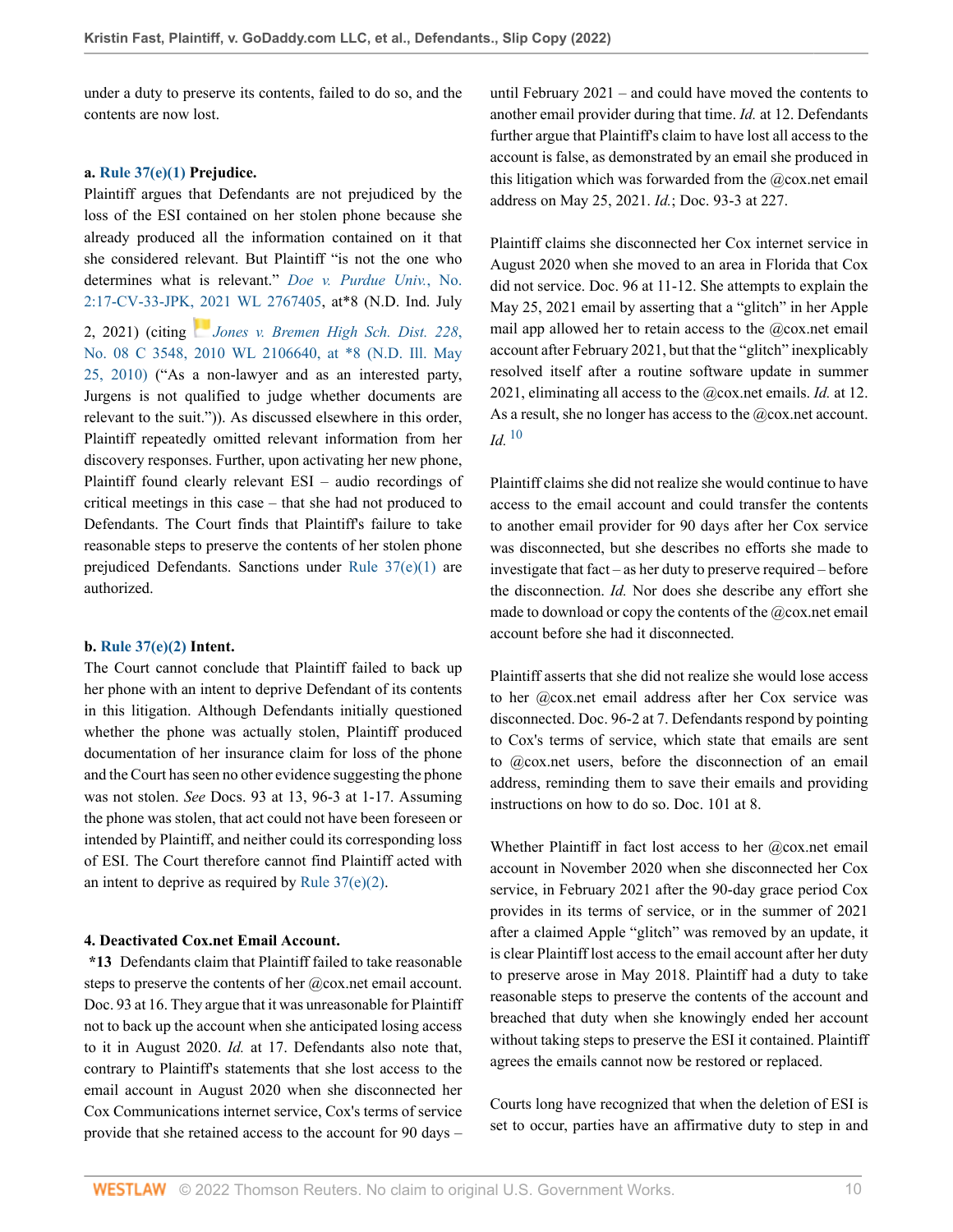prevent its loss. *See*, *e.g.*, *Surowiec*[, 790 F. Supp. 2d at](http://www.westlaw.com/Link/Document/FullText?findType=Y&serNum=2025228079&pubNum=0004637&originatingDoc=I3998e690855c11ecaa4ed5e57242bc05&refType=RP&fi=co_pp_sp_4637_1007&originationContext=document&vr=3.0&rs=cblt1.0&transitionType=DocumentItem&contextData=(sc.History*oc.UserEnteredCitation)#co_pp_sp_4637_1007) [1007](http://www.westlaw.com/Link/Document/FullText?findType=Y&serNum=2025228079&pubNum=0004637&originatingDoc=I3998e690855c11ecaa4ed5e57242bc05&refType=RP&fi=co_pp_sp_4637_1007&originationContext=document&vr=3.0&rs=cblt1.0&transitionType=DocumentItem&contextData=(sc.History*oc.UserEnteredCitation)#co_pp_sp_4637_1007). While Plaintiff claims not to have known that she would lose access to her @cox.net emails, she should have known that the Cox-hosted email account would be deactivated when she terminated her Cox services.

The prerequisites for [Rule 37\(e\)](http://www.westlaw.com/Link/Document/FullText?findType=L&pubNum=1000600&cite=USFRCPR37&originatingDoc=I3998e690855c11ecaa4ed5e57242bc05&refType=LQ&originationContext=document&vr=3.0&rs=cblt1.0&transitionType=DocumentItem&contextData=(sc.History*oc.UserEnteredCitation)) sanctions have been satisfied. Plaintiff had a duty to preserve the ESI in the email account, she failed to take reasonable steps to preserve it, and the contents of the account cannot now be restored or replaced.

### **a. [Rule 37\(e\)\(1\)](http://www.westlaw.com/Link/Document/FullText?findType=L&pubNum=1000600&cite=USFRCPR37&originatingDoc=I3998e690855c11ecaa4ed5e57242bc05&refType=LQ&originationContext=document&vr=3.0&rs=cblt1.0&transitionType=DocumentItem&contextData=(sc.History*oc.UserEnteredCitation)) Prejudice.**

**\*14** The Court finds that loss of the @cox.net email account prejudiced Defendants. The lost ESI likely included communications regarding core events at issue in the case. The one email preserved from the account addresses Plaintiff's recovery from the surgery that is an essential part of her damages claim. *See* Doc. 93-3 at 227-28 (email forwarded from Plaintiff's @cox.net email account with re line "Post Op Instructions"). Sanctions under [Rule 37\(e\)\(1\)](http://www.westlaw.com/Link/Document/FullText?findType=L&pubNum=1000600&cite=USFRCPR37&originatingDoc=I3998e690855c11ecaa4ed5e57242bc05&refType=LQ&originationContext=document&vr=3.0&rs=cblt1.0&transitionType=DocumentItem&contextData=(sc.History*oc.UserEnteredCitation)) are authorized.

### **b. [Rule 37\(e\)\(2\)](http://www.westlaw.com/Link/Document/FullText?findType=L&pubNum=1000600&cite=USFRCPR37&originatingDoc=I3998e690855c11ecaa4ed5e57242bc05&refType=LQ&originationContext=document&vr=3.0&rs=cblt1.0&transitionType=DocumentItem&contextData=(sc.History*oc.UserEnteredCitation)) Intent.**

Defendants have not shown, however, that Plaintiff deactivated her Cox services with the intent to deprive Defendants of the contents of her @cox.net email account as required by Rule  $37(e)(2)$ . Defendants do not dispute that Plaintiff moved to Florida, and they present no evidence that she discontinued her Cox service at that time with an intent to cause the loss of her @cox.net emails. The Court cannot conclude that her move and disconnection of the service meet the high intent standard of [Rule 37\(e\)\(2\).](http://www.westlaw.com/Link/Document/FullText?findType=L&pubNum=1000600&cite=USFRCPR37&originatingDoc=I3998e690855c11ecaa4ed5e57242bc05&refType=LQ&originationContext=document&vr=3.0&rs=cblt1.0&transitionType=DocumentItem&contextData=(sc.History*oc.UserEnteredCitation))

#### **5. Telegram Messages.**

At oral argument, Defendants raised another instance of Plaintiff's alleged spoliation, arguing that she deleted messages exchanged between her and Mudro on an application known as Telegram Messenger. This claim is based on Facebook messages provided for the first time with Plaintiff's response to Defendants' motion for sanctions. The messages read as follows:

## **Plaintiff**

Download Telegram Messenger when you have a chance. I have done stuff I want to tell you.

*June 22, 2018, 2:13 PM*

## **Plaintiff**

Some\*

*June 22, 2018, 2:13 PM*

#### **Plaintiff**

Jeff did [*sic*] this isn't safe anymore

*June 22, 2018, 2:13 PM*

## **Lee Mudro**

Ok I am out now I will let u know when I am able to *June 22, 2018, 2:14 PM*

## **Plaintiff**

Ok

*June 22, 2018, 2:26 PM*

### **Lee Mudro**

Ok I have telegram messenger downloaded

*June 23, 2018, 3:49 PM*

## **Lee Mudro**

Not sure how to use it I put in your cell phone number *June 23, 2018, 3:54 PM*

Doc. 96-1 at 77. Plaintiff and Mudro exchanged no further messages on Facebook Messenger for the next five days. *See id.* at 76-77.

Plaintiff manually deleted the above Facebook messages from her initial production to Defendants and provided no indication that the messages had been removed. *See* Doc. 93-3 at 101. Plaintiff also "unsent" her side of the above exchange to prevent Mudro from producing it in response to Defendants' subpoena. *See* Doc. 93-1 at 55-56. Defendants note that Mudro, in responding to Defendants' subpoena, apparently thought there were Telegram messages to disclose, but, upon opening the Telegram app, saw no messages between her and Plaintiff. So Mudro took a screenshot of the empty message inbox and produced it to Defendants. Doc. 115 at 2. The screenshot showed that Plaintiff had been active on Telegram within the previous hour. Doc. 113-5 at 6.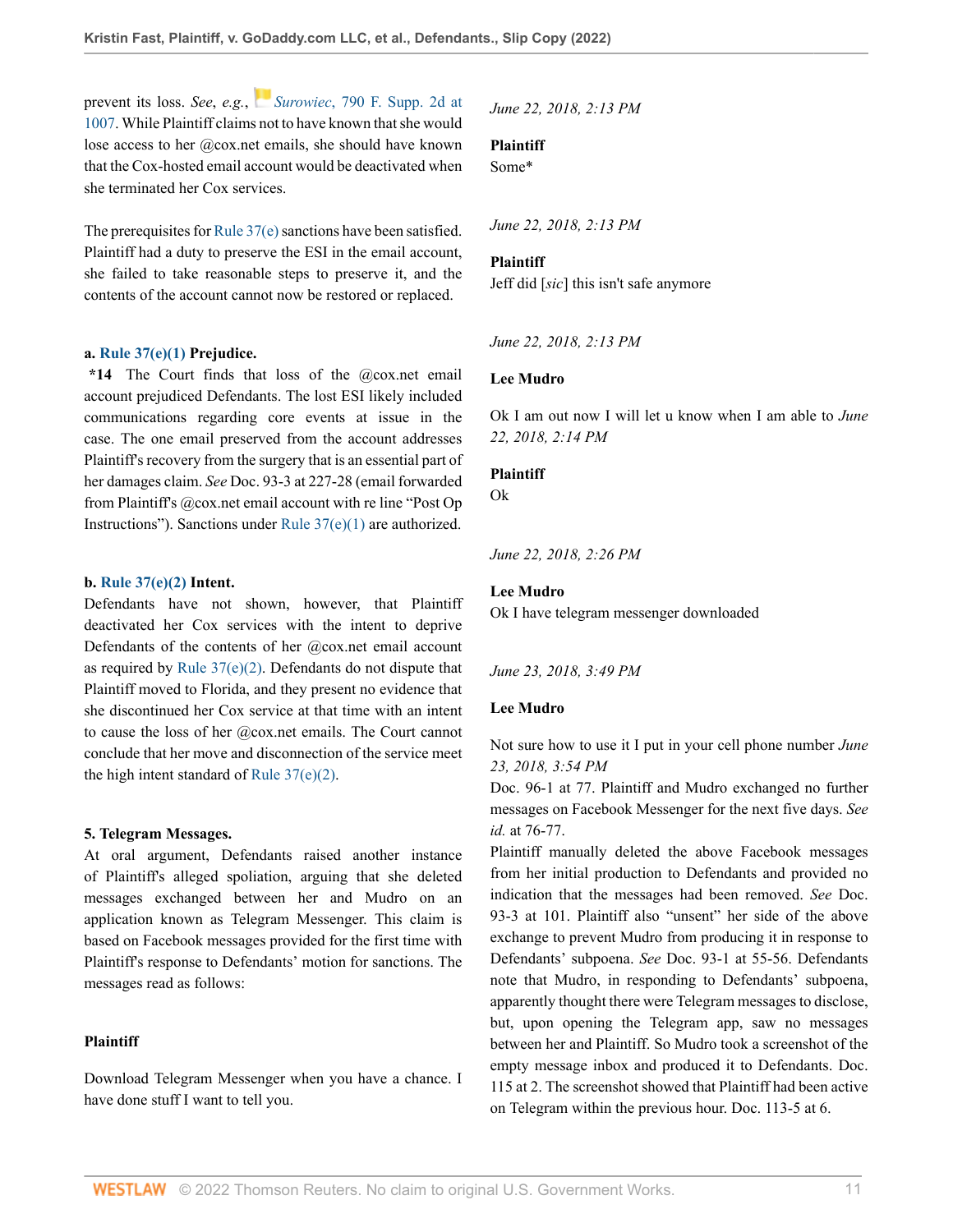Following oral argument, the Court requested supplemental briefing from the parties on whether the Telegram Messenger messages were spoliated. Plaintiff's supplemental brief asserts that she "cannot remember if she ever communicated with Mudro on Telegram." Doc. 113 at 4. Plaintiff argues that "it is likely there never were Telegram messages" between her and Mudro because (1) Mudro's screenshot of the empty message inbox associated with Plaintiff's Telegram contact contained a note that read "No messages here *yet*," and the same note appears in Plaintiff's Telegram inbox associated with Mudro's contact; and (2) Plaintiff and Mudro "continued extensive conversations – including about deeply personal topics – on Facebook Messenger within days after Mudro stated she downloaded Telegram in June 2018, suggesting that Facebook Messenger remained their method of communication." *Id.*

**\*15** The Court is not persuaded by Plaintiff's arguments. Defendants' forensic expert avows that the "No messages here yet" notation does not mean that messages were never sent between Plaintiff and Mudro because the same notation appears when messages have been sent and then deleted. Doc. 115-1 at 8. A hallmark of Telegram is that a user can delete sent and received messages for both parties. *Id.* at 6-7. The "No messages here yet" note is consistent with a deleted message chain. *See id*. at 8. And the fact that Plaintiff and Mudro resumed communications on Facebook Messenger five days after they talked about using Telegram does not mean that they did not also exchange messages on Telegram. *See* Doc. 96-1 at 76-77. The evidence shows that Plaintiff and Mudro regularly switched between messaging platforms, including text, email, phone, Slack, and Facebook, rather than using one platform exclusively.

Moreover, the Facebook messages cited above, in combination with the Telegram screenshots provided by Plaintiff and Mudro, strongly suggest that they communicated on Telegram. To use Telegram, users must choose to connect with each other. Doc. 115-1 at 3-4. The screenshots provided by Plaintiff and Mudro show that they each became contacts on the other's Telegram account. *See* Doc. 113-5 at 6 (Mudro's screenshot showing "Kristin Fast" as a contact); id. at 19 (Plaintiff's screenshot showing "Lee Mudro" as a contact). Further, the conversation between Plaintiff and Mudro on Facebook Messenger ceased without any apparent transmission of the "stuff" that Plaintiff said she wanted to share with Mudro, suggesting they continued their conversation on Telegram.

Additionally, in December 2018, Mudro used Facebook Messenger to ask Plaintiff for an update on her case, using these words: "Call me sometime now that Godaddy is over u can call. *I don't have that app anymore*[.]" Doc. 96-1 at 259 (emphasis added). Mudro's statement that she did not have "that app anymore" indicates that Mudro no longer had an app they had used to communicate in the past – hence the need for Plaintiff to call. The other "app" could not have been Facebook Messenger because that is how Mudro sent this message. The facts recited above suggest that the "app" likely was Telegram Messenger.

In late June 2018, when Plaintiff suggested to Mudro that they move their communications to Telegram, Plaintiff was under a duty to preserve all relevant ESI, and yet Plaintiff cannot produce any Telegram messages. *See* Doc. 113 at 4. Plaintiff suggests that this could be because Telegram deletes a user's account after six months of inactivity, and argues that "her Telegram account may have been deleted by Telegram due to inactivity in about December 2018." This is unlikely. When a Telegram account is deleted due to six months of inactivity, the account is permanently deleted – the user must make a new account to use Telegram again and old messages and contacts are not retrievable in the new account. Doc. 115-1 at 9. [11](#page-19-4)

<span id="page-11-0"></span>It is apparent from Plaintiff's own affidavit that her Telegram account was not deleted in this manner. She was able to log into the account in November 2021 using "the same log in credentials" she used "years before." Doc. 113-1 at 3. It is also apparent that Plaintiff's account had not been inactive for six months, and thus subject to Telegram's deletion policy, because Mudro's screenshot, taken on October 2, 2021, showed that Plaintiff had been active within an hour before the screenshot was taken.  $12$  Doc. 115 at 5.

<span id="page-11-1"></span>**\*16** Further, Plaintiff's attorney asserted at oral argument that Plaintiff uses Telegram to communicate with family members. Doc. 113-6 at 49. And because Telegram is a cloudbased messaging system, Plaintiff's messages should have been available on any phone or device she used to log in. Doc. 115-1 at 3, 8-9. The only plausible explanation for why neither Plaintiff nor Mudro can produce Telegram messages is that Plaintiff deleted them for both herself and Mudro. This is especially so given Plaintiff's other attempts to prevent the disclosure of her communications with Mudro.<sup>[13](#page-19-6)</sup>

<span id="page-11-2"></span>The Court finds by a preponderance of the evidence that Plaintiff communicated with Mudro on Telegram Messenger,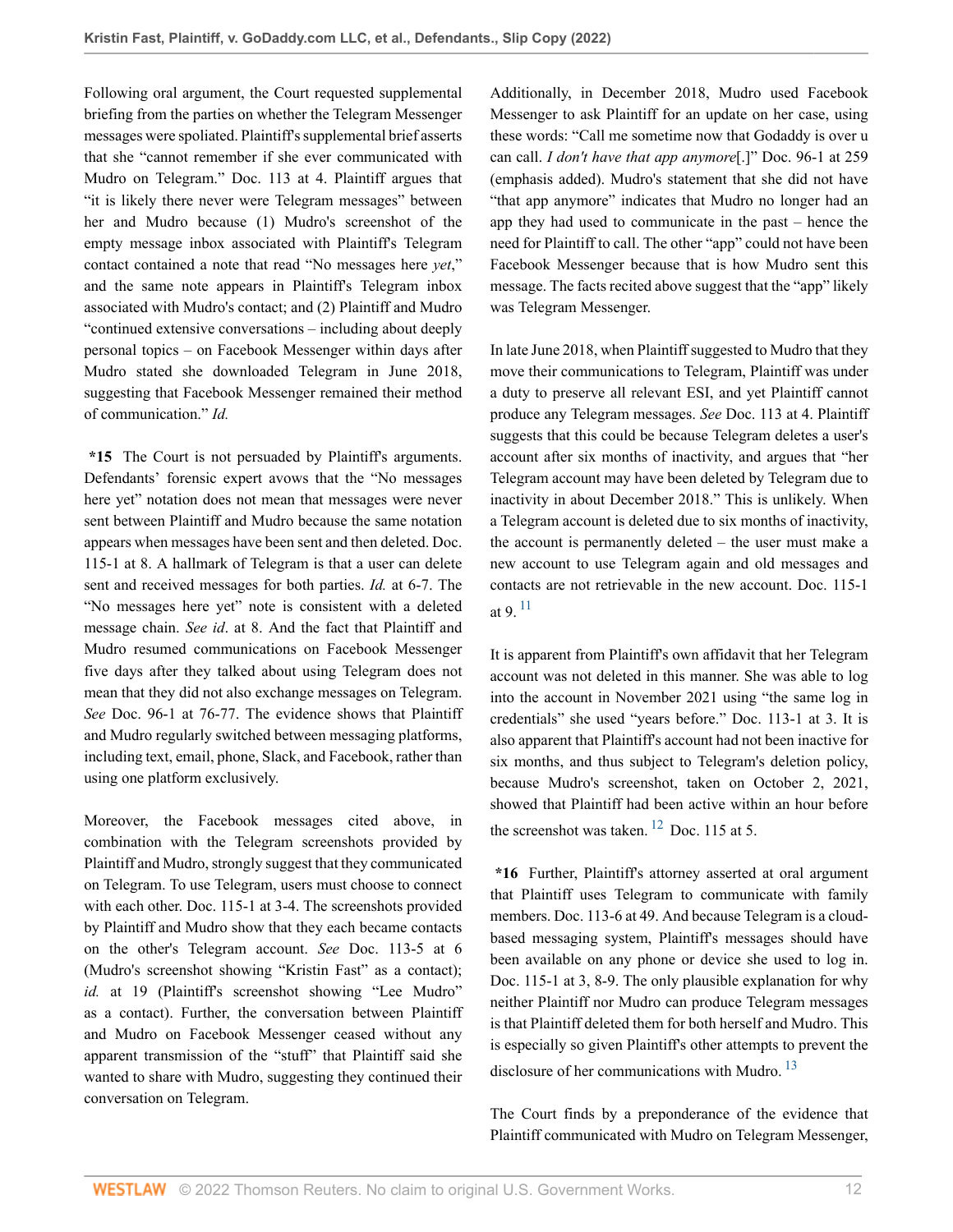that she had a duty to preserve those communications, and that she failed to take reasonable steps to preserve them. The prerequisites for [Rule 37\(e\)](http://www.westlaw.com/Link/Document/FullText?findType=L&pubNum=1000600&cite=USFRCPR37&originatingDoc=I3998e690855c11ecaa4ed5e57242bc05&refType=LQ&originationContext=document&vr=3.0&rs=cblt1.0&transitionType=DocumentItem&contextData=(sc.History*oc.UserEnteredCitation)) sanctions are satisfied.

> **a. [Rule 37\(e\)\(1\)](http://www.westlaw.com/Link/Document/FullText?findType=L&pubNum=1000600&cite=USFRCPR37&originatingDoc=I3998e690855c11ecaa4ed5e57242bc05&refType=LQ&originationContext=document&vr=3.0&rs=cblt1.0&transitionType=DocumentItem&contextData=(sc.History*oc.UserEnteredCitation)) Prejudice.** Defendants were prejudiced by Plaintiff's failure to preserve Telegram messages.

The context of the Facebook conversation preceding Plaintiff and Mudro's Telegram messages shows that the messages were relevant to this case. Plaintiff asked Mudro to download Telegram on June 22, 2018, so Plaintiff could tell Mudro about some "stuff" because she felt that Facebook was not "safe" anymore. Doc. 96-1 at 77. This followed a conversation between Plaintiff and Mudro on June 11, 2018, during which they also discussed whether Facebook was "safe." Plaintiff told Mudro that she "learned from Chris, the attorney, to be VERY CAREFUL with GoDaddy" and that "everything I type I have to consider that they are reading it[.]" *Id.* at 94. In Plaintiff's words, this was "front of mind all the time." *Id.* Mudro asked Plaintiff "Do u feel we r safe here," to which Plaintiff responded, "Facebook is putting up quite the fight right now about data, so I think so[.]" *Id.* "Me too," responded Mudro, "I feel this is the only safe place for us[.]" *Id.* at 93. These exchanges show that "safe" referred to Plaintiff and Mudro's belief that their conversations on certain platforms would not be discoverable by Defendants. This accords with other instances where Plaintiff and Mudro's conversations referenced being "safe." *See*, *e.g.*, *id.* at 208-09 (Mudro states that messaging on Facebook "is probably safe" but that "[w]e do not want conversations on text or call it will hurt your case"). When Plaintiff told Mudro to switch to Telegram because their Facebook messages were no longer "safe," then, it appears clear that she wanted to communicate information to Mudro that would not be discovered by Defendants, strongly suggesting that the communications were relevant to this lawsuit.

## **b. [Rule 37\(e\)\(2\)](http://www.westlaw.com/Link/Document/FullText?findType=L&pubNum=1000600&cite=USFRCPR37&originatingDoc=I3998e690855c11ecaa4ed5e57242bc05&refType=LQ&originationContext=document&vr=3.0&rs=cblt1.0&transitionType=DocumentItem&contextData=(sc.History*oc.UserEnteredCitation)) Intent.**

This context and Plaintiff's broader course of conduct regarding the Mudro communications also suggest that she deleted the messages with the intent to deprive Defendants of their use. Plaintiff and Mudro's Facebook messages are replete with references to their desire to keep certain evidence and communications hidden from Defendant GoDaddy. *See*, *e.g.*, *id.* at 203-04 (Plaintiff: "[T]he only thing I'm not giving [GoDaddy] is the Richard piece[,] [t]hat's my secret" Mudro: "Ok they do not know about my texts on my phone and I am not telling them"), 194 (Plaintiff: "So they don't think we are taking [*sic*] right[?] I have not let on that we are don't don't [*sic*] worry[.]" Mudro: "They have no idea u and I are talking"), 181 (Mudro: "Do not mention we talked and u know mine save that for court[.]" Plaintiff: "of course not Lee...I would never, I am very smart, you are my secret"), 102 (Plaintiff: "I sent over my 'evidence' last night. At first I had in a bunch of our texts but he had me remove any evidence of you so I deleted any where there was a connection with you and I[.]" Mudro: "Ok so is that a surprise for them." Kristin: "It will be.").

**\*17** Plaintiff also tried to conceal the existence of Telegram Messenger communications from Defendants. She did not disclose them in response to any of Defendant's discovery requests asking for any and all communications. Doc. 93-3 at 303-04. And in her tardy production of Facebook communications with Mudro, Plaintiff manually deleted the exchange that referenced her and Mudro's communications on Telegram. She then unsent her side of the exchange to prevent Mudro from producing the same messages in response to Defendants' subpoena. Plaintiff did not provide the Facebook messages referencing Telegram until compelled to respond to Defendants' motion for sanctions, and yet by then the Telegram messages were gone. The most reasonable reading of this course of conduct, and the finding the Court makes by a preponderance of the evidence, is that Plaintiff deleted her Telegram messages with Mudro to prevent their disclosure to Defendants. Sanctions under [Rule 37\(e\)\(2\)](http://www.westlaw.com/Link/Document/FullText?findType=L&pubNum=1000600&cite=USFRCPR37&originatingDoc=I3998e690855c11ecaa4ed5e57242bc05&refType=LQ&originationContext=document&vr=3.0&rs=cblt1.0&transitionType=DocumentItem&contextData=(sc.History*oc.UserEnteredCitation)) are authorized.

# **IV. Defendants' Motion for Sanctions Under [Rule 37\(c\)](http://www.westlaw.com/Link/Document/FullText?findType=L&pubNum=1000600&cite=USFRCPR37&originatingDoc=I3998e690855c11ecaa4ed5e57242bc05&refType=LQ&originationContext=document&vr=3.0&rs=cblt1.0&transitionType=DocumentItem&contextData=(sc.History*oc.UserEnteredCitation)) [\(1\).](http://www.westlaw.com/Link/Document/FullText?findType=L&pubNum=1000600&cite=USFRCPR37&originatingDoc=I3998e690855c11ecaa4ed5e57242bc05&refType=LQ&originationContext=document&vr=3.0&rs=cblt1.0&transitionType=DocumentItem&contextData=(sc.History*oc.UserEnteredCitation))**

Defendants move for sanctions under Rule  $37(c)(1)$  for Plaintiff's failure to produce (1) 487 Facebook Messenger messages between her and Mudro, (2) at least four covertly-made audio recordings of meetings with GoDaddy employees, and (3) emails between Plaintiff and Dr. Donald Rhodes. Plaintiff does not make specific arguments as to why sanctions under Rule  $37(c)(1)$  are not warranted, but instead merely states that [Rule 37\(e\)](http://www.westlaw.com/Link/Document/FullText?findType=L&pubNum=1000600&cite=USFRCPR37&originatingDoc=I3998e690855c11ecaa4ed5e57242bc05&refType=LQ&originationContext=document&vr=3.0&rs=cblt1.0&transitionType=DocumentItem&contextData=(sc.History*oc.UserEnteredCitation)) exclusively governs sanctions for spoliation of ESI. *See* Doc 96 at 15. But Defendants do not argue that these three categories of information have been spoliated, only that Plaintiff failed to produce them in discovery as required by [Rule 26\(e\)](http://www.westlaw.com/Link/Document/FullText?findType=L&pubNum=1000600&cite=USFRCPR26&originatingDoc=I3998e690855c11ecaa4ed5e57242bc05&refType=LQ&originationContext=document&vr=3.0&rs=cblt1.0&transitionType=DocumentItem&contextData=(sc.History*oc.UserEnteredCitation)). As shown above, Rule  $37(c)(1)$  applies to ESI that is not produced as required by [Rule 26\(e\).](http://www.westlaw.com/Link/Document/FullText?findType=L&pubNum=1000600&cite=USFRCPR26&originatingDoc=I3998e690855c11ecaa4ed5e57242bc05&refType=LQ&originationContext=document&vr=3.0&rs=cblt1.0&transitionType=DocumentItem&contextData=(sc.History*oc.UserEnteredCitation)) The Court will construe Plaintiff's various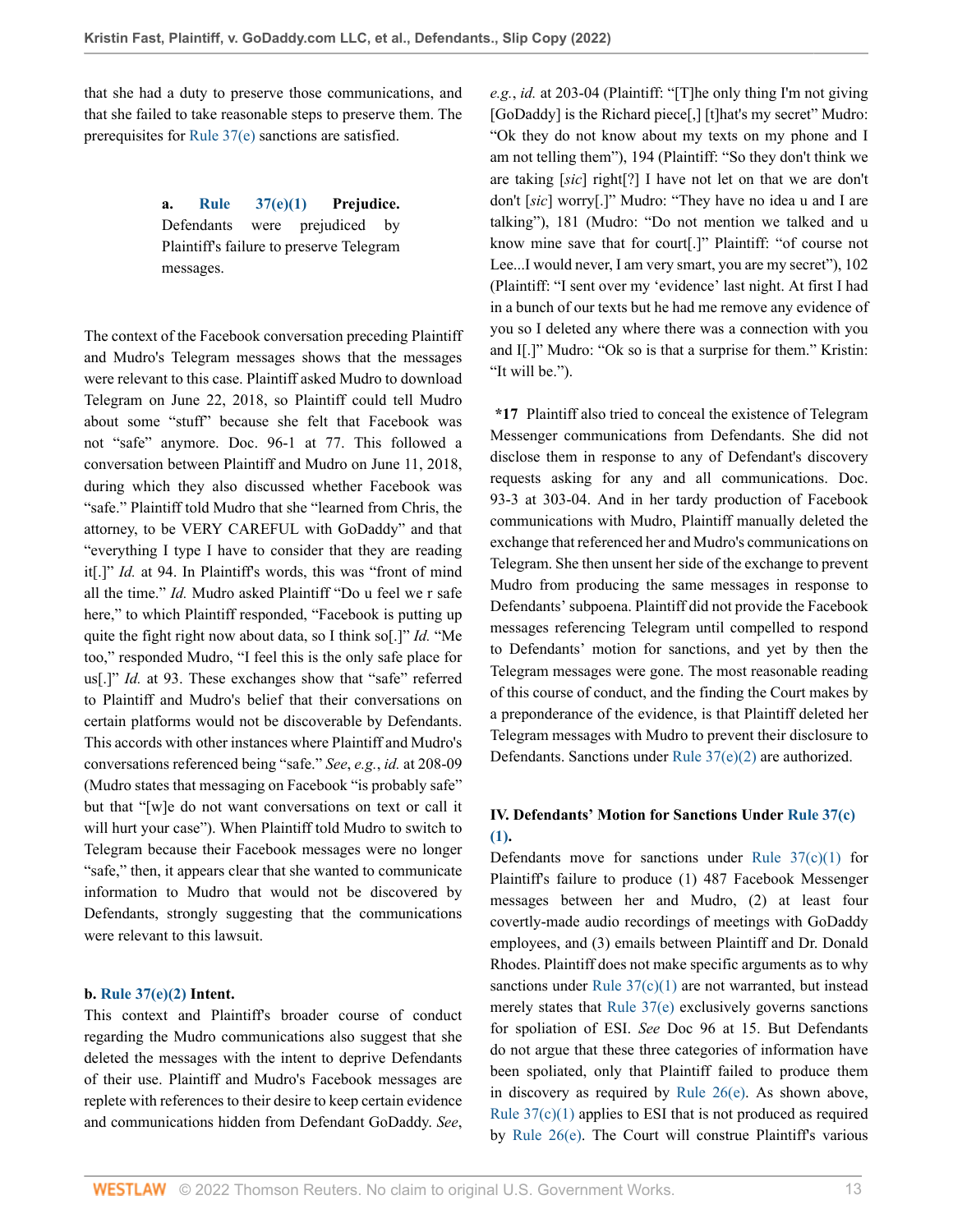justifications for non-production as arguments regarding harmlessness or substantial justification for purposes of its [Rule 37\(c\)\(1\)](http://www.westlaw.com/Link/Document/FullText?findType=L&pubNum=1000600&cite=USFRCPR37&originatingDoc=I3998e690855c11ecaa4ed5e57242bc05&refType=LQ&originationContext=document&vr=3.0&rs=cblt1.0&transitionType=DocumentItem&contextData=(sc.History*oc.UserEnteredCitation)) analysis.

**A. Deleted, Altered, and Fabricated Facebook Messages.**

Defendants argue that Plaintiff produced her Facebook Messenger messages with Mudro without including 487 messages, with undisclosed modifications to the text of several other messages, and with the complete fabrication of one message. Doc. 93 at 7-8, 19. Defendants assert that the modifications were hidden from them by the manner of Plaintiff's production, and that they did not know the production was incomplete until they received a copy of the same messages from Mudro. *Id.* at 6-7, 19.

Plaintiff responds with the significant understatement that her production was "not done perfectly" and argues that she "did the best she could to produce information she believed was relevant." Doc. 96 at 7, 19. Plaintiff describes the process she used:

> [Plaintiff] followed a process in which she converted a PDF download result from Facebook into a Word document so she could manually remove irrelevant messages....She removed messages with Mudro that she considered irrelevant because they were about deeply personal issues...At times, as she was reviewing the documents, she had to re-type a message because it disappeared during the download process or she could not simply take out an irrelevant message. As [Plaintiff] worked from the PDF document to remove irrelevant messages, it became too strenuous for her to continue due to CRPS, so she instead read off of the original PDF and hand-typed the relevant messages into her Word document. Although she attempted to recreate the downloaded message, it was not perfect every time, so mistakes were made.

*Id.* at 8 (citations omitted). Plaintiff asserts that her ability to produce all discoverable information was hindered by the cognitive effects of her CRPS and the medications she takes to cope with it. *Id.* at 14-15. At oral argument, her counsel asserted that the disability caused by Defendants is now being used to undercut her claim against them. Plaintiff argues that she "deleted only a handful of Facebook message[s]—and they were either not relevant to this lawsuit or she preserved them." *Id.* at 19-20.

**\*18** The Court cannot accept this characterization of Plaintiff's actions. She withheld nearly 500 Facebook messages, not a mere "handful," and the withheld messages were not all irrelevant to her lawsuit. Many of them, while perhaps "deeply personal," were plainly relevant and included information about her pain and the treatment of her CRPS, *see* Doc. 93-1 at 81-82, 91-92, 97-99, her case against GoDaddy and her search for other jobs, *see id.* at 94-95, and her CRPS blog (which is related to her claim that Defendants caused her CRPS and to the amount of her claimed damages), *see id.* at 60-62, 72. Moreover, while Plaintiff complains of the onerousness of complying with her discovery obligations, she simply could have provided the full PDF download to her attorney without converting it to Word and manually removing hundreds of messages. This would be significantly less onerous than the course Plaintiff describes.

Nor can the Court accept Plaintiff's claim that she was cognitively incapacitated by CRPS and therefore hampered in her efforts to meet her discovery obligations. On February 18, 2019, Plaintiff claimed she is "[c]ognitively...95% stronger than most people" and that she "exercise[s her] brain every day." Doc. 93-3 at 153 (Facebook message to Mudro). On June 22, 2021, Plaintiff wrote:

> I get up at 8:00am, and I log in online and I work, through the pain, and I lead a large development team. I'm on meetings all day, strategically thinking through projects, roadmaps, strategy, spending millions of dollars in company planning sessions, etc. I'm telling you this for one reason, and that is to show you that life doesn't stop because you have a disease. Recently, I had a [hysterectomy,](http://www.westlaw.com/Link/Document/FullText?entityType=mproc&entityId=Ibc5d07f4475411db9765f9243f53508a&originationContext=document&transitionType=DocumentItem&contextData=(sc.Default)&vr=3.0&rs=cblt1.0) and I went up against the entire hospital board, all by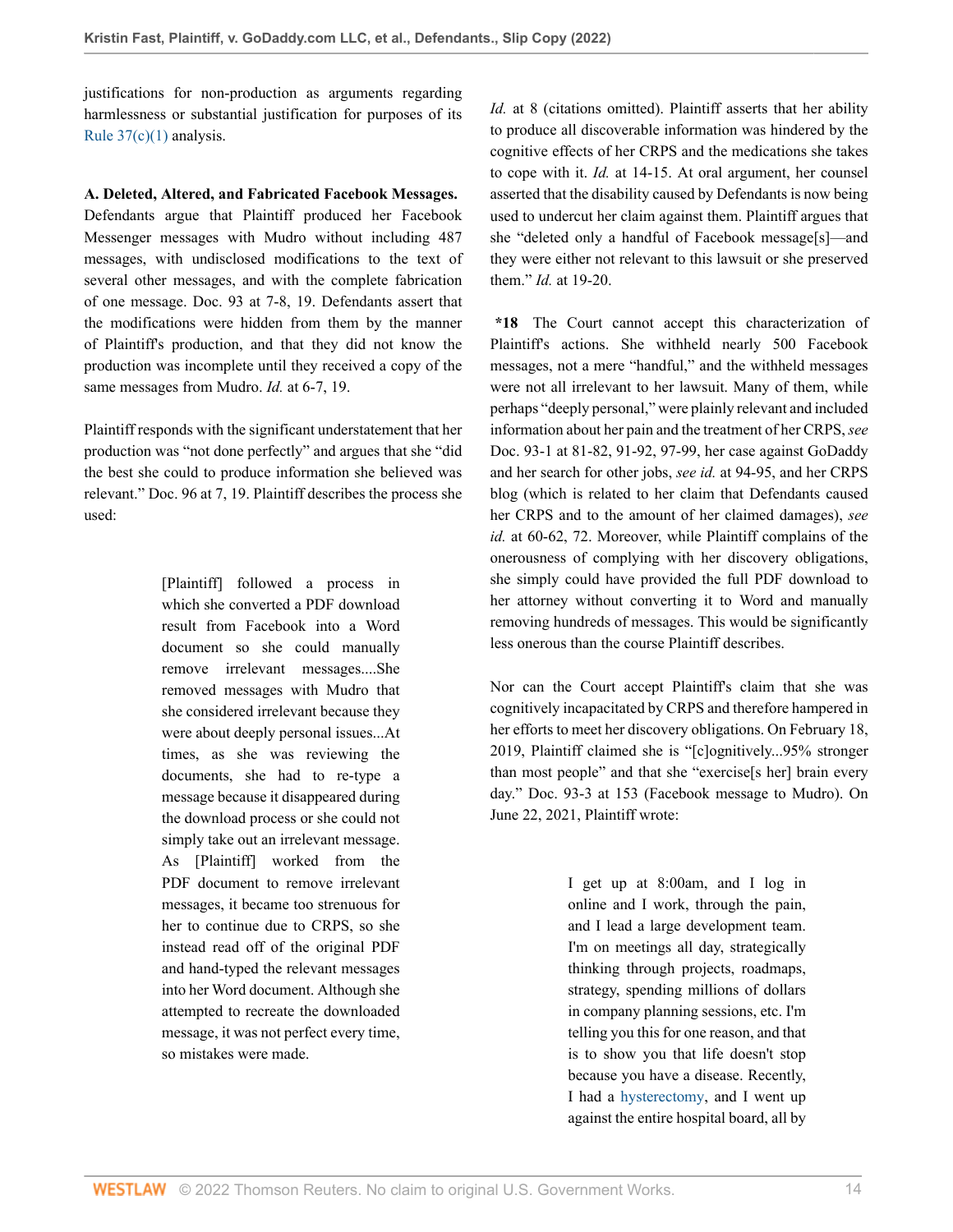myself, because it was during COVID and no one was allowed to be there with me. I wanted [Ketamine,](http://www.westlaw.com/Link/Document/FullText?entityType=gdrug&entityId=I3ba62985475111db9765f9243f53508a&originationContext=document&transitionType=DocumentItem&contextData=(sc.Default)&vr=3.0&rs=cblt1.0) for 5 days, on a drip, so that the CRPS didn't spread to my abdomen. I was on [Fentanyl,](http://www.westlaw.com/Link/Document/FullText?entityType=gdrug&entityId=I3af0bc70475111db9765f9243f53508a&originationContext=document&transitionType=DocumentItem&contextData=(sc.Default)&vr=3.0&rs=cblt1.0) [Morphine](http://www.westlaw.com/Link/Document/FullText?entityType=gdrug&entityId=I3af158e9475111db9765f9243f53508a&originationContext=document&transitionType=DocumentItem&contextData=(sc.Default)&vr=3.0&rs=cblt1.0), and [Ketamine](http://www.westlaw.com/Link/Document/FullText?entityType=gdrug&entityId=I3ba62985475111db9765f9243f53508a&originationContext=document&transitionType=DocumentItem&contextData=(sc.Default)&vr=3.0&rs=cblt1.0) and I negotiated with surgeons, hospital board administrators and the head pain management doctors. They told me that they had never met anyone like me that was as "functional" as I was while on so many powerful medications. The reason for that is because my brain has remapped itself TO function around the opioids and pain BECAUSE of the opioids and pain because I have never stopped thinking strategically, solving complex problems, and forcing my brain to create new brain cells and neurons.

Doc. 101-1 at 4.

What is more, the modifications Plaintiff made to various messages were clear attempts to conceal information, including Plaintiff's participation in a U.S. trial of CRPS treatment. Two examples illustrate.

First, Plaintiff's initial production of the Mudro messages contained this message, sent by Plaintiff on February 6, 2019, at 11:00 PM: "No I got it in May so not quite a year. I need the booster because when I fell in October I caused a secondary instance of it in my arm in fighting and it's back in my leg[.]" Doc. 93-3 at 157. A message sent by Plaintiff with the same time stamp was unsent and therefore not produced in Mudro's subpoenaed copy of the messages. *See* Doc. 93-1 at 47. But a copy of the same message produced in response to Defendants' motion for sanctions reads as follows, with underlining of text that had been deleted in Plaintiff's initial production:

> No I got it in May so not quite a year. I need the booster because when I fell in October I caused a secondary instance of it in my arm in fighting and it's back in my leg, but I got accepted into a US govt trial I start on Monday. No idea

how they accepted me! I think they know who I am and are letting me in so I don't hurt their chances of getting approved lol[.]

Doc. 96-1 at 254.

Second, Plaintiff's initial production of the Mudro messages contained the following, sent by Plaintiff on February 18, 2019, at 4:17 PM: "I'm still doing PT. I'm hoping it will give me the final boost I need. Italy definatelty [*sic*] made a HUGE difference. Cognitively I am 95% stronger than most people and I know that is because of Italy and I exercise my brain every day[.]" Doc. 93-3 at 153. The message does not appear in Mudro's copy because Plaintiff unsent it. *See*Doc. 93-1 at 39. The same message in Plaintiff's most recent production reads as follows, with underlining indicating text that was deleted in Plaintiff's initial production:

> **\*19** I'm still doing PT. I'm in a trial right now for the same thing I went to Italy for hoping that getting it again will give me the final boost I need. Italy definatelty [*sic*] made a HUGE difference. Cognitively I am 95% stronger than most people and I know that is because of Italy and I exercise my brain every day[.]

## Doc. 96-1 at 246.

The fact that Plaintiff is receiving trial treatments for her CRPS is clearly relevant to her claim for CRPS damages in this case. She had an obligation under [Rule 26\(e\)](http://www.westlaw.com/Link/Document/FullText?findType=L&pubNum=1000600&cite=USFRCPR26&originatingDoc=I3998e690855c11ecaa4ed5e57242bc05&refType=LQ&originationContext=document&vr=3.0&rs=cblt1.0&transitionType=DocumentItem&contextData=(sc.History*oc.UserEnteredCitation)) to produce to Defendants, "in a timely manner," accurate versions of her messages with Mudro rather than the edited versions she produced. Fed. R. Civ. P.  $26(e)(1)(A)$ . The accurate versions came only after discovery was closed and in response to Defendants' motion for sanctions. Defendants were unable to use them in preparing for any depositions. Plaintiff has not shown that her failure to produce the accurate messages was substantially justified or harmless. Sanctions under [Rule 37\(c\)](http://www.westlaw.com/Link/Document/FullText?findType=L&pubNum=1000600&cite=USFRCPR37&originatingDoc=I3998e690855c11ecaa4ed5e57242bc05&refType=LQ&originationContext=document&vr=3.0&rs=cblt1.0&transitionType=DocumentItem&contextData=(sc.History*oc.UserEnteredCitation)) [\(1\)](http://www.westlaw.com/Link/Document/FullText?findType=L&pubNum=1000600&cite=USFRCPR37&originatingDoc=I3998e690855c11ecaa4ed5e57242bc05&refType=LQ&originationContext=document&vr=3.0&rs=cblt1.0&transitionType=DocumentItem&contextData=(sc.History*oc.UserEnteredCitation)) are authorized.

## **B. Audio Recordings.**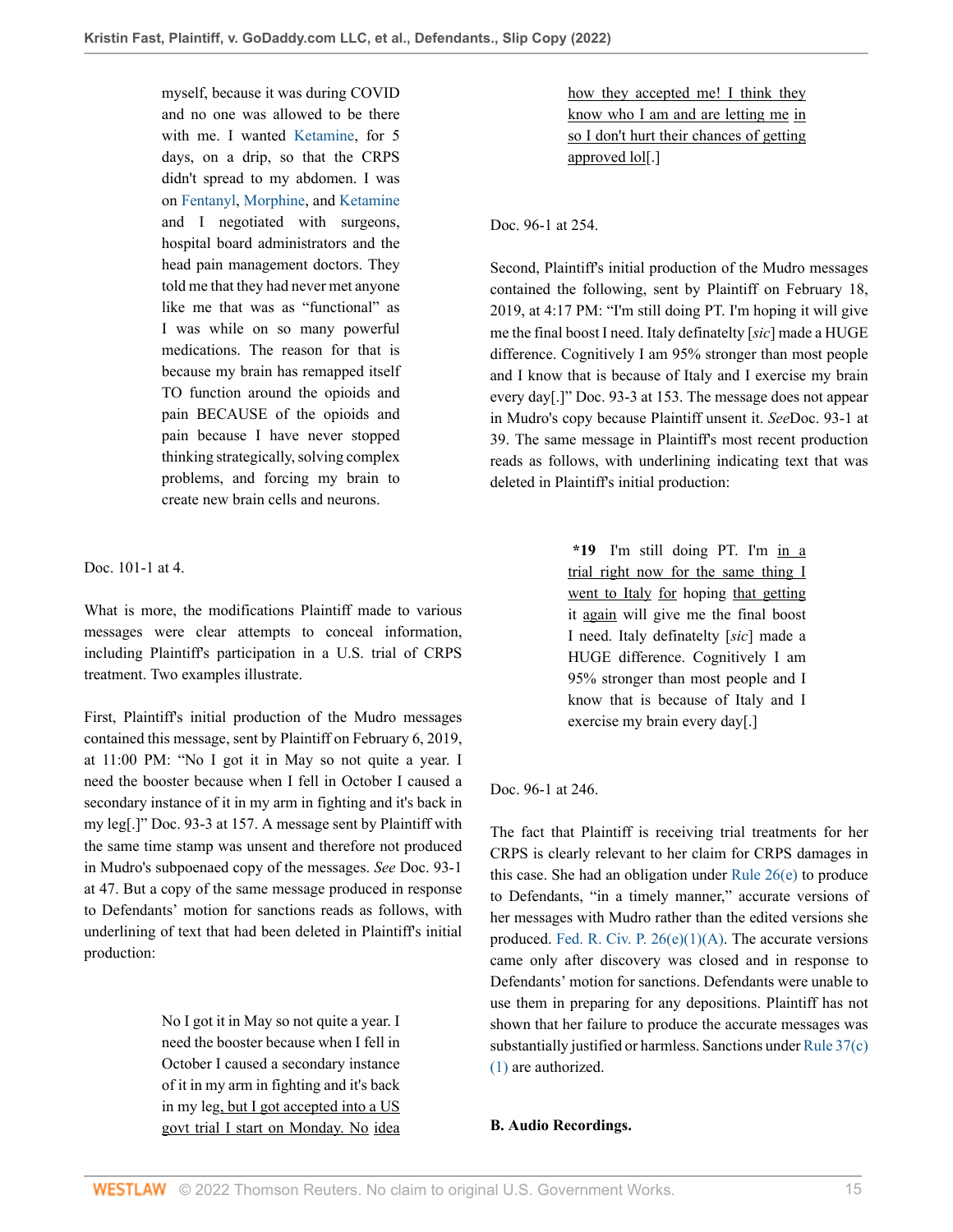Defendants argue that Plaintiff failed to produce at least four audio recordings she surreptitiously made of relevant meetings with GoDaddy employees. Doc. 93 at 19. On March 3, 2021, Defendants served a discovery request that sought "all...recordings...relating to the claims, allegations and defenses in this lawsuit." *Id.* at 3. Plaintiff responded on April 16, 2021 that she had no recordings related to her claims. *Id.* at 4. But shortly before the close of discovery and after all non-expert depositions had been completed, Plaintiff produced three of the four recordings. *Id.* at 19. They were recordings of Plaintiff's March 26, 2018 call with Defendant Lakshmanan in which they discussed her medical leave; Plaintiff's April 11, 2018 call with Eva Adams, a human resources employee at GoDaddy, in which Adams told Plaintiff her position with GoDaddy was being eliminated; and Plaintiff's second April 11, 2018 call with Adams in which she and Adams discussed Plaintiff's allegations of FMLA discrimination and complaints about Defendant Lakshmanan. *Id.* at 9-11. [14](#page-19-7)

<span id="page-15-0"></span>Plaintiff was required to produce all four recordings in response to Defendants' document production request. [Fed.](http://www.westlaw.com/Link/Document/FullText?findType=L&pubNum=1000600&cite=USFRCPR34&originatingDoc=I3998e690855c11ecaa4ed5e57242bc05&refType=LQ&originationContext=document&vr=3.0&rs=cblt1.0&transitionType=DocumentItem&contextData=(sc.History*oc.UserEnteredCitation)) [R. Civ. P. 34\(b\)\(2\)\(B\).](http://www.westlaw.com/Link/Document/FullText?findType=L&pubNum=1000600&cite=USFRCPR34&originatingDoc=I3998e690855c11ecaa4ed5e57242bc05&refType=LQ&originationContext=document&vr=3.0&rs=cblt1.0&transitionType=DocumentItem&contextData=(sc.History*oc.UserEnteredCitation)) Her failure to timely correct the false assertion that there were no recordings violated [Rule](http://www.westlaw.com/Link/Document/FullText?findType=L&pubNum=1000600&cite=USFRCPR26&originatingDoc=I3998e690855c11ecaa4ed5e57242bc05&refType=LQ&originationContext=document&vr=3.0&rs=cblt1.0&transitionType=DocumentItem&contextData=(sc.History*oc.UserEnteredCitation)) [26\(e\)](http://www.westlaw.com/Link/Document/FullText?findType=L&pubNum=1000600&cite=USFRCPR26&originatingDoc=I3998e690855c11ecaa4ed5e57242bc05&refType=LQ&originationContext=document&vr=3.0&rs=cblt1.0&transitionType=DocumentItem&contextData=(sc.History*oc.UserEnteredCitation)). *See [Cmty. Ass'n Underwriters of Am., Inc.](http://www.westlaw.com/Link/Document/FullText?findType=Y&serNum=2033791038&pubNum=0000999&originatingDoc=I3998e690855c11ecaa4ed5e57242bc05&refType=RP&fi=co_pp_sp_999_7&originationContext=document&vr=3.0&rs=cblt1.0&transitionType=DocumentItem&contextData=(sc.History*oc.UserEnteredCitation)#co_pp_sp_999_7)*, 2014 WL [3055358, at \\*7](http://www.westlaw.com/Link/Document/FullText?findType=Y&serNum=2033791038&pubNum=0000999&originatingDoc=I3998e690855c11ecaa4ed5e57242bc05&refType=RP&fi=co_pp_sp_999_7&originationContext=document&vr=3.0&rs=cblt1.0&transitionType=DocumentItem&contextData=(sc.History*oc.UserEnteredCitation)#co_pp_sp_999_7) (holding failure to produce tape recording and false certification that no such tape existed in response to an interrogatory supports sanctions under Rules  $37(c)(1)$  and [26\(e\)](http://www.westlaw.com/Link/Document/FullText?findType=L&pubNum=1000600&cite=USFRCPR26&originatingDoc=I3998e690855c11ecaa4ed5e57242bc05&refType=LQ&originationContext=document&vr=3.0&rs=cblt1.0&transitionType=DocumentItem&contextData=(sc.History*oc.UserEnteredCitation))). Plaintiff does not dispute that she had the recordings in her possession, custody, or control and was therefore required to disclose them. She instead claims she forgot about them. But it is very difficult to believe that Plaintiff forgot covert recordings she made of pivotal events in this case, particularly when she identified the recordings in a private catalogue of evidence she planned to use in the case and when she produced to Defendants purported written summaries of the very same meetings. Doc. 93-3 at 205 (Plaintiff's catalogue of evidence, produced by Mudro, documenting May 1, 2018, call with GoDaddy employee Eva Adams and noting "[t]he rest of the conversation was recorded and can be listened to."), 169-70 (Plaintiff's summaries of two March 26, 2018, calls with Defendant Lakshmanan). In any event, Plaintiff was obligated to make a diligent search for discoverable information, including recordings, and she admits that the recordings were available on her phone.

**\*20** Plaintiff has provided no substantial justification for her failure to produce the recordings and the failure was not harmless. Defendants were unable to review or use them during any fact deposition in this case, including Plaintiff's. Her "last-minute tender of [the recordings] does not cure the prejudice." *Milke v. City of Phoenix*[, 497 F. Supp. 3d 442, 467](http://www.westlaw.com/Link/Document/FullText?findType=Y&serNum=2052270695&pubNum=0007903&originatingDoc=I3998e690855c11ecaa4ed5e57242bc05&refType=RP&fi=co_pp_sp_7903_467&originationContext=document&vr=3.0&rs=cblt1.0&transitionType=DocumentItem&contextData=(sc.History*oc.UserEnteredCitation)#co_pp_sp_7903_467) [\(D. Ariz. 2020\)](http://www.westlaw.com/Link/Document/FullText?findType=Y&serNum=2052270695&pubNum=0007903&originatingDoc=I3998e690855c11ecaa4ed5e57242bc05&refType=RP&fi=co_pp_sp_7903_467&originationContext=document&vr=3.0&rs=cblt1.0&transitionType=DocumentItem&contextData=(sc.History*oc.UserEnteredCitation)#co_pp_sp_7903_467). And Defendants continue to be prejudiced by the failure of Plaintiff to produce the fourth recording she claimed to have made. It is not clear whether that recording is lost or Plaintiff has not produced it. Sanctions under [Rule](http://www.westlaw.com/Link/Document/FullText?findType=L&pubNum=1000600&cite=USFRCPR37&originatingDoc=I3998e690855c11ecaa4ed5e57242bc05&refType=LQ&originationContext=document&vr=3.0&rs=cblt1.0&transitionType=DocumentItem&contextData=(sc.History*oc.UserEnteredCitation)) [37\(c\)\(1\)](http://www.westlaw.com/Link/Document/FullText?findType=L&pubNum=1000600&cite=USFRCPR37&originatingDoc=I3998e690855c11ecaa4ed5e57242bc05&refType=LQ&originationContext=document&vr=3.0&rs=cblt1.0&transitionType=DocumentItem&contextData=(sc.History*oc.UserEnteredCitation)) are authorized.

## **C. Email Communications with Dr. Donald Rhodes.**

This last category is one of the most troubling. Dr. Donald Rhodes is a podiatrist who treated Plaintiff's CRPS in 2019. Doc. 93 at 13. He signed a letter on July 7, 2020, opining that Plaintiff's CRPS was caused by swelling that resulted from Plaintiff's leg position while working at Defendants' insistence on February 20-23, 2018. This contention – that Defendants caused Plaintiff's debilitating CRPS condition – is a key component of this case. *Id.*

Plaintiff did not produce any email communications with Dr. Rhodes in response to Defendants' requests for production prior to Dr. Rhodes's deposition. *Id.* Defendants began to suspect during the deposition that Plaintiff had a hand in preparing his letter about her CRPS. *Id.* Defendants again requested that Plaintiff produce her communications with Dr. Rhodes, but Plaintiff produced nothing. *Id.* at 14. Defendants then subpoenaed Dr. Rhodes for his communications with Plaintiff and he produced several key emails. *Id.* In one email, dated July 2, 2020, Plaintiff asked Dr. Rhodes to write a letter saying that her CRPS was caused by working at GoDaddy after surgery. *Id.* In another, dated July 7, 2020, Plaintiff provided Dr. Rhodes with a draft letter expressing that opinion. *Id.* Defendants note that Plaintiff's draft letter is nearly identical to the letter Dr. Rhodes signed, which was also dated July 7, 2020. *Id.* In short, Plaintiff failed to disclose emails showing that she ghostwrote one of the key medical conclusions in this case.

Plaintiff responds only by stating that she "does not remember having written the email or the draft itself" and by claiming that she could not find the emails when she searched for Dr. Rhodes's name or "the exact wording" of the email. Doc. 96 at 13. She produces a screenshot of an apparent search of her email account revealing no emails, but she has redacted all search terms in the screenshot, making it impossible to determine what she searched for. *See* Doc. 96-3 at 29. Significantly, Plaintiff does not dispute that the emails were sent from her email account, does not claim they were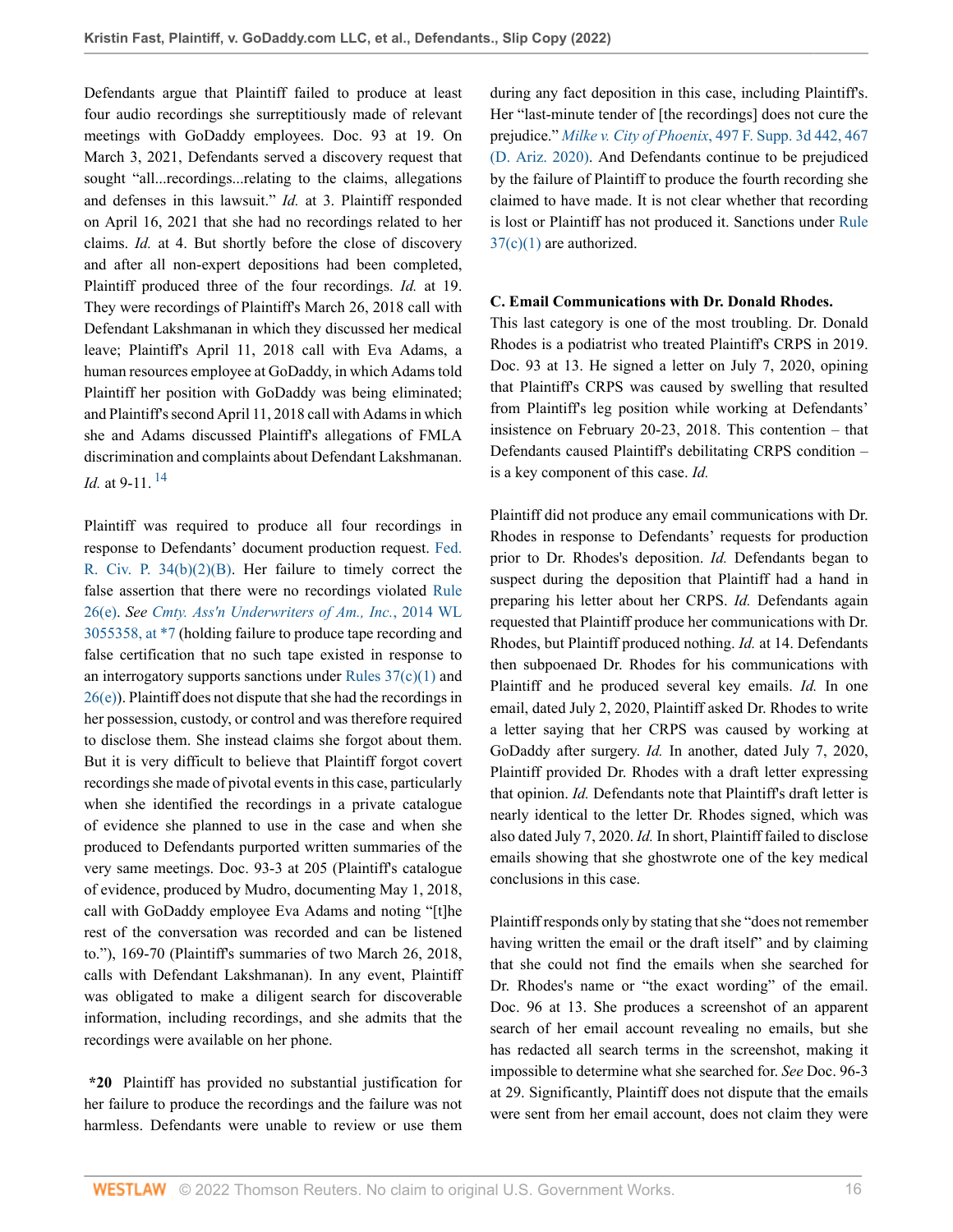sent by someone else, and does not explain why they are not in her possession, custody, or control.  $^{15}$  $^{15}$  $^{15}$ 

[Rule 26\(e\)](http://www.westlaw.com/Link/Document/FullText?findType=L&pubNum=1000600&cite=USFRCPR26&originatingDoc=I3998e690855c11ecaa4ed5e57242bc05&refType=LQ&originationContext=document&vr=3.0&rs=cblt1.0&transitionType=DocumentItem&contextData=(sc.History*oc.UserEnteredCitation)) required Plaintiff to supplement her incomplete response to Defendants' requests for communications with Dr. Rhodes. Her breach of that obligation was not substantially justified or harmless. Without the key emails, Defendants could not prepare fully for the deposition of Dr. Rhodes, explore the origin of his critical letter claiming that Plaintiff's CRPS was caused by Defendants, or challenge his claim that he wrote the letter without Plaintiff's assistance. Sanctions are authorized under [Rule 37\(c\)\(1\)](http://www.westlaw.com/Link/Document/FullText?findType=L&pubNum=1000600&cite=USFRCPR37&originatingDoc=I3998e690855c11ecaa4ed5e57242bc05&refType=LQ&originationContext=document&vr=3.0&rs=cblt1.0&transitionType=DocumentItem&contextData=(sc.History*oc.UserEnteredCitation)).

## **V. Sanctions.**

**\*21** The fact that [Rules 37\(c\)\(1\) and \(e\)](http://www.westlaw.com/Link/Document/FullText?findType=L&pubNum=1000600&cite=USFRCPR37&originatingDoc=I3998e690855c11ecaa4ed5e57242bc05&refType=LQ&originationContext=document&vr=3.0&rs=cblt1.0&transitionType=DocumentItem&contextData=(sc.History*oc.UserEnteredCitation)) authorize sanctions does not mean that sanctions must be imposed. The Court retains discretion to determine what sanctions, if any, are warranted. As the committee notes to [Rule 37\(e\)](http://www.westlaw.com/Link/Document/FullText?findType=L&pubNum=1000600&cite=USFRCPR37&originatingDoc=I3998e690855c11ecaa4ed5e57242bc05&refType=LQ&originationContext=document&vr=3.0&rs=cblt1.0&transitionType=DocumentItem&contextData=(sc.History*oc.UserEnteredCitation)) observed, "[t]he remedy should fit the wrong, and the severe measures authorized by  $[Rule 37(e)(2)]$  should not be used when the information lost was relatively unimportant or lesser measures such as those specified in subdivision (e)(1) would be sufficient to redress the loss." [Fed. R. Civ. P. 37\(e\)](http://www.westlaw.com/Link/Document/FullText?findType=L&pubNum=1000600&cite=USFRCPR37&originatingDoc=I3998e690855c11ecaa4ed5e57242bc05&refType=LQ&originationContext=document&vr=3.0&rs=cblt1.0&transitionType=DocumentItem&contextData=(sc.History*oc.UserEnteredCitation)), advisory committee notes to 2015 amendment.

> **A. Dismissal for Spoliation.** Defendants argue that the most appropriate sanction is dismissal of Plaintiff's suit.

Doc. 93 at 20. They assert that her actions amount to a "pattern of deception and discovery abuse...[that makes it] impossible for the district court to conduct a trial with any reasonable [assu](https://1.next.westlaw.com/Link/RelatedInformation/Flag?documentGuid=I8f4f6d9027f911ecae58a53d1fd95533&transitionType=InlineKeyCiteFlags&originationContext=docHeaderFlag&Rank=0&ppcid=7844255315f244aca42bae920e3400ec&contextData=(sc.History*oc.UserEnteredCitation) )rance that the truth would be available." *Id.* (quoting

*Burris*[, 2021 WL 4627312, at \\*16\)](http://www.westlaw.com/Link/Document/FullText?findType=Y&serNum=2054662513&pubNum=0000999&originatingDoc=I3998e690855c11ecaa4ed5e57242bc05&refType=RP&fi=co_pp_sp_999_16&originationContext=document&vr=3.0&rs=cblt1.0&transitionType=DocumentItem&contextData=(sc.History*oc.UserEnteredCitation)#co_pp_sp_999_16). Citing the five-part test for case-terminating sanctions in *[Leon v. IDX Sys. Corp](http://www.westlaw.com/Link/Document/FullText?findType=Y&serNum=2010325757&pubNum=0000506&originatingDoc=I3998e690855c11ecaa4ed5e57242bc05&refType=RP&fi=co_pp_sp_506_958&originationContext=document&vr=3.0&rs=cblt1.0&transitionType=DocumentItem&contextData=(sc.History*oc.UserEnteredCitation)#co_pp_sp_506_958)*., [464 F.3d 951, 958 \(9th Cir. 2006\),](http://www.westlaw.com/Link/Document/FullText?findType=Y&serNum=2010325757&pubNum=0000506&originatingDoc=I3998e690855c11ecaa4ed5e57242bc05&refType=RP&fi=co_pp_sp_506_958&originationContext=document&vr=3.0&rs=cblt1.0&transitionType=DocumentItem&contextData=(sc.History*oc.UserEnteredCitation)#co_pp_sp_506_958) Defendants argue that dismissing Plaintiff's suit would further the public's interest in expeditious resolution of litigation and the Court's interest in managing its docket. Doc. 93 at 20. Defendants also argue the risk of prejudice against them warrants dismissal because Defendants have "been forced to litigate this case...based on a partial set of facts that favored Plaintiff." *Id.* [16](#page-19-9)

<span id="page-16-0"></span>Defendants further assert that while the information addressed in their motion has tilted the case in their favor, "these facts are merely the tip of the iceberg" and they will be forced to expend significantly more time and money pursuing additional subpoenas, computer forensic experts, and an evidentiary hearing to present future instances of spoliation if the Court does not dismiss the case. *Id.* Even after taking these additional measures, Defendants argue, there will be no guarantee they "will ever be able to rely on the information Plaintiff produces." *Id.* Defendants concede that there is a public interest in resolving cases on the merits and that interest is not served by dismissal. *Id.* But they argue that less drastic sanctions are not appropriate given "the wide-ranging scope of Plaintiff's spoliation, her clear intent to deprive GoDaddy of evidence in the litigation, and the severe prejudice GoDaddy will continue to suffer if it is forced to continue defending against Plaintiff's claims without ever having full access to the facts." *Id.*

Plaintiff argues that dismissal is not appropriate. Doc. 96 at 17. She asserts that she worked diligently to respond to Defendant's discovery requests, "provided relevant information and preserved evidence," and "attempted through multiple channels to retrieve lost information." *Id.* at 19. The documents she did produce, Plaintiff argues "show that she did the best she could to produce information she believed was relevant." *Id.*

**\*22** The Court is not persuaded by Plaintiff's arguments, but [dism](https://1.next.westlaw.com/Link/RelatedInformation/Flag?documentGuid=Ia9d11e0979c611d99c4dbb2f0352441d&transitionType=InlineKeyCiteFlags&originationContext=docHeaderFlag&Rank=0&ppcid=7844255315f244aca42bae920e3400ec&contextData=(sc.History*oc.UserEnteredCitation) )issal "constitutes the ultimate sanction for spoliation."

*[Silvestri v. Gen. Motors Corp.](http://www.westlaw.com/Link/Document/FullText?findType=Y&serNum=2001961729&pubNum=0000506&originatingDoc=I3998e690855c11ecaa4ed5e57242bc05&refType=RP&fi=co_pp_sp_506_593&originationContext=document&vr=3.0&rs=cblt1.0&transitionType=DocumentItem&contextData=(sc.History*oc.UserEnteredCitation)#co_pp_sp_506_593)*, 271 F.3d 583, 593 (4th [Cir. 2001\)](http://www.westlaw.com/Link/Document/FullText?findType=Y&serNum=2001961729&pubNum=0000506&originatingDoc=I3998e690855c11ecaa4ed5e57242bc05&refType=RP&fi=co_pp_sp_506_593&originationContext=document&vr=3.0&rs=cblt1.0&transitionType=DocumentItem&contextData=(sc.History*oc.UserEnteredCitation)#co_pp_sp_506_593). It should be used only when the resulting prejudice is "extraordinary, denying [a party] the ability to adequately defend its case." *Id.* While not dealing with ESI, *Silvestri* illustrates the type of extreme prejudice that justifies terminating a case as a result of spoliation. The plaintiff in *Silvestri* claimed injury as a result of faulty airbags, but the car in which he was injured was repaired before the defendant could e[xam](https://1.next.westlaw.com/Link/RelatedInformation/Flag?documentGuid=Ia9d11e0979c611d99c4dbb2f0352441d&transitionType=InlineKeyCiteFlags&originationContext=docHeaderFlag&Rank=0&ppcid=7844255315f244aca42bae920e3400ec&contextData=(sc.History*oc.UserEnteredCitation) )ine it and the plaintiff failed to preserve the airbags. *Id.* [at 594.](http://www.westlaw.com/Link/Document/FullText?findType=Y&serNum=2001961729&pubNum=0000506&originatingDoc=I3998e690855c11ecaa4ed5e57242bc05&refType=RP&fi=co_pp_sp_506_594&originationContext=document&vr=3.0&rs=cblt1.0&transitionType=DocumentItem&contextData=(sc.History*oc.UserEnteredCitation)#co_pp_sp_506_594) As a result, the defendant was denied access to "the only evidence from which it could develop its defenses adequately." *Id.* The plaintiff's spoliation effectively

<span id="page-16-1"></span>A similar consequence is not present here. The Court has found Rule  $37(e)(2)$  sanctions authorized for three categories of discovery misconduct: (1) Plaintiff's deletion of an unknown number of Facebook posts, (2) Plaintiff's

foreclosed a meaningful defense.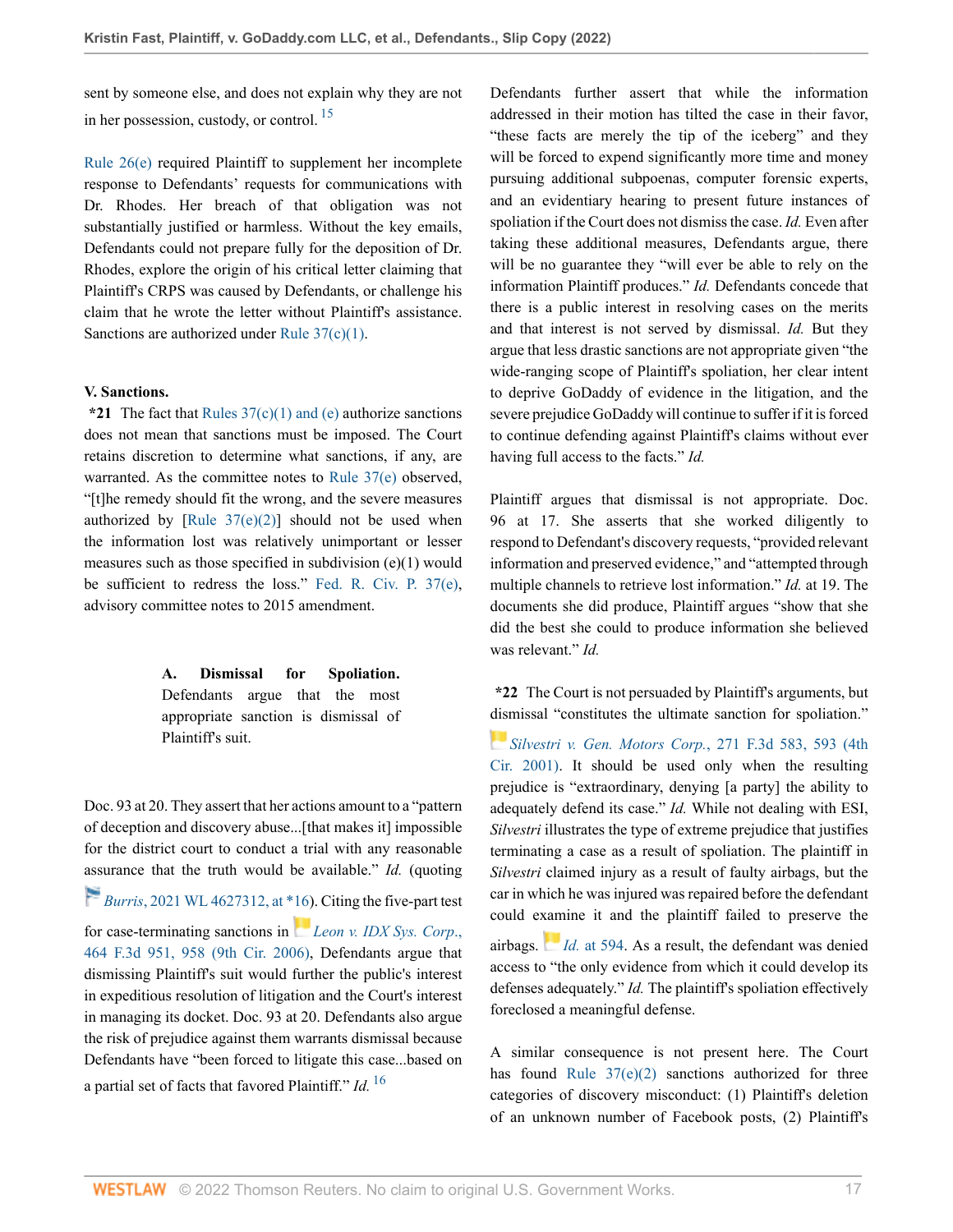"unsending" of the 11:57 message that conveyed a summary of her evidence, and (3) Plaintiff's deletion of Telegram Messenger messages between her and Mudro. While this deprives Defendants of evidence that would be favorable to their case, it does not foreclose a meaningful defense. The lost evidence primarily appears to be related to Plaintiff's damages claims. The Court has seen nothing suggesting that it is central to the principal liability issues in this case – whether Defendants violated Title VII by creating a hostile work environment based on sex, violated the FMLA by interfering with Plaintiff's treatment and recovery, or violated the Americans with Disabilities Act by discrimination and a failure to provide reasonable accommodations. *See* Doc. 25. And although the spoliation has affected the evidence Defendants have obtained regarding damages, the Court concludes that information obtained through discovery and in response to their motion for sanctions will enable Defendants to prepare and present an effective damages defense, particularly given the other sanctions the Court intends to impose. The Court therefore finds that the ultimate sanction of case dismissal is not warranted. *See* [Fed. R. Civ. P.](http://www.westlaw.com/Link/Document/FullText?findType=L&pubNum=1000600&cite=USFRCPR37&originatingDoc=I3998e690855c11ecaa4ed5e57242bc05&refType=LQ&originationContext=document&vr=3.0&rs=cblt1.0&transitionType=DocumentItem&contextData=(sc.History*oc.UserEnteredCitation)) [37\(e\)](http://www.westlaw.com/Link/Document/FullText?findType=L&pubNum=1000600&cite=USFRCPR37&originatingDoc=I3998e690855c11ecaa4ed5e57242bc05&refType=LQ&originationContext=document&vr=3.0&rs=cblt1.0&transitionType=DocumentItem&contextData=(sc.History*oc.UserEnteredCitation)), advisory committee nots to 2015 amendments ("Courts should exercise caution...in using the measures specified in  $(e)(2)$ ").

The Court also finds, however, that Plaintiff's intentional conduct and the prejudice it caused Defendants warrant an adverse inference instruction that will allow the jury to infer that the information intentionally deleted by Plaintiff was unfavorable to her case. This remedy is warranted by Plaintiff's intentional destruction of ESI and will help alleviate the prejudice to Defendants caused by Plaintiff's actions. *See [Torgersen v. Siemens Bldg. Tech., Inc.](http://www.westlaw.com/Link/Document/FullText?findType=Y&serNum=2053683117&pubNum=0000999&originatingDoc=I3998e690855c11ecaa4ed5e57242bc05&refType=RP&fi=co_pp_sp_999_5&originationContext=document&vr=3.0&rs=cblt1.0&transitionType=DocumentItem&contextData=(sc.History*oc.UserEnteredCitation)#co_pp_sp_999_5)*, No. 19-CV-4975, 2021 WL 2072151, at  $*5$  (N.D. Ill. May 24, 2021).

## **B. Dismissal for Redactions.**

Defendants argue in their reply brief that dismissal is also warranted for Plaintiff's deletion of messages from the Facebook Messenger conversations with Mudro. Doc. 101 at 4-5. Plaintiff characterizes her deletions as "redactions for relevance" (Doc. 96 at 8), but as Defendants correctly note, "redaction" is a misnomer – "what Plaintiff did was manufacture a brand new chain of messages that secretly omitted hundreds of messages, without notifying [Defendants]." Doc. 101 at 4.

Defendants rely on two cases: *[Evon v. Law Offices of Sidney](http://www.westlaw.com/Link/Document/FullText?findType=Y&serNum=2021330886&pubNum=0000999&originatingDoc=I3998e690855c11ecaa4ed5e57242bc05&refType=RP&originationContext=document&vr=3.0&rs=cblt1.0&transitionType=DocumentItem&contextData=(sc.History*oc.UserEnteredCitation)) Mickell*[, No. S-09-0760 JAM GGH, 2010 WL 455476 \(E.D.](http://www.westlaw.com/Link/Document/FullText?findType=Y&serNum=2021330886&pubNum=0000999&originatingDoc=I3998e690855c11ecaa4ed5e57242bc05&refType=RP&originationContext=document&vr=3.0&rs=cblt1.0&transitionType=DocumentItem&contextData=(sc.History*oc.UserEnteredCitation)) [Cal. Feb. 3, 2010\),](http://www.westlaw.com/Link/Document/FullText?findType=Y&serNum=2021330886&pubNum=0000999&originatingDoc=I3998e690855c11ecaa4ed5e57242bc05&refType=RP&originationContext=document&vr=3.0&rs=cblt1.0&transitionType=DocumentItem&contextData=(sc.History*oc.UserEnteredCitation)) and *[Islander Group, Inc. v. Swimways](http://www.westlaw.com/Link/Document/FullText?findType=Y&serNum=2040148793&pubNum=0000999&originatingDoc=I3998e690855c11ecaa4ed5e57242bc05&refType=RP&originationContext=document&vr=3.0&rs=cblt1.0&transitionType=DocumentItem&contextData=(sc.History*oc.UserEnteredCitation))*

*Corp.*[, No. CV 13-00094 LEK-RLP, 2014 WL 12573995 \(D.](http://www.westlaw.com/Link/Document/FullText?findType=Y&serNum=2040148793&pubNum=0000999&originatingDoc=I3998e690855c11ecaa4ed5e57242bc05&refType=RP&originationContext=document&vr=3.0&rs=cblt1.0&transitionType=DocumentItem&contextData=(sc.History*oc.UserEnteredCitation)) [Haw. Jan. 28, 2014\).](http://www.westlaw.com/Link/Document/FullText?findType=Y&serNum=2040148793&pubNum=0000999&originatingDoc=I3998e690855c11ecaa4ed5e57242bc05&refType=RP&originationContext=document&vr=3.0&rs=cblt1.0&transitionType=DocumentItem&contextData=(sc.History*oc.UserEnteredCitation)) But neither case addresses the sanction of dismissal for improper deletions.

<span id="page-17-0"></span>**\*23** The Court concludes that dismissal is not warranted under Rule  $37(c)(1)$  for Plaintiff's undisclosed "redactions."<sup>[17](#page-19-10)</sup> Surely that conduct is improper and deserving of serious sanctions, which the Court will impose in the form of the monetary penalties discussed below, but it did not foreclose Defendants from preparing an effective defense. All of the redacted materials have now been produced to Defendants. In addition to the monetary sanctions discussed below, Defendants will be permitted to inform the jury, if they choose to do so, of Plaintiff's withholding of information from her Facebook messages. *See* [Fed. R. Civ. P. 37\(c\)\(1\)\(B\).](http://www.westlaw.com/Link/Document/FullText?findType=L&pubNum=1000600&cite=USFRCPR37&originatingDoc=I3998e690855c11ecaa4ed5e57242bc05&refType=LQ&originationContext=document&vr=3.0&rs=cblt1.0&transitionType=DocumentItem&contextData=(sc.History*oc.UserEnteredCitation))

## **C. Appropriate Sanctions.**

Plaintiff's troubling actions in this case are not mere minor oversights, as her counsel suggests. They are serious violations of Plaintiff's duty to preserve ESI and her obligations under the Federal Rules of Civil procedure. <sup>[18](#page-19-11)</sup>

<span id="page-17-1"></span>The Court finds that the following sanctions are appropriate in this case:

• As discussed above, the Court will give an adverse inference jury instruction at

trial based on (1) Plaintiff's deletion of an unknown number of Facebook posts, (2) Plaintiff's "unsending" of the 11:57 message that conveyed a summary of her evidence, and (3) Plaintiff's deletion of Telegram Messenger messages between her and Mudro. [Fed. R. Civ.](http://www.westlaw.com/Link/Document/FullText?findType=L&pubNum=1000600&cite=USFRCPR37&originatingDoc=I3998e690855c11ecaa4ed5e57242bc05&refType=LQ&originationContext=document&vr=3.0&rs=cblt1.0&transitionType=DocumentItem&contextData=(sc.History*oc.UserEnteredCitation)) [P. 37\(e\)\(2\).](http://www.westlaw.com/Link/Document/FullText?findType=L&pubNum=1000600&cite=USFRCPR37&originatingDoc=I3998e690855c11ecaa4ed5e57242bc05&refType=LQ&originationContext=document&vr=3.0&rs=cblt1.0&transitionType=DocumentItem&contextData=(sc.History*oc.UserEnteredCitation)) The parties should discuss the appropriate form of the instruction and include proposals in their submission of jury instructions for the final pretrial conference in this case. [19](#page-20-0)

<span id="page-17-2"></span>• Defendants will be permitted to inform the jury of Plaintiff's undisclosed "redactions" from her Facebook posts. [Fed. R. Civ. P. 37\(c\)\(1\)\(B\).](http://www.westlaw.com/Link/Document/FullText?findType=L&pubNum=1000600&cite=USFRCPR37&originatingDoc=I3998e690855c11ecaa4ed5e57242bc05&refType=LQ&originationContext=document&vr=3.0&rs=cblt1.0&transitionType=DocumentItem&contextData=(sc.History*oc.UserEnteredCitation))

• The Court will require Plaintiff to pay some, and perhaps all, of Defendants' attorneys' fees and costs associated with preparing for and litigating the motion for sanctions (Doc. 93), the hearing on December 16, 2021, the supplemental briefing ordered by the Court (including, potentially, Defendants' retention of a forensic evidence expert in connection with the supplemental briefing), and further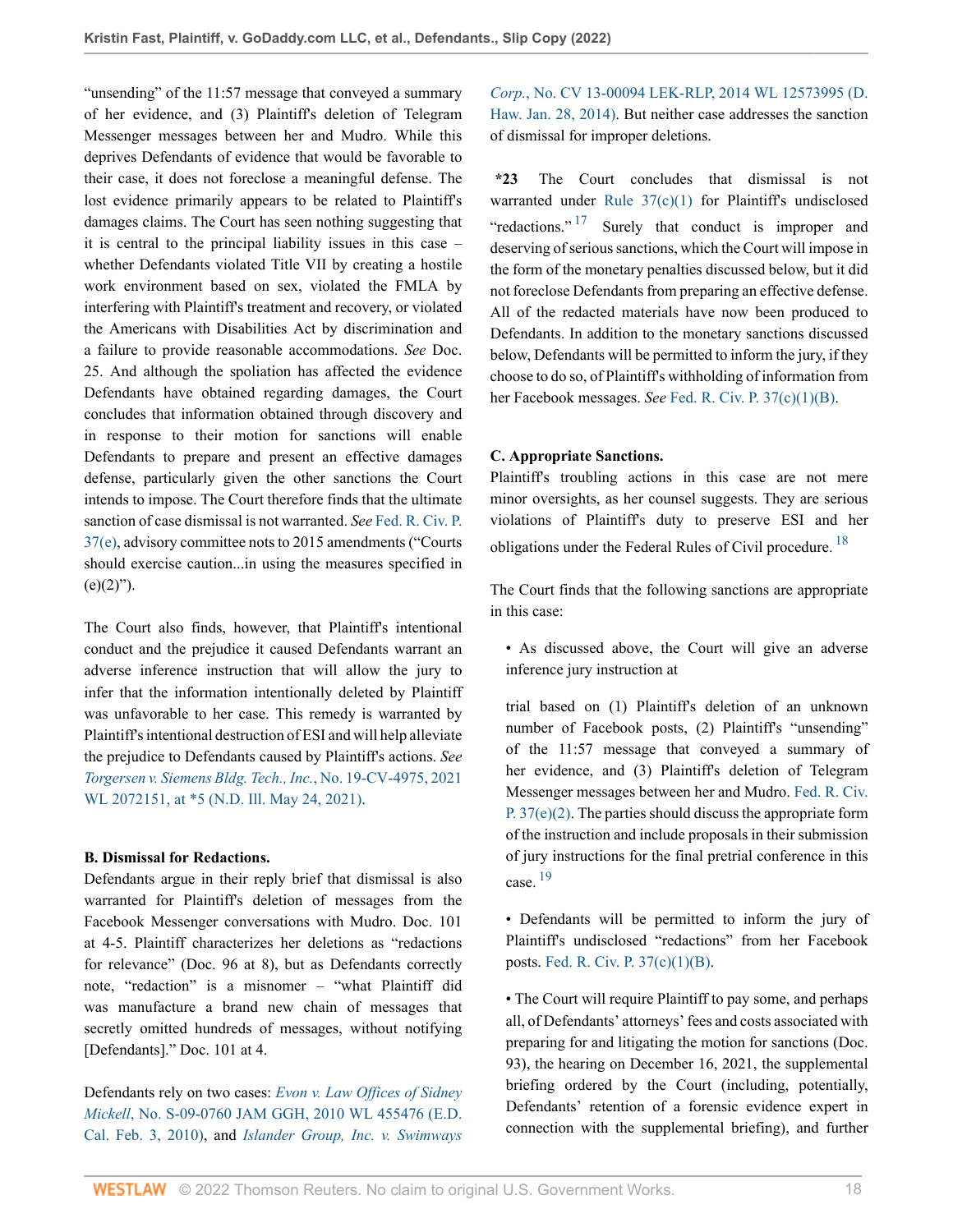discovery ordered by the Court in relation to this motion. The amount of fees and costs will be determined after trial, when the Court can evaluate them in light of the ultimate outcome of this case.

**\*24** • Defendants will be allowed to conduct a forensic review of Plaintiff's electronic devices, if they choose to do so, to determine whether any spoliated or as-yetunproduced information is recoverable. Plaintiff is hereby ordered to refrain from any further deletion, alteration, or removal of information from any of her electronic devices or accounts prior to this review. If the parties are unable to agree on the scope and timing of this review within two weeks of this order, they shall place a call to the Court to resolve any disagreement.

• Defendants may issue up to four additional third-party subpoenas. **IT IS ORDERED:**

1. Defendants' motion for sanctions under Rule  $37(c)(1)$  and [\(e\)](http://www.westlaw.com/Link/Document/FullText?findType=L&pubNum=1000600&cite=USFRCPR37&originatingDoc=I3998e690855c11ecaa4ed5e57242bc05&refType=LQ&originationContext=document&vr=3.0&rs=cblt1.0&transitionType=DocumentItem&contextData=(sc.History*oc.UserEnteredCitation)) is **granted in part and denied in part** as set forth above.

2. The additional discovery authorized in this order shall be completed by **March 31, 2022**. Dispositive motions are due on **April 29, 2022**. Letters regarding dispositive motions (as required in the Court's Case Management Order) are due **March 31, 2022**.

Dated this 3rd day of February, 2022.

**All Citations**

Slip Copy, 2022 WL 325708

# **Footnotes**

- <span id="page-18-0"></span>[1](#page-0-0) When the Court ordered briefing on Defendants' motion, it directed the parties to request an evidentiary hearing if they thought it necessary. Doc. 86. No party requested such a hearing.
- <span id="page-18-1"></span>[2](#page-0-1) The undersigned judge chaired the Advisory Committee on the Federal Rules of Civil Procedure when the 2015 revision of [Rule 37\(e\)](http://www.westlaw.com/Link/Document/FullText?findType=L&pubNum=1000600&cite=USFRCPR37&originatingDoc=I3998e690855c11ecaa4ed5e57242bc05&refType=LQ&originationContext=document&vr=3.0&rs=cblt1.0&transitionType=DocumentItem&contextData=(sc.History*oc.UserEnteredCitation)) was developed and adopted, and knows of the substantial efforts made to apprise judges and lawyers of the change. It is therefore quite frustrating that, years after the 2015 revision, some lawyers and judges are still unaware of its significant change to the law of ESI spoliation. See, e.g., [Holloway](http://www.westlaw.com/Link/Document/FullText?findType=Y&serNum=2052936484&pubNum=0000999&originatingDoc=I3998e690855c11ecaa4ed5e57242bc05&refType=RP&fi=co_pp_sp_999_2&originationContext=document&vr=3.0&rs=cblt1.0&transitionType=DocumentItem&contextData=(sc.History*oc.UserEnteredCitation)#co_pp_sp_999_2) v. Cnty. of Orange[, No. SA CV 19-01514-DOC \(DFMx\), 2021 WL 454239, at \\*2 \(C.D. Cal. Jan. 20, 2021\)](http://www.westlaw.com/Link/Document/FullText?findType=Y&serNum=2052936484&pubNum=0000999&originatingDoc=I3998e690855c11ecaa4ed5e57242bc05&refType=RP&fi=co_pp_sp_999_2&originationContext=document&vr=3.0&rs=cblt1.0&transitionType=DocumentItem&contextData=(sc.History*oc.UserEnteredCitation)#co_pp_sp_999_2) (granting ESI spoliation sanctions without addressing the requirements of Rule  $37(e)$ ); [Mercado Cordova v.](http://www.westlaw.com/Link/Document/FullText?findType=Y&serNum=2048724041&pubNum=0000999&originatingDoc=I3998e690855c11ecaa4ed5e57242bc05&refType=RP&fi=co_pp_sp_999_4&originationContext=document&vr=3.0&rs=cblt1.0&transitionType=DocumentItem&contextData=(sc.History*oc.UserEnteredCitation)#co_pp_sp_999_4) Walmart P.R.[, No. 16-2195 \(ADC\), 2019 WL 3226893, at \\*4 \(D.P.R. July 16, 2019\)](http://www.westlaw.com/Link/Document/FullText?findType=Y&serNum=2048724041&pubNum=0000999&originatingDoc=I3998e690855c11ecaa4ed5e57242bc05&refType=RP&fi=co_pp_sp_999_4&originationContext=document&vr=3.0&rs=cblt1.0&transitionType=DocumentItem&contextData=(sc.History*oc.UserEnteredCitation)#co_pp_sp_999_4) (same); [Nutrition Distrib.](http://www.westlaw.com/Link/Document/FullText?findType=Y&serNum=2046161658&pubNum=0000999&originatingDoc=I3998e690855c11ecaa4ed5e57242bc05&refType=RP&fi=co_pp_sp_999_5&originationContext=document&vr=3.0&rs=cblt1.0&transitionType=DocumentItem&contextData=(sc.History*oc.UserEnteredCitation)#co_pp_sp_999_5) LLC v. PEP Rsch., LLC[, No. 16cv2328-WQH-BLM, 2018 WL 6323082, at \\*5 \(S.D. Cal. Dec. 4, 2018\)](http://www.westlaw.com/Link/Document/FullText?findType=Y&serNum=2046161658&pubNum=0000999&originatingDoc=I3998e690855c11ecaa4ed5e57242bc05&refType=RP&fi=co_pp_sp_999_5&originationContext=document&vr=3.0&rs=cblt1.0&transitionType=DocumentItem&contextData=(sc.History*oc.UserEnteredCitation)#co_pp_sp_999_5) (ordering adverse inference instructions without addressing the strict requirements of Rule  $37(e)(2)$ , and applying the negligence standard that [Rule 37\(e\)](http://www.westlaw.com/Link/Document/FullText?findType=L&pubNum=1000600&cite=USFRCPR37&originatingDoc=I3998e690855c11ecaa4ed5e57242bc05&refType=LQ&originationContext=document&vr=3.0&rs=cblt1.0&transitionType=DocumentItem&contextData=(sc.History*oc.UserEnteredCitation)) specifically rejected).
- <span id="page-18-2"></span>[3](#page-1-0) [Rule 37\(e\)\(2\)](http://www.westlaw.com/Link/Document/FullText?findType=L&pubNum=1000600&cite=USFRCPR37&originatingDoc=I3998e690855c11ecaa4ed5e57242bc05&refType=LQ&originationContext=document&vr=3.0&rs=cblt1.0&transitionType=DocumentItem&contextData=(sc.History*oc.UserEnteredCitation)) does not require a finding of prejudice to the party deprived of the information. See [Fed. R.](http://www.westlaw.com/Link/Document/FullText?findType=L&pubNum=1000600&cite=USFRCPR37&originatingDoc=I3998e690855c11ecaa4ed5e57242bc05&refType=LQ&originationContext=document&vr=3.0&rs=cblt1.0&transitionType=DocumentItem&contextData=(sc.History*oc.UserEnteredCitation)) [Civ. P. 37\(e\)](http://www.westlaw.com/Link/Document/FullText?findType=L&pubNum=1000600&cite=USFRCPR37&originatingDoc=I3998e690855c11ecaa4ed5e57242bc05&refType=LQ&originationContext=document&vr=3.0&rs=cblt1.0&transitionType=DocumentItem&contextData=(sc.History*oc.UserEnteredCitation)) advisory committee note to 2015 amendment (finding of prejudice generally not needed under [Rule 37\(e\)\(2\)](http://www.westlaw.com/Link/Document/FullText?findType=L&pubNum=1000600&cite=USFRCPR37&originatingDoc=I3998e690855c11ecaa4ed5e57242bc05&refType=LQ&originationContext=document&vr=3.0&rs=cblt1.0&transitionType=DocumentItem&contextData=(sc.History*oc.UserEnteredCitation)) because intent to deprive strongly suggests the information would have been favorable to the other party).
- <span id="page-18-3"></span>[4](#page-2-0) Plaintiff was informed by GoDaddy that her position would be eliminated on April 6, 2018 (Doc. 93 at 2), but she was on paid administrative leave and still technically employed by GoDaddy until May 6, 2018 (see Doc. 93-2 at 75).
- <span id="page-18-4"></span>[5](#page-3-0) Plaintiff asserts that she has managed four Facebook accounts: her personal account, a community page set up for CRPS outreach, a business account for her CRPS foundation, and a "regular" account for CRPS outreach. Doc. 96-2 at 4. Defendants assert that there is a fifth Facebook account associated with Plaintiff entitled "Kristen Fast CRPS Warrior" which has been archived. Doc. 101 at 8.
- <span id="page-18-5"></span>[6](#page-4-0) The advisory committee notes to [Rule 37\(e\)](http://www.westlaw.com/Link/Document/FullText?findType=L&pubNum=1000600&cite=USFRCPR37&originatingDoc=I3998e690855c11ecaa4ed5e57242bc05&refType=LQ&originationContext=document&vr=3.0&rs=cblt1.0&transitionType=DocumentItem&contextData=(sc.History*oc.UserEnteredCitation)) make clear that "[t]he rule does not place a burden of proving or disproving prejudice on one party or the other," but instead "leaves judges with discretion to determine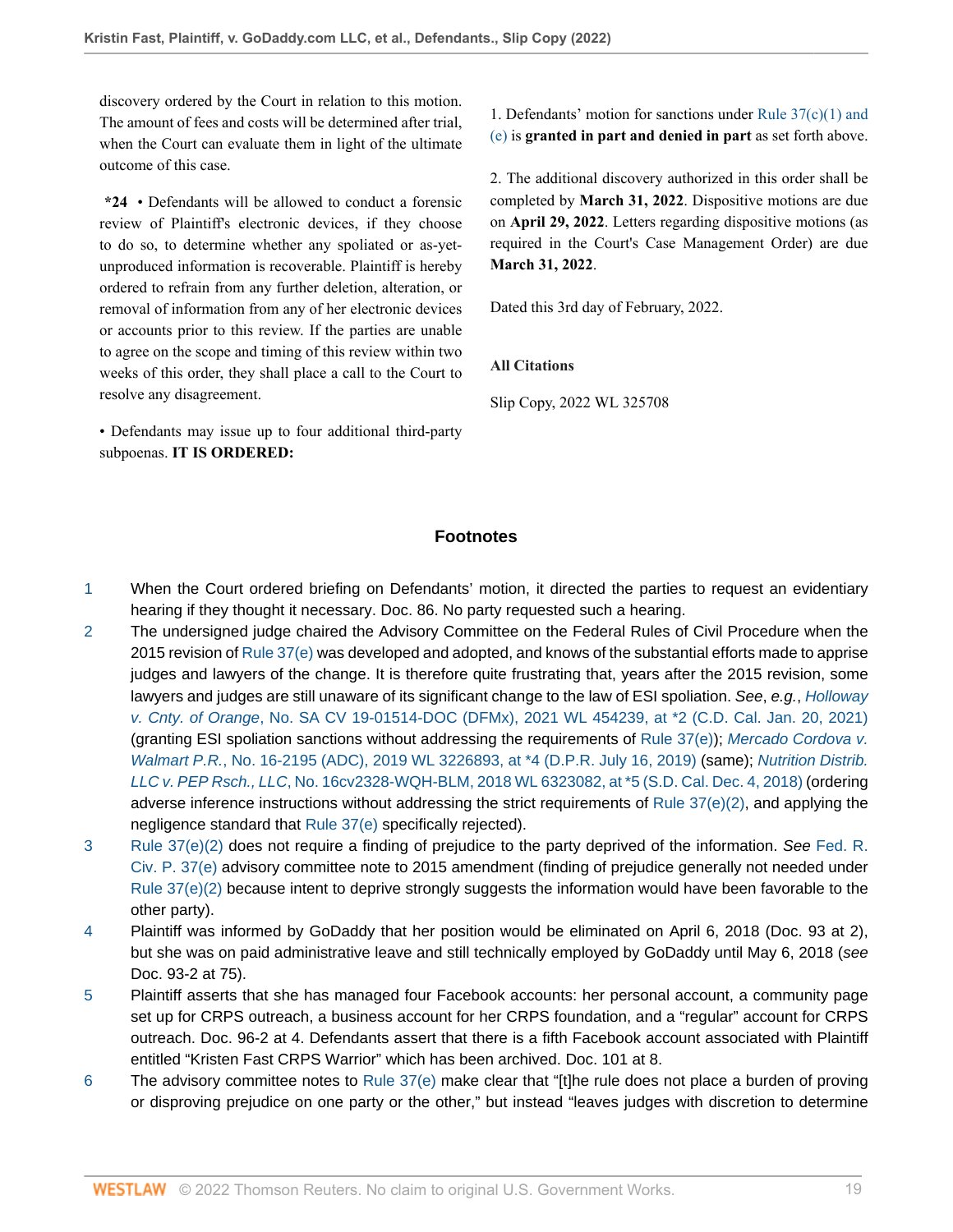how best to assess prejudice in particular cases." [Fed. R. Civ. P. 37\(e\)](http://www.westlaw.com/Link/Document/FullText?findType=L&pubNum=1000600&cite=USFRCPR37&originatingDoc=I3998e690855c11ecaa4ed5e57242bc05&refType=LQ&originationContext=document&vr=3.0&rs=cblt1.0&transitionType=DocumentItem&contextData=(sc.History*oc.UserEnteredCitation)) advisory committee note to 2015 amendment. In this case, the Court has considered evidence from both sides in reaching its decision.

- <span id="page-19-0"></span>[7](#page-4-1) This post was created before Plaintiff's duty to preserve arose, but its primary significance lies in her admission that she deleted other posts like it.
- <span id="page-19-1"></span>[8](#page-6-0) This email was a separate form of communication from the Facebook messages being discussed in this section – messages which included the unsent 11:57 message. Plaintiff sent the email at 6:09 PM from her address at kristin.I.fast@gmail.com to Mudro's email address at leemudro2005@yahoo.com. See Doc. 113-2 at 246.
- <span id="page-19-2"></span>[9](#page-6-1) Doc. 93-3 at 144 (showing timestamp not visible in Doc. 96-1).
- <span id="page-19-3"></span>[10](#page-9-0) Plaintiff's brief argues that this software update and attendant loss of access to the @cox.net email account happened "[s]ometime in the summer of 2021[.]" Id. at 12. Plaintiff's sworn statement, however, contains no mention of when the update occurred and caused her to lose access to the account. See Doc. 96-2 at 7-8.
- <span id="page-19-4"></span>[11](#page-11-0) Notably, when a user's account is deleted, their contacts retain copies of the messages the user sent to them. Doc. 115-1 at 9. Thus, even if Plaintiff's account had been deleted due to inactivity, that would not explain why Mudro did not retain access to Plaintiff's messages.
- <span id="page-19-5"></span>[12](#page-11-1) Moreover, Plaintiff's own screenshot shows that she had ten unread messages in her inbox in November 2021. Doc. 113-5 at 19. If her account had been deleted, other users presumably would have been unable to send her messages.
- <span id="page-19-6"></span>[13](#page-11-2) Even if Plaintiff's account had been deleted due to inactivity in December 2018 – which does not appear to have been the case – Plaintiff was under a duty to step in and prevent the deletion or otherwise preserve the messages.
- <span id="page-19-7"></span>[14](#page-15-0) At oral argument, Plaintiff's counsel suggested that Plaintiff had not withheld the recordings at all because she had never been asked for them. Doc. 113-6 at 45. This is not correct. Defendants asked specifically for audio recordings in their Request for Production 1, served on March 3, 2021. See Doc. 93-3 at 4. In her response on April 16, 2021, Plaintiff certified that she had no recordings relating to her claims. Id. at 200-01. Plaintiff confirmed this response under oath during her deposition. Doc. 93 at 9.
- <span id="page-19-8"></span>[15](#page-16-0) Defendants note that Plaintiff recently turned over 115 pages of email communications with Dr. Rhodes. Doc. 101 at 4 n.1. This is very untimely disclosure, but it makes even less clear why she cannot produce the highly relevant July 2 and 7 emails.
- <span id="page-19-9"></span>[16](#page-16-1) The five factors cited in Leon include "(1) the public's interest in expeditious resolution of litigation; (2) the court's need to manage its dockets; (3) the risk of prejudice to the party seeking sanctions; (4) the public policy

favoring disposition of cases on their merits; and (5) the availability of less drastic sanctions."  $\Box$  [464 F.3d at](http://www.westlaw.com/Link/Document/FullText?findType=Y&serNum=2010325757&pubNum=0000506&originatingDoc=I3998e690855c11ecaa4ed5e57242bc05&refType=RP&fi=co_pp_sp_506_958&originationContext=document&vr=3.0&rs=cblt1.0&transitionType=DocumentItem&contextData=(sc.History*oc.UserEnteredCitation)#co_pp_sp_506_958) [958.](http://www.westlaw.com/Link/Document/FullText?findType=Y&serNum=2010325757&pubNum=0000506&originatingDoc=I3998e690855c11ecaa4ed5e57242bc05&refType=RP&fi=co_pp_sp_506_958&originationContext=document&vr=3.0&rs=cblt1.0&transitionType=DocumentItem&contextData=(sc.History*oc.UserEnteredCitation)#co_pp_sp_506_958) Leon was a spoliation case, but it was decided before the 2015 amendments to [Rule 37\(e\)](http://www.westlaw.com/Link/Document/FullText?findType=L&pubNum=1000600&cite=USFRCPR37&originatingDoc=I3998e690855c11ecaa4ed5e57242bc05&refType=LQ&originationContext=document&vr=3.0&rs=cblt1.0&transitionType=DocumentItem&contextData=(sc.History*oc.UserEnteredCitation)) and applied

factors long used in the Ninth Circuit for evaluating case-terminating sanctions. See, e.g.,  $\Box$  [Malone v. U.S.](http://www.westlaw.com/Link/Document/FullText?findType=Y&serNum=1987144583&pubNum=0000350&originatingDoc=I3998e690855c11ecaa4ed5e57242bc05&refType=RP&fi=co_pp_sp_350_130&originationContext=document&vr=3.0&rs=cblt1.0&transitionType=DocumentItem&contextData=(sc.History*oc.UserEnteredCitation)#co_pp_sp_350_130) Postal Serv.[, 833 F.2d 128, 130 \(9th Cir. 1987\).](http://www.westlaw.com/Link/Document/FullText?findType=Y&serNum=1987144583&pubNum=0000350&originatingDoc=I3998e690855c11ecaa4ed5e57242bc05&refType=RP&fi=co_pp_sp_350_130&originationContext=document&vr=3.0&rs=cblt1.0&transitionType=DocumentItem&contextData=(sc.History*oc.UserEnteredCitation)#co_pp_sp_350_130) The factors are not specifically tailored to ESI spoliation issues under [Rule 37\(e\)](http://www.westlaw.com/Link/Document/FullText?findType=L&pubNum=1000600&cite=USFRCPR37&originatingDoc=I3998e690855c11ecaa4ed5e57242bc05&refType=LQ&originationContext=document&vr=3.0&rs=cblt1.0&transitionType=DocumentItem&contextData=(sc.History*oc.UserEnteredCitation)).

- <span id="page-19-10"></span>[17](#page-17-0) Sanctions are not available under [Rule 37\(e\)](http://www.westlaw.com/Link/Document/FullText?findType=L&pubNum=1000600&cite=USFRCPR37&originatingDoc=I3998e690855c11ecaa4ed5e57242bc05&refType=LQ&originationContext=document&vr=3.0&rs=cblt1.0&transitionType=DocumentItem&contextData=(sc.History*oc.UserEnteredCitation)) because the "redacted" information ultimately was disclosed to Defendants.
- <span id="page-19-11"></span>[18](#page-17-1) The Court is also concerned about the conduct of Plaintiff's counsel in discovery. He had an affirmative obligation to ensure that his client conducted diligent and thorough searches for discoverable [ma](https://1.next.westlaw.com/Link/RelatedInformation/Flag?documentGuid=I24170915940f11d993e6d35cc61aab4a&transitionType=InlineKeyCiteFlags&originationContext=docHeaderFlag&Rank=0&ppcid=7844255315f244aca42bae920e3400ec&contextData=(sc.History*oc.UserEnteredCitation) )terial and

that discovery responses were complete and correct when made. See [Fed. R. Civ. P. 26\(g\)](http://www.westlaw.com/Link/Document/FullText?findType=L&pubNum=1000600&cite=USFRCPR26&originatingDoc=I3998e690855c11ecaa4ed5e57242bc05&refType=LQ&originationContext=document&vr=3.0&rs=cblt1.0&transitionType=DocumentItem&contextData=(sc.History*oc.UserEnteredCitation)); [Legault v.](http://www.westlaw.com/Link/Document/FullText?findType=Y&serNum=1997037926&pubNum=0000506&originatingDoc=I3998e690855c11ecaa4ed5e57242bc05&refType=RP&fi=co_pp_sp_506_28&originationContext=document&vr=3.0&rs=cblt1.0&transitionType=DocumentItem&contextData=(sc.History*oc.UserEnteredCitation)#co_pp_sp_506_28) Zambarano[, 105 F.3d 24, 28 \(1st Cir. 1997\)](http://www.westlaw.com/Link/Document/FullText?findType=Y&serNum=1997037926&pubNum=0000506&originatingDoc=I3998e690855c11ecaa4ed5e57242bc05&refType=RP&fi=co_pp_sp_506_28&originationContext=document&vr=3.0&rs=cblt1.0&transitionType=DocumentItem&contextData=(sc.History*oc.UserEnteredCitation)#co_pp_sp_506_28) ("The Advisory Committee's Notes to the 1983 amendments to [Rule 26](http://www.westlaw.com/Link/Document/FullText?findType=L&pubNum=1000600&cite=USFRCPR26&originatingDoc=I3998e690855c11ecaa4ed5e57242bc05&refType=LQ&originationContext=document&vr=3.0&rs=cblt1.0&transitionType=DocumentItem&contextData=(sc.History*oc.UserEnteredCitation)) spell out the obvious: a certifying lawyer must make 'a reasonable effort to assure that the client has provided all the information and documents available to him that are responsive to the discovery demand.' "); Bruner v. City of Phoenix[, No. CV-18-00664-PHX-DJH, 2020 WL 554387, at \\*8 \(D. Ariz. Feb. 4, 2020\)](http://www.westlaw.com/Link/Document/FullText?findType=Y&serNum=2050292366&pubNum=0000999&originatingDoc=I3998e690855c11ecaa4ed5e57242bc05&refType=RP&fi=co_pp_sp_999_8&originationContext=document&vr=3.0&rs=cblt1.0&transitionType=DocumentItem&contextData=(sc.History*oc.UserEnteredCitation)#co_pp_sp_999_8) ("[I]t is not reasonable for counsel to simply give instructions to his clients and count on them to fulfill their discovery obligations. The Federal Rules of Civil Procedure place an affirmative obligation on an attorney to ensure that their clients' search for responsive documents and information is complete. See [Fed. R. Civ. P.](http://www.westlaw.com/Link/Document/FullText?findType=L&pubNum=1000600&cite=USFRCPR26&originatingDoc=I3998e690855c11ecaa4ed5e57242bc05&refType=LQ&originationContext=document&vr=3.0&rs=cblt1.0&transitionType=DocumentItem&contextData=(sc.History*oc.UserEnteredCitation))